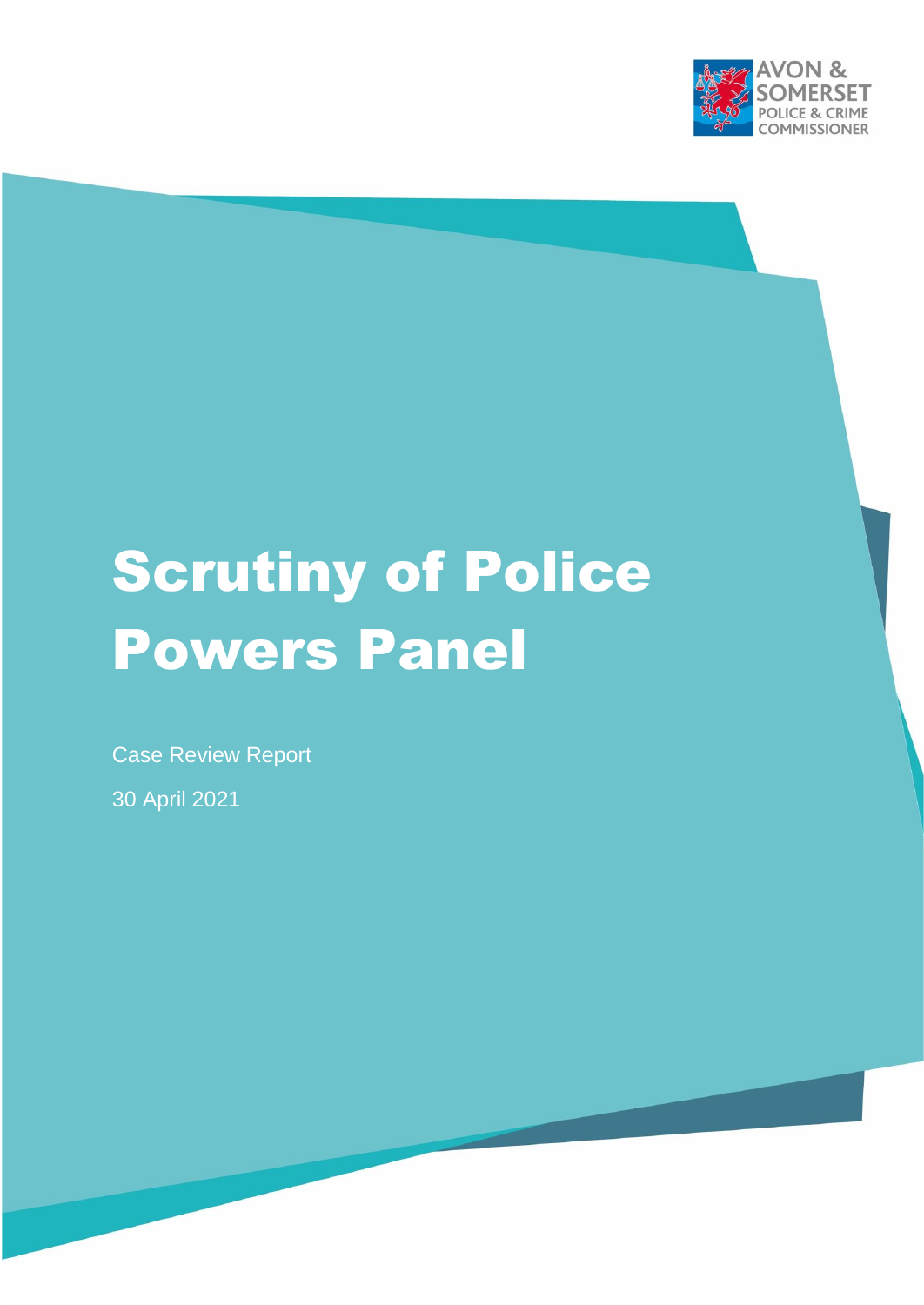

# **Contents**

- Page 3 | Welcome to attendees
- Page 3 | Constabulary Updates
- Page 3 | Theme: Disproportionality: Stop and Search and Taser deployment and complaints
- Page 3 | Summary of member feedback
- Page 4 | Actions
- Page 4 | AOB items summary
- Page 5 | Appendix 1: Summary of the reviewed cases

#### Page 36 | Appendix 2: Statistics on Stop & Search and body worn video

Page 37 | Appendix 3: Statistics on Taser use and body worn video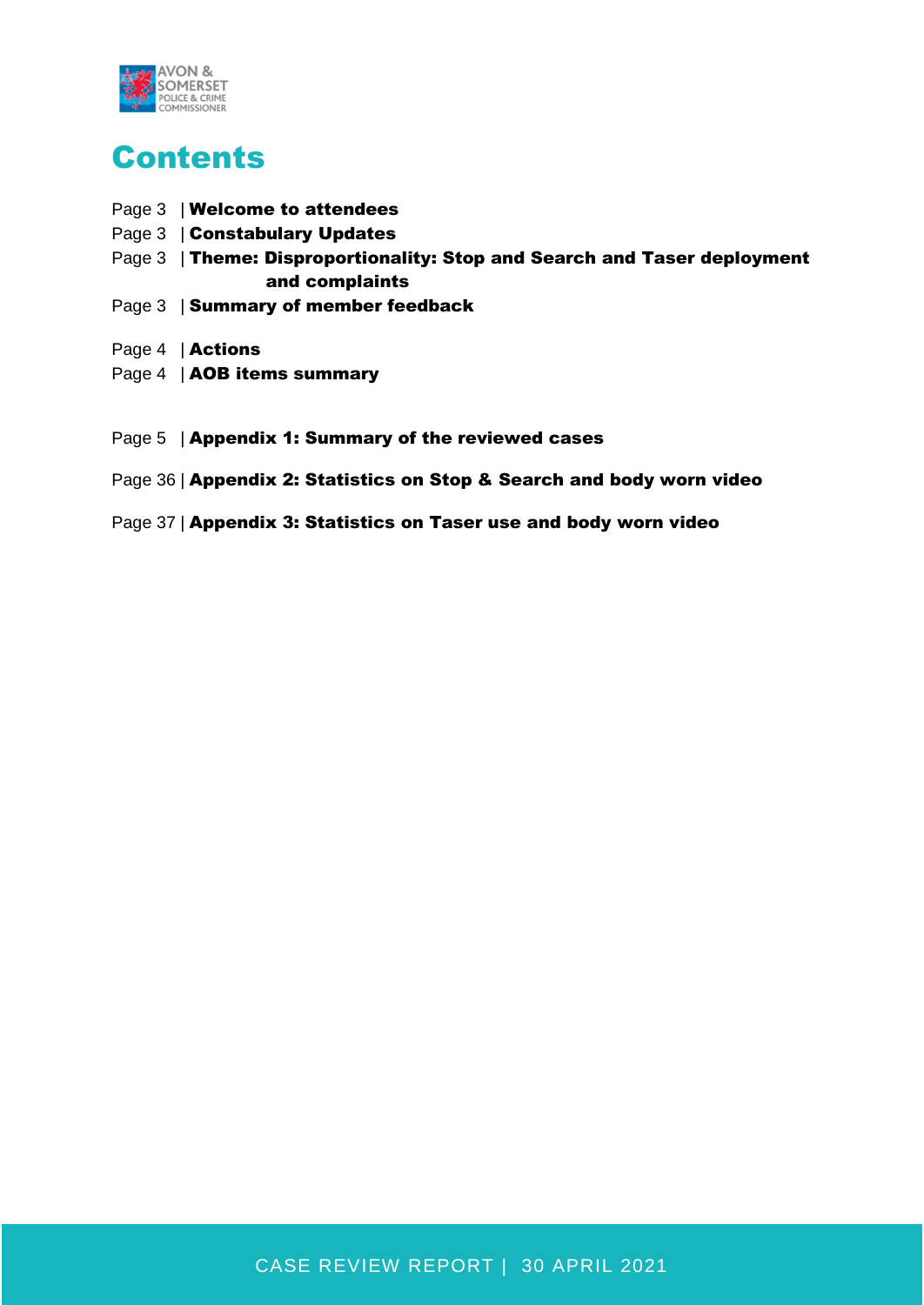

# Scrutiny of Police Powers Panel

# **30 April Panel meeting**

### **Welcome to attendees:**

9 of the 16 members attended the *Scrutiny of Police Powers* Panel meeting. Others in attendance: PCC's contacts & conduct Officer.

Police Officers/Staff: Assistant Chief Constable, Superintendent Head of Patrol, Taser Lead Chief Inspectors, Taser Lead Trainer (presenter) and Trinity Road Beat Sergeant. Also standing invitations to Police Federation & UNISON, Black Police Association.

### **Constabulary update - Taser**

Slide presentation and discussion in response to the Panel's query: Is Taser deployment an earlier/first option?

You said, we did: Training has been revised to now include all policing tools (e.g. inert PAVA spray and batons, all PPE) within the National Decision Making model, not just Taser and there are more live training scenarios (up from 5 to 30). The distance graphic has been added to the classroom input. De-escalation.

# **Theme: Disproportionality**

The ongoing theme for this Panel scrutiny is disproportionality. Panel members reviewed the Body Worn Video (BWV) footage for cases where the subject of a Stop Search or the Taser deployment is of different ethnicities, including White. Stop and Search disproportionality is highest in the county of Somerset and so this geographical area has been chosen, as well as completed complaints about Taser use and Stop & Search.

#### **49 cases were reviewed** remotely

by 3 sub-groups of members during April 2021, in advance of this 30<sup>th</sup> April 2021 online Panel meeting.

#### **A total of 117 feedback forms** were

completed for Stop and Search and Taser cases.

#### **Members' positive feedback includes:**

- Officers' good, calm, courteous manner.
- Positive not punitive Officer learning is good, but it's important to feed back to individual Officers, for personal development. This is a repeated theme.

#### **Members' concerns includes:**

- Very few Stop and Search cases reviewed have a positive outcome, suggesting that more intelligence is required.
- Personal details asked from person Searched.
- Stop and Search Grounds being a smell of cannabis alone is not justifiable.
- Not all Stop and Search aspects are explained by Officers.
- BWV switched on too late into the incident.
- Necessity of handcuffing queried.
- Taser drawing & deployment in advance has become far more the norm than it used to be.
- Weston-super-Mare Officers often request a person's name during a Stop Search.
- If Constabulary action is taken it's good to know.
- Risks of single crewing.

#### **Of the 29 Stop Search cases** it is noted:

- 8 started as a vehicle stop.
- 7 had no or incomplete BWV.
- 4 had a positive outcome.
- 24 showed personal information being taken before, during or after the search.
- 10 PNC checks made.
- 2 cases showed telephones being seized and scrutinised.
- 1 case the officer accepted the person's refusal to provide their personal information. For a vehicle stopped, the Road Traffic Act requires ID to be provided. After omitting the 8 RTA stop cases, personal information was taken in 16 cases out of 21 (80%).

**Case reviews:** See: **Appendix 1 - Case summaries and feedback.**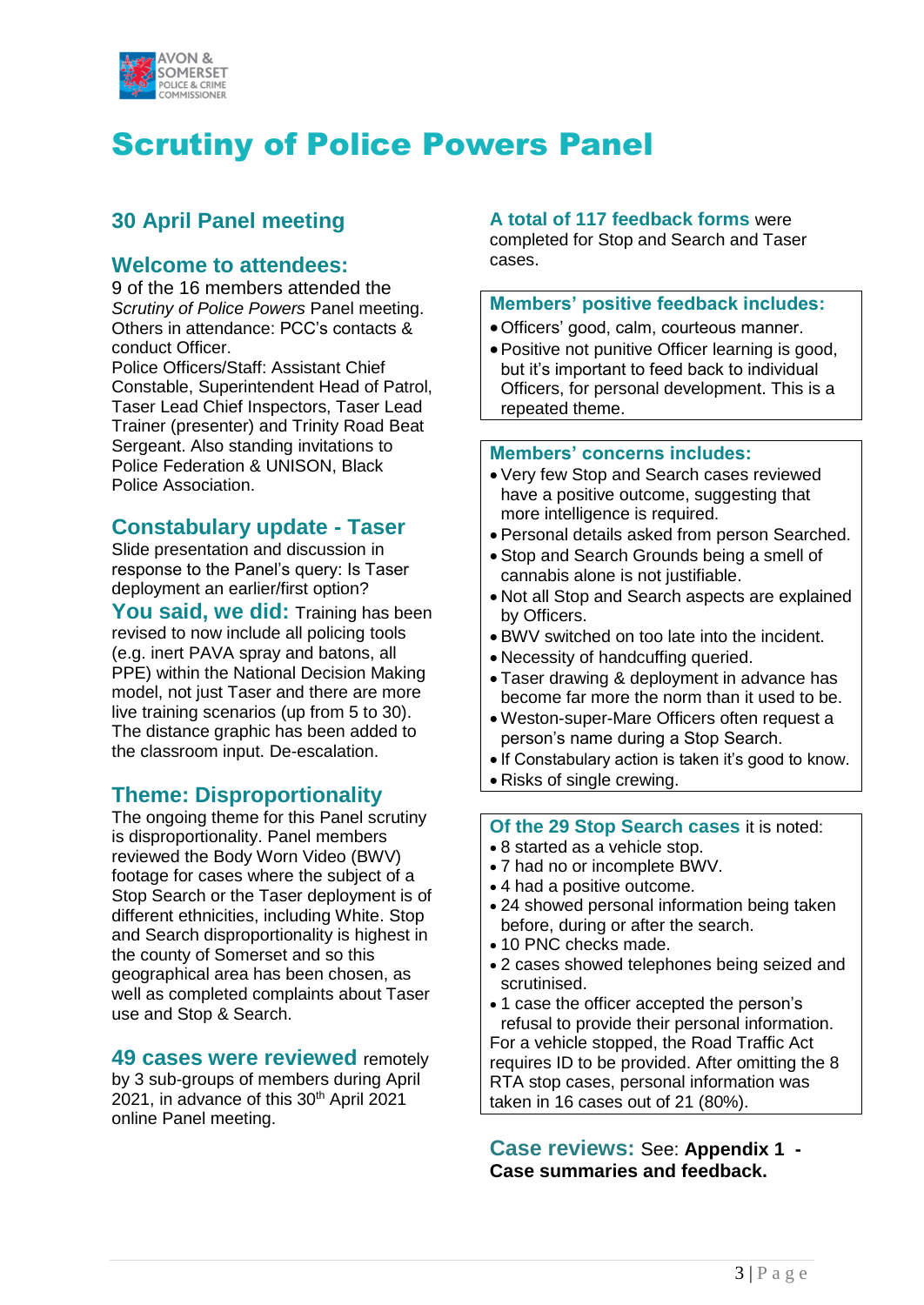

# Actions:

- 1. 30/4/2021: Second Constabulary invitation to Panel members, to observe the Taser training, now revised after Panel member feedback.
- 2. 30/4/2021: In addition to the quarterly Taser case analysis, a request from Panel members for more Constabulary qualitative data behind Officers deploying Taser earlier in the incident. Other information not captured in the Use of Force forms. Is there a greater threat level for Police? Are more Officers Taser-trained? The qualitative aspect, including the number of Use of Force and total number of incidents and number of Taser deployments and number of Taser-trained Officers. Taser fire (10%) and other deployments, e.g. red dot, arced and drawn only. Noted: The Use of Force form was changed in Oct 2020 and now includes: ethnicity, gender, disability, Officer service and disproportionality.
- 3. 30/4/2021: Re Case 42, the Panel will be updated on the complaint outcome. The Independent Residents Panel will also review the completed complaint.
- 4. 30/4/2021: Re Case 26, the Independent Residents Panel will review this completed complaint. The Use of Force Lead will also follow this up.
- 5. Youth Scrutiny Panel proposed by the St. Pauls Beat Mgr. Sgt. Ages 15-25. ACC noted as very supportive. This fits well with the Lammy review. Younger members are welcome by the Chair to the Scrutiny of Police Powers Panel. Or a separate Panel? Youth IAG?

# AOB items:

- 1. This is the last Panel meeting with PCC Sue Mountstevens. Thank you to Sue from the Panel. Sue instigated the Scrutiny Panel, with the first meeting in June 2017. The PCC may have found the Panel challenging but she has been very supportive.
- 2. Panel member Tina's last meeting after standing down. Thanks very much for her contributions.
- 3. Sgt. Morgan has supported the Panel during 2021 including the document management system. Thank you. Sgt. Morgan is now moving back full time to the Constabulary.
- 4. Thank you very much to Panel member Margaret for the blog, which is with the Communications team, to publish.
- 5. New Panel member appointment is on hold for the newly elected PCC.
- 6. Face-to-face meetings may be in September 2021 but members will be consulted for preferences.
- 7. The next Constabulary Internal Scrutiny Group meeting is 14<sup>th</sup> May 2021. Panel comments are channelled to that Group and the Panel's report is also shared.
- 8. 9<sup>th</sup> June 2021 is the next Panel meeting with no pre-meeting case reviewing. We are consulting with the Lammy Group Chair re: Lammy work and HMICFRS report, for June case review themes.
- 9. Noted: Panel members approved all previous Panel Reports for publication.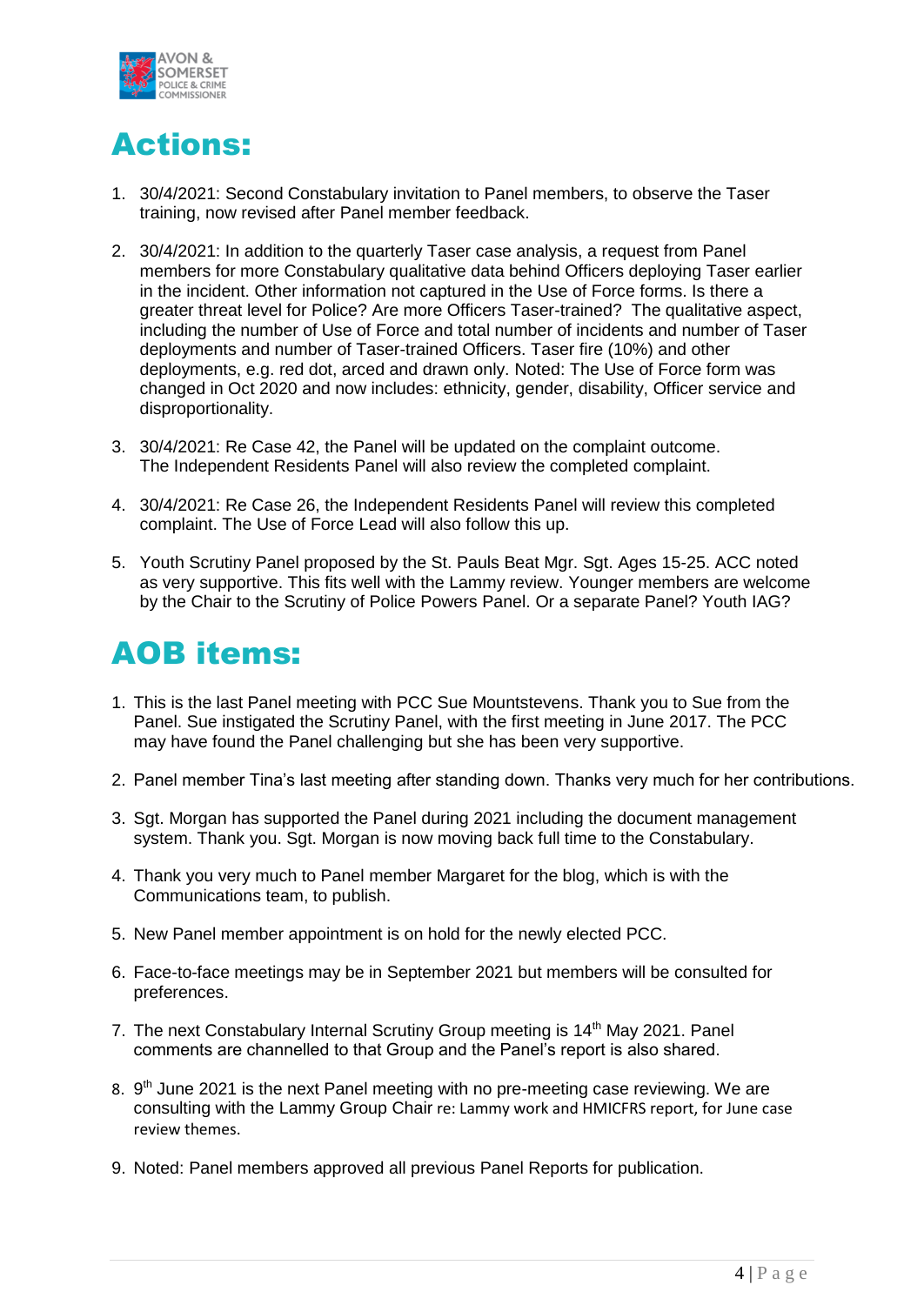

# Appendix 1: Summary of reviewed cases

### **PANEL CASE REVIEWS and CONSTABULARY RESPONSES**

#### **1. Stop and Search – Total of 30 cases selected for review**

- 1.1 Stop and Search of Black ethnicity subjects in Somerset (6 cases)
- 1.2 Stop and Search of under 16 year olds (6 cases)
- 1.3 Stop and Search where nothing was found Somerset location (6 cases)
- 1.4 Stop and Search No reasonable Grounds (4 cases)
- 1.5 Stop and Search Different items found from search reason (2 cases)
- 1.6 Stop and Search related Complaints from members of the public (6 Cases)

#### **Note 1: If an object is found for the case then this is stated.**

**Note 2:** The GOWISELY acronym is a reminder to a Police Officer of the information that must be provided (in any order) to a person (subject) when the Officer performs a stop and search.

#### '**GOWISELY**' stands for:

- G: **Grounds for the search**;
- O: Object the officer is searching for;
- W: Warrant, particularly if the Officer is in plain clothes;
- I: Identification, proof that the Officer is indeed a Police Officer;
- S: Station to which the Officer is attached;
- E: Entitlement, any citizen being searched by a Police Officer is entitled to copies of the paperwork;
- L: Legislation, the legal power which gives the officer the right to stop and search;
- Y: YOU are being detained for the search or for the purpose of… i.e. informing the person in clear terms the purpose and nature of the search.

**Member Feedback Form 9 questions,** as below, all have positive answers unless stated in the case summary:

- 1. If force was used, was it appropriate?
- 2. Did the Police make correct decisions throughout this episode?
- 3. Was the Police behaviour free from any stereotyping or assumptions?
- 4. Was the incident free from demonstrable discriminatory behaviour?
- 5. Does the Police behaviour need further review?
- 6. Is the whole interaction recorded on the BWV?
- 7. Are the 'GOWISELY' items provided?
- 8. Were there reasonable Grounds to suspect the object would be found?
- 9. Did the officer ask for personal information prior to or during the search and if so did she/he create the impression that the individual was obliged to do so?

# **1.1 STOP & SEARCH of Black ethnicity subjects in Somerset (6 cases)**

#### **Case 1: Stop & Search** 02/12/2020 **at 13:01hrs.**

**BWV database narrative:** 3 males approached by plain clothes officers, walk away one male walks down road to hers carry on they are detained at 6 minutes into BWV grounds given for SS. a member of public saw one male discard a flick knife.

**Grounds**: Both males are not from the local area currently on Baker Street where recent intel has been received that new drug runners have set up base in a nearby address, the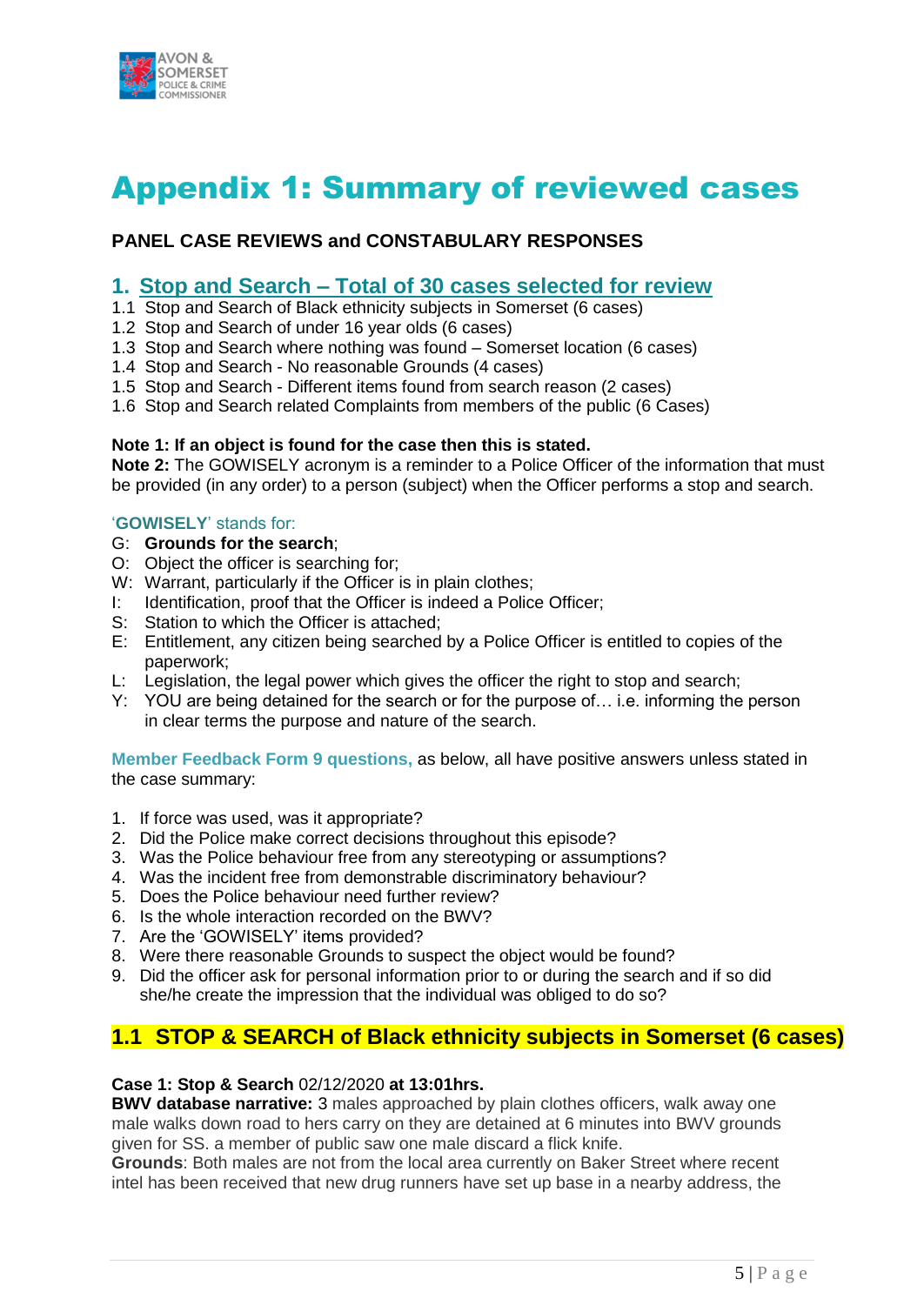

street is known for drugs supply. on request to stop and identification of a police officer, one member of the group ran off and the other two males initially refused to stop.

**Positive member feedback:** Amiable Officer engagement with relaxed compliant males.

#### **Member concerns and questions:**

1. Initially the Officer was taking personal details and checking the people before the decision to search. Is this correct procedure?

2. Then decision made to search on stated ground that they had walked away when plain clothed officer had asked them to stop. Is this adequate grounds for a search?

3. After the negative search the officer says the people don't have to provide their personal details!! Then one male was told he would be arrested unless he can prove his identity. Is this correct?

4. Nothing found. Why were the officers taking note of the mobile phone IMEI number? Is that required?

5. Female officers were persistent in getting the ID from the second detained person, even though nothing was found on the search.

#### **Member Feedback Form responses from 2 members**:

- 1. If force was used, was it appropriate? **Not applicable (N/A)**
- **2.** Did the Police make correct decisions throughout this episode? **Unsure**
- **3.** Was the Police behaviour free from any stereotyping or assumptions? **Unsure**
- **4.** Was the incident free from demonstrable discriminatory behaviour? **Unsure**
- 5. Does the Police behaviour need further review? **Unsure (1), No (1).**
- 6. Is the whole interaction recorded on the BWV? **Yes**
- 7. Are the 'GOWISELY' items provided? **Yes**
- 8. Were there reasonable Grounds to suspect the object would be found? **Unsure**
- **9.** Did the officer ask for personal information prior to or during the search and if so did she/he create the impression that the individual was obliged to do so?

#### **Yes & Yes. Officer asked subject for ID and name before the search.**

*Constabulary response: The Constabulary thanks the Panel for its feedback in this case. It is common practice in general policing to ask people for their details and check them against Police systems – this is not specific to stop search - and does not have to be done at a certain point during an interaction, i.e. before GOWISELY is given.*

*Walking away from an officer having been requested to stop could constitute grounds for search if the officer felt that this provided suspicion that the person's actions were an attempt to prevent an illegal item being carried being located by the officer.*

*IMEI numbers (*International Mobile Equipment Identity) *are helpful in terms of intelligence – the process by which they are obtained during stop search is currently under review to ensure the Constabulary is complying with ECHR obligations in this area.*

#### **Case 2: Stop & Search** 16/12/2020 at 06:33

**BWV narrative:** 999 call to police two males trying to break into stables. 3 males found in area detained and searched search commences 12 minutes into BWV. One male found in possession bolt croppers.

**Grounds**: 3 males were found in the close vicinity of a report of a potential burglary in a secluded area

**Positive member feedback:** Patient Officer. The search only occurred after enquiries regarding the subject's ID. The male with the bolt croppers is sent on his way. Uncooperative subject detained for strip search.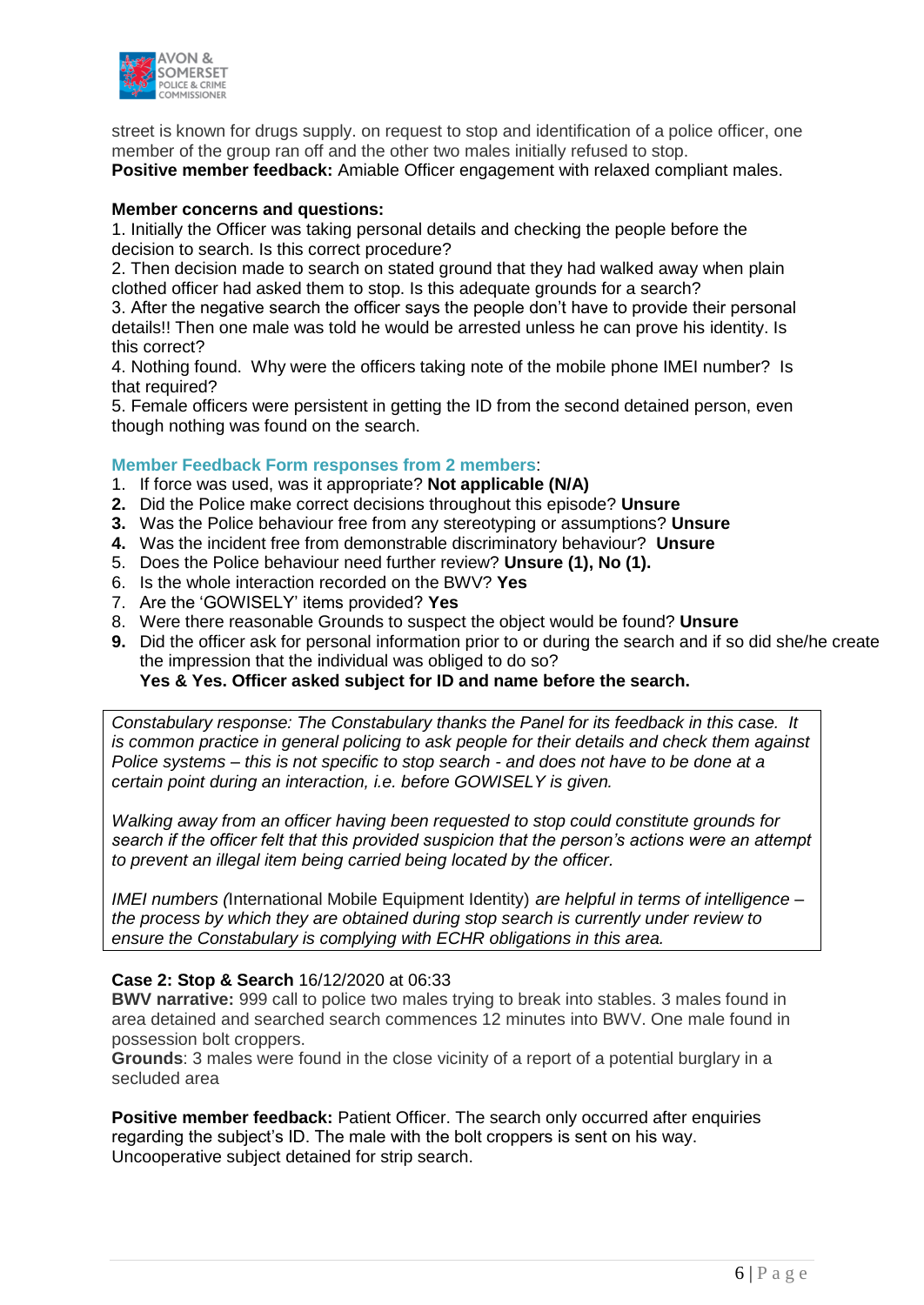

#### **Member concerns and question:**

**1.** The Officer asked the person for ID before the search. The third detainee asked 'Do I have to give it?' (at 2:37 mins into the video footage) and the female officer responded 'Yes please'. Is this right?

2. It's not clear why one male is handcuffed during the search.

3. It's not clear why one person is arrested and taken to custody.

#### **Member Feedback Form responses from 2 members**:

- 1. If force was used, was it appropriate? **N/A (1), Unsure (1).**
- **2.** Did the Police make correct decisions throughout this episode? **Unsure (1), Yes (1).**

9. Did the officer ask for personal information prior to or during the search and if so did she/he create the impression that the individual was obliged to do so? **Yes & Yes.** 

*Constabulary response: The Constabulary notes the Panel's feedback, with thanks. Regarding the observation about asking the detainee for ID, persons detained for stop search do not have to provide their name or address, either verbally or by other means (such as producing ID). This will be reiterated to officers in the Constabulary's next quarterly stop search bulletin (Summer 2021).*

#### **Case 3: Stop & Search (section 23 of the Misuse of Drugs Act)** 6/1/2021 at 12:35hrs.

**BWV narrative:** 4 males detained for s.23 MDA search cannabis found. **Grounds**: vehicle <….> was registered in London and had just left the Travel lodge in Wellington after seeing a known drug user who 2 days before was with a male arrested and found in possession of drugs with intent to supply had just entered. the vehicle left the industrial estate but immediately went back inside and went to the Costa drive thru before returning to the Travel lodge which was very strange. The vehicle had 4 males inside. When officers tried to talk to the males and requested them to stop when they were entering the hotel, they refused and tried to get away from officers. Once all 4 males had stopped there was a strong smell of cannabis coming from them.

**Positive member feedback:** Fairly amiable. Officer fairly quickly accepted the male's lack of communication. No issues for one Panel member with the Officer whose BWV was watched, who is polite and courteous to the detainee who expresses he does not give his permission for a search and is mostly uncommunicative.

#### **Member concerns and questions:**

- 1. The other Officers on the scene appear to be much more forceful/aggressive and appear to escalate tensions with the detainee wearing shorts.
- 2. The BWV is switched on late and the footage times-out during the room search.
- 3. The Officer doesn't state the GOWISELY acronym items.
- 4. The Officer refers to someone else explaining the search reason. The male say he doesn't know the why but the officer simply carries on.
- 5. Phones are removed at the outset and investigated. What is the authority for this and what information is retrieved?
- 6. What is the authority/reason to search the hotel room and car?

#### **Member Feedback Form responses from 2 members**:

- 1. If force was used, was it appropriate? **N/A (1), Yes, minimal, held jacket (1).**
- **2.** Did the Police make correct decisions throughout this episode? **Unsure (1), Yes (1).**
- 5. Does the Police behaviour need further review? **Unsure (1), No (1).**
- 6. Is the whole interaction recorded on the BWV? **No**
- 7. Are the 'GOWISELY' items provided? **No (1), Yes (1).**
- 8. Were there reasonable Grounds to suspect the object would be found? **Unsure (1), Yes (1)**
- **9.** Did the officer ask for personal information prior to or during the search and if so did she/he create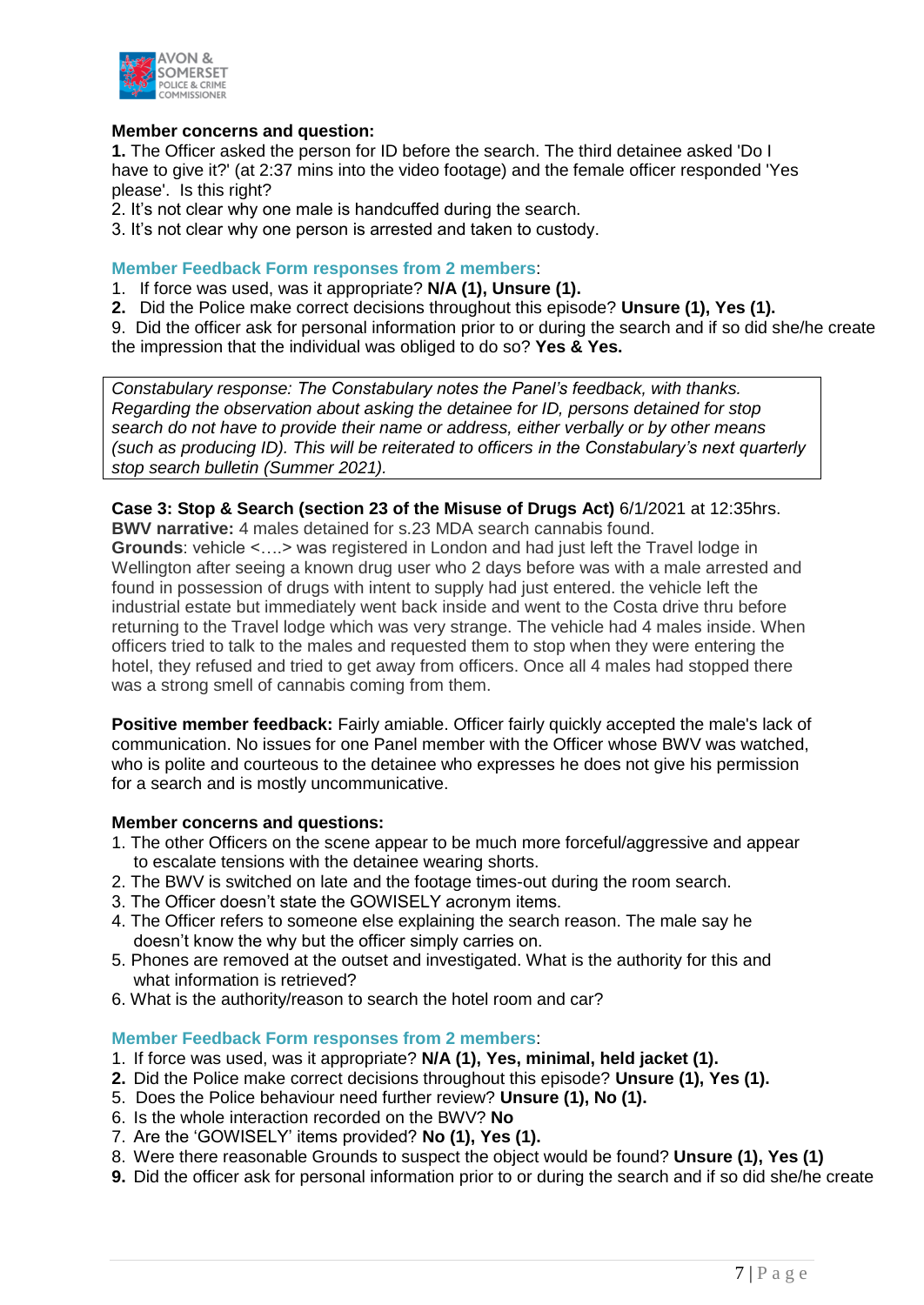

#### the impression that the individual was obliged to do so? **Yes & Yes (1), No (1).**

*Constabulary response: The Panel's feedback is noted in this case. This has been shared with the officer's supervisor for review and sharing of learning. The review of mobile phones during stop searches is currently under review to ensure the Constabulary is compliant with ECHR obligations. The search of the vehicle was conducted under s.23 Misuse of Drugs Act. The hotel room was searched consensually, with the permission of the occupants.*

#### **Case 4: Stop & Search (section 23 Misuse of Drugs Act)** 21/01/2021 at 01:12hrs.

**BWV narrative:** Police find male in car driver's seat in suspicious circumstances, male has no ID. Showing as having a provisional driving license. Car keys in ignition and strong smell of cannabis. S.23 MDA search of person and car. Locate cannabis joints in car. During search of car they also find a knife. Arrested.

**Grounds:** Car smelt of cannabis, in a known area for drug use parked on roadside during national lockdown. Driver not local.

**Positive member feedback:** Steady straight forward interaction

#### **Member Feedback Form responses from 2 members**:

9. Did the officer ask for personal information prior to or during the search and if so did she/he create the impression that the individual was obliged to do so? **Yes & Yes (1), No (1).**

*Constabulary response: The Panel's observations are noted, with thanks.*

#### **Case 5: Stop & Search (section 23 Misuse of Drugs Act)** 1/2/2021 at 16:37

**BWV narrative**: Police attend an address after reports of abandoned 999 call from that location. When Police gain entry they find a large group of people inside. There is a breach of COVID regulations and most people are searched under S.23. Arrest of male, wanted on warrant for failing to appear at court.

**Grounds**: He has been found at the address giving his home address as coming from Nottingham. The local address is full of drug paraphernalia.

**Positive member feedback:** A steady and straightforward combination of Covid-19 regulations engagement and a Stop and Search.

The officer did ask for personal information but this was a Covid-19 regulation encounter too.

*Constabulary response: The feedback of the Panel is noted in this case, with thanks.*

#### **Case 6: Stop & Search** 22/02/2021 at 04:09hrs.

**BWV narrative:** Police attend vehicle that has been broken into and locate a male nearby acting suspiciously with van keys. He is stop searched. Male is believed to be a missing youth from Bristol.

**Grounds:** Male acting suspiciously in the vicinity of a vehicle that appeared to have been stolen or broken into. Appeared to walk away from police on spotting them.

#### **Positive member feedback:**

Good GOWISELY items. Covid-19 breach and missing person aspect too.

#### **Member concerns and questions:**

1. The Officer said the male had to give his name under Section 50 and failure would lead to his arrest. Please explain?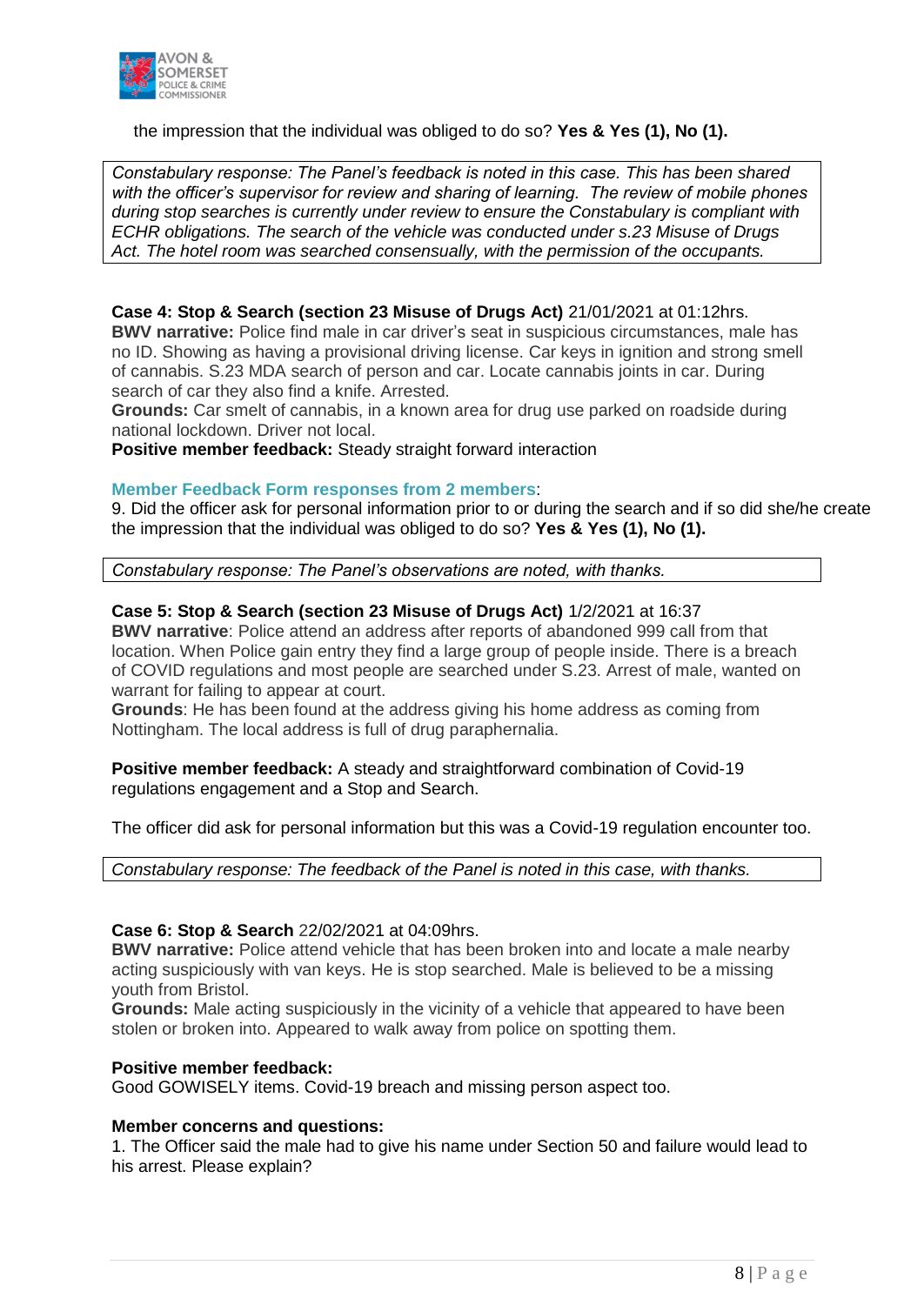

2. Also, it's not clear from the Police information received why handcuffs were immediately applied. 3. What Covid-19 breach was alleged because the subject was out on his own? 4. In asking for name and address the officer quoted "Section 50 of the *Crime Prevention Act*". Did she mean Section 50 of the *Police Reform Act 2002*? Also why was that considered applicable?

#### **Member Feedback Form responses from 2 members**:

9. Did the officer ask for personal information prior to or during the search? **Yes but Officer accepted the person's refusal.**

*Constabulary response: The Constabulary notes the Panel's feedback with thanks. Regarding Section 50 being quoted by the officer – it would appear the officer has quoted the correct section, but incorrect legislation mistakenly.*

*Based on the circumstances – a report from a member of the public that the occupants of two vehicles had been outside the school for nearly an hour in the early hours of the morning and had been heard opening and closing car doors repeatedly, making a noise, it is reasonable that the officer considered s.50 of the Police Reform Act as this could constitute anti-social behaviour.*

*The initial report from the member of the public described more than one vehicle present, so whilst only one person was located, officers had information relating to a potential COVID breach prior to attending.*

# **1.2 STOP & SEARCH of under 16 year olds (6 cases)**

#### **Case 7: Stop & Search** 1/12/2020 at 16:44

**BWV narrative**: Male detained matching description of Robbery suspect from previous day. Searched. Long discussion over providing details to officers.

**Grounds:** Recent report of a young male on the cycle track described as having an underdeveloped goatee who threatened a member of the public with a knife.

**Positive member feedback:** Clear GOWISELY items stated.

#### **Member concerns:**

The male refused to provide his personal details from the outset. It is a negative search (no knife is found). Officers persisted in asking for the man's name, saying variously, you have to, once you have you can go, we can get details from your YOT (Youth Offending Team) worker, we need to find out if you are wanted, we can tell your YOT worker you are behaving yourself. As this didn't work the Officer used Covid Regulations, saying the person would be arrested for failing to provide details.

**Note:** This case was highlighted for all members to review together during the Panel meeting. Additional member feedback included these concerns:

- The BWV was switched on late/into the incident.
- The impression that the Officer wanted to get the person for anything, e.g. Covid and mixing with different households. The member understands that linked households are allowed within Covid-19 Guidance.
- Officers tried to elicit the child's name. They didn't want a receipt and a name isn't necessary for a receipt in other incidents.
- Sad to see Covid-19 being used as a tool to force a youth to give their personal details.
- Weston-super-Mare Officers often request a person's name.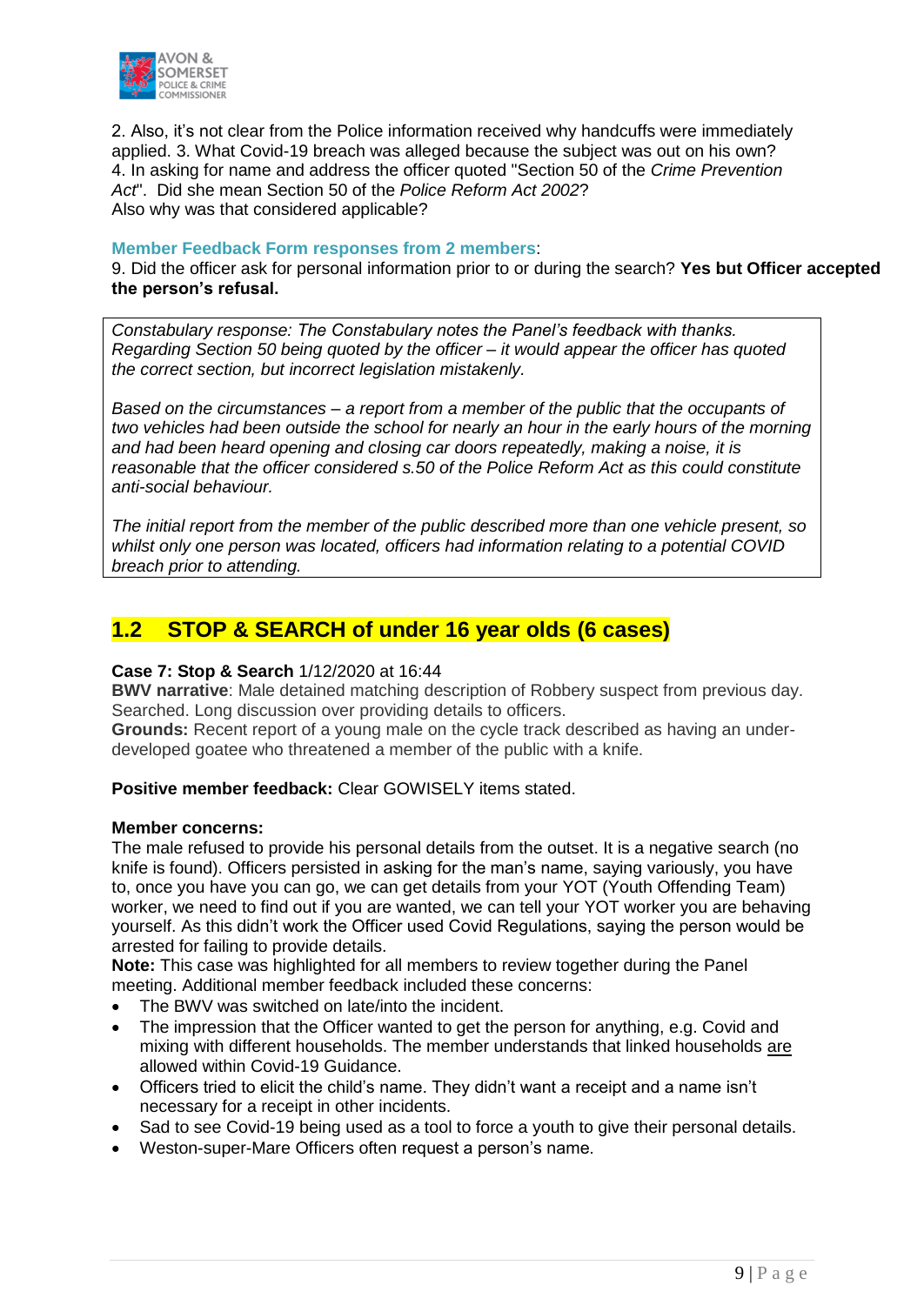

 General Panel feedback: Good feedback goes to the Officer but negative goes in to a pot of learning. Positive not punitive learning is good but it's important to feed back to individual Officers to development. This is a repeated theme. It may be that general learning is not landing on individuals.

#### **Member Feedback Form responses from 2 members**:

- 1. If force was used, was it appropriate? **N/A**
- **2.** Did the Police make correct decisions throughout this episode? **No (1), Yes (1).**
- **3.** Was the Police behaviour free from any stereotyping/assumptions? **Unsure (1), Yes (1)**
- **4.** Was the incident free from demonstrable discriminatory behaviour? **Unsure (1), Yes (1)**
- 5. Does the Police behaviour need further review? **Yes (1), No (1).**
- 9. Did the officer ask for personal information prior to or during the search and if so did she/he create the impression that the individual was obliged to do so? **Yes & Yes. Officer asked subject for name. Said it was for the receipt.**

*Constabulary response: During the Panel meeting:*

*This is disappointing. A missed opportunity to build public confidence, to chat. There was some banter and a joke about undercover officers and track suits. It is inappropriate regarding the child. The Grounds should including that there have been a spate of robberies on the cycle track and the description of the young person.* 

*The Officer's mask is worn under his chin. What's the aim of this Stop and Search and the Covid breach engagement? If it was for the Public's Safe, the officer wasn't doing it unfortunately.* 

*This will be fed back to Officers, for learning and a debriefing to Supervisors.* 

*A Patrol Officer can ask for a person's name, but for a Stop & Search the person has no obligation to provide their name.* 

*There is a duty of care to the under 18 year old and the report of a bladed item. Safeguarding should be done. If the name gain is for a purpose then that's ok. There is an ASB power to demand a name for under 18s. Officer education is needed, to know when to ask and not to ask for a person's name.* 

*There are clearly lessons on this case. Some learning is better via training process and organisational issues.* 

*Additional response: The Constabulary notes the observations already made during the Panel meeting. Further work is being done around the requesting of personal details during a stop search and has been included in internal scrutiny work going forward. The feedback has been provided to the officer's supervisors for follow up and sharing of learning.*

#### **Case 8: Stop & Search** 17/12/2020

**Grounds**: We have received a call that a group of 4 males have been seen trying car door handles and door handles, the group had been described as 4 young white males around 16 wearing all black clothing with their hoods up. The informant updated the information to state that the males were now carrying a plastic bag with a box inside that he feared had been stolen from a vehicle or house. We spotted 4 males matching the description in the location that had been noted by the informant

**Note: No BWV for Panel members to review** because it wasn't marked as 'evidential'. Two officers had BWV at the time.

*Constabulary response: The Constabulary notes the Panel's feedback around the BWV not being marked as evidential. This is part of an ongoing focus by the Constabulary and technical solutions are also being considered to reduce the likelihood of stop search BWV not being saved correctly.*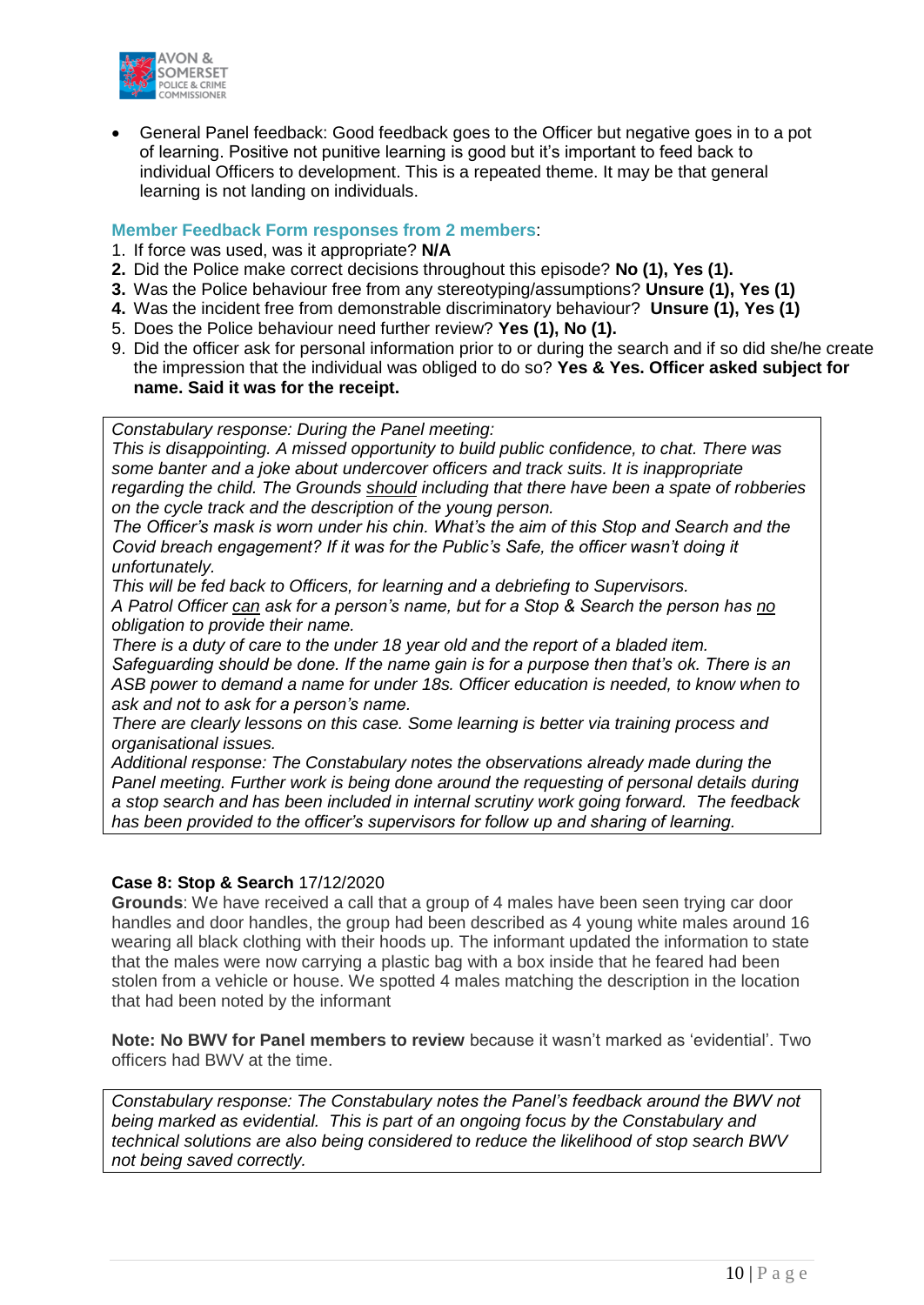

#### **Case 9: Stop & Search** 17/01/2021 at 18:23hrs.

**BWV Narrative:** Males are located on building site and they are told they are going to be searched on suspicion of Burglary. All 4 males are searched.

**Grounds**: Subject was found on a secure building site, after seen climbing through the security fencing. It's dark and subject was hiding from officers. He was also breaching Covid restrictions.

**Positive member feedback:** Officers are calm and courteous and ensure the males safely exit the building site. Also the Officer phoned the carer of one and took others home to talk to carers about the incident and Covid-19 breaches.

**Member comment:** Panel members haven't been given BWV of each search.

#### **Member Feedback Form responses from 2 members**:

9. Did the officer ask for personal information prior to or during the search? **Yes & yes.**  People found in enclosed premises and also a Covid-19 breach.

*Constabulary response: The Constabulary thanks the Panel for its feedback, which has been provided to the officers concerned and their supervisor.*

#### **Case 10: Stop & Search** 01/02/2021 at 12:06

**BWV narrative:** Two males detained from a group, one is searched**.**

**Grounds:** Males seen on CCTV exchanging packages with other known drug users in Bridgwater. Evasive when approached by police.

**Positive member feedback:** A really good engagement by the officer with a peasant, amiable and avuncular interaction. The Officer is very courteous. The Officer quickly establishes a rapport with the young man (aged 16) and gives friendly words of advice which is heartfelt. Stop Search grounds are given and the subject admits being in possession of a grinder. Overall it is a good-natured encounter with a co-operative subject.

**Member concerns:** The start is missing from the BWV footage. The Officer takes personal details after a negative search. Also the Officer states that the period of exercise under Covid Regulations (Feb 2021) is limited to an hour, after which the subject is under curfew.

#### **Member Feedback Form responses from 3 members**:

- 2. Did the Police make correct decisions throughout this episode? **Unsure (1), Yes (2).**
- 6 Is the whole interaction with the member of the public fully recorded on BWV? **No (1), Yes (2)**
- 9. Did the officer ask for personal information prior to or during the search and if so did she/he create the impression that the individual was obliged to do so? **Yes&Yes, Yes&No, Yes&No: Asked name for better initial engagement. Freely given.**

*Constabulary response: The Panel's feedback, which has been shared with officers and their supervisor, is noted with thanks.*

#### **Case 11: Stop & Search** 16/02/2021 at 21:19hrs.

**BWV narrative:** Three males run off from Police. One person is detained and searched. **Grounds:** Male was part of a group who had made off from officers and smelt strongly of cannabis. They were found in a remote location and officers suspected they had been using drugs together. The male subsequently stated he had recently consumed some cannabis supplied to him by another member of the group.

#### **Positive member feedback:**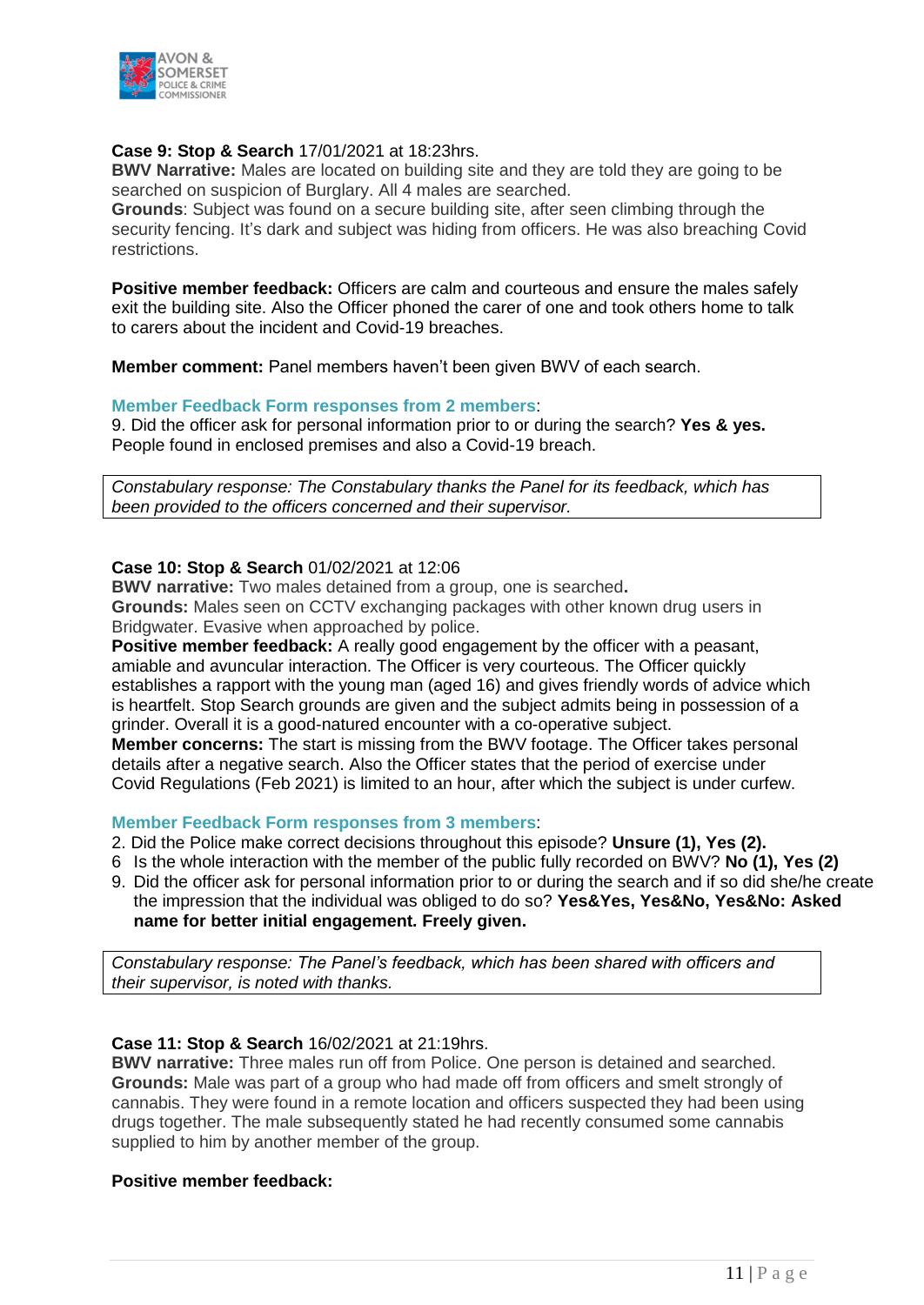

No issues. Officer calm, courteous and relaxed with good engagement and interaction with the young male.

**Member concerns and question:** Grounds are weak: i.e. that some of the group ran off and a smell of cannabis. Also personal details taken.

#### **Member Feedback Form responses from 3 members**:

- 2. Did the Police make correct decisions throughout this episode? **Unsure (1), Yes (2).**
- 8. Was there reasonable Grounds to suspect the object would be found? **Unsure (1), Yes (2).**
- 9. Did the officer ask for personal information prior to or during the search and if so did she/he create the impression that the individual was obliged to do so? **Yes&Yes, Yes&No, Yes&No: Asked name for better initial engagement. Freely given.**

*Constabulary response: The Constabulary notes the feedback in this case – thank you.*

#### **Case 12: Stop & Search** 02/03/2021 at 16:09hrs.

**BWV narrative:** Group of 3 females see police officers and start running off. They are in an area where there are reports of young girls being used for drugs. All 3 are detained and searched.

**Grounds:** Officers have witnessed subject in company with two other young females in a location where there has been reports of recent drug activity. There has also been recent incidents where young females have been found in possession of class A drugs. Upon seeing officers, the three ran, forcing officers to pursue and detain.

#### **Positive member feedback:**

Good natured and responded appropriately to females. Handcuffs initially applied to one subject but a clear reason is given and the handcuffs are immediately removed as the subject is co-operating.

Relaxed/compliant engagement with a clear explanation of the reasons for the search.

#### **Member concerns and question:**

1. Is there adequate grounds or a wrong place and time and reaction i.e. ran off? The subjects explain the fear of a Covid fine made them run.

2. One female is handcuffed. Is this excessive force?

3. The Officer took full details and made police checks on the people, giving the impression they had to. The females are understandably worried what the police will do with that information e.g. to schools, parents and/or carers.

#### **Member Feedback Form responses from 3 members**:

- 1. If force was used, was it appropriate? **Unsure (1), N/A (2)**
- 2. Did the Police make correct decisions throughout this episode? **Unsure (1), Yes (2).**
- 3. Was the Police behaviour free from any stereotyping/assumptions? **Unsure (1), Yes (2)**
- 5. Does the Police behaviour need further review? **Yes (1), No (2).**
- 8. Was there reasonable Grounds to suspect the object would be found? **No (1), Yes (2).**
- 9. Did the officer ask for personal information prior to or during the search and if so did she/he create the impression that the individual was obliged to do so? **Yes&Yes(1). Yes&No(2). Officer asked subject for name and address prior to the search.**

*Constabulary response: The Constabulary notes the Panel's feedback in this case. The feedback has been shared with officers and their supervisor. In relation to the taking of personal details, this remains to be an area of review going forward as part of the Constabulary's internal stop search scrutiny and will be reiterated in the Constabulary's Summer 2021 stop search quarterly bulletin.*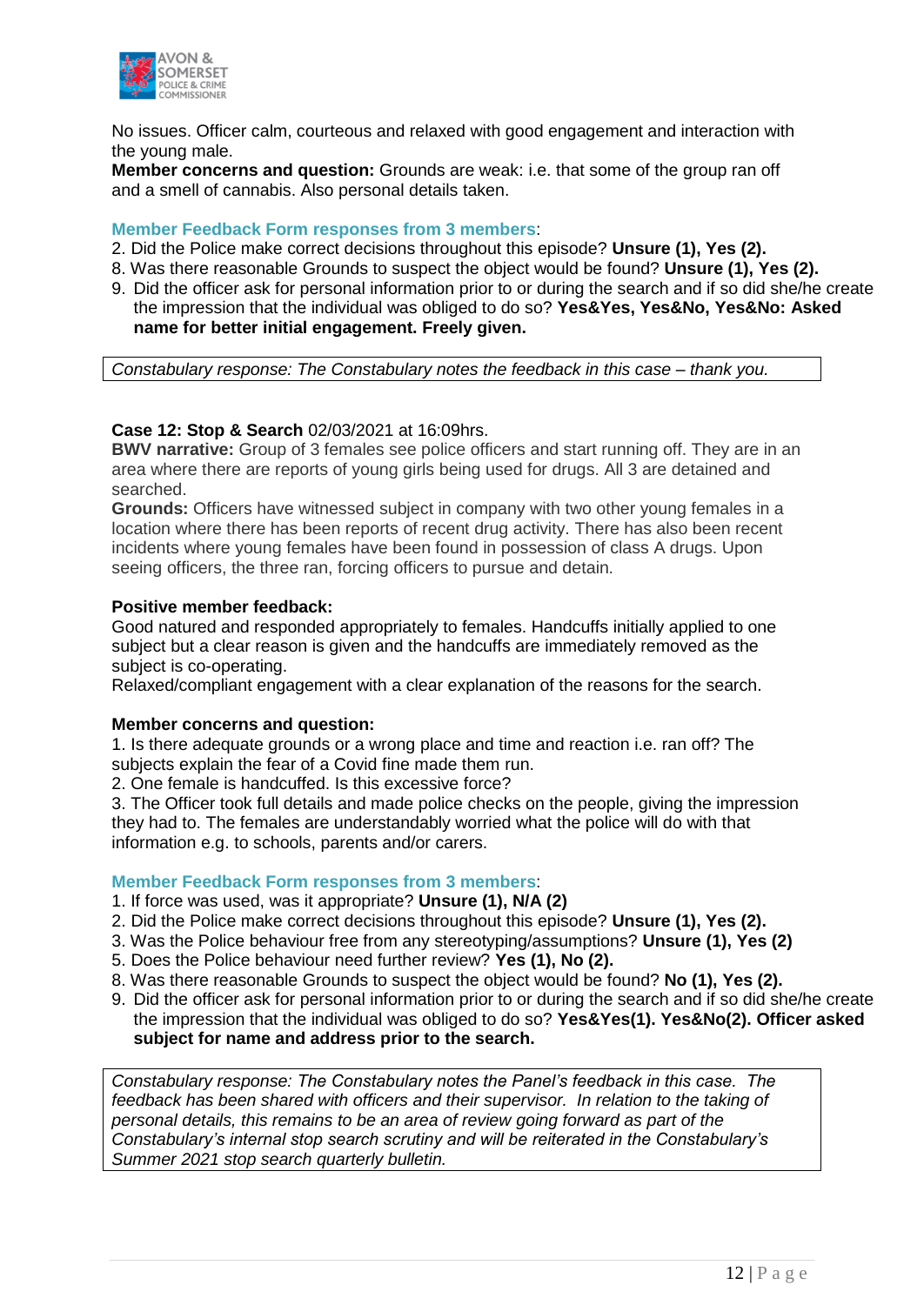

# **1.3 STOP & SEARCH where nothing was found – Somerset location (6 cases)**

**Case 13: Stop & Search** 20/07/2020 at 16:25hrs.

**BWV narrative**: Male approached and searched. Nothing is found. Then other officers attend and try to talk to male about him MHI.

**Grounds:** Male reported to be in possession of a small knife. Reports of him trying to selfharm.

**Positive member feedback:** Officers recognise the limits to their powers and the aggravation to the member of the public of trying to engage with him. Officers really want to assist the man who they had been informed might harm himself. It was evident they tried to engage with him, but stepped away when the man made it clear their presence was making the situation worse.

A resentful subject, unwilling to talk to officers, although the man did submit to a search for a knife he reportedly had. Nothing is found. Despite some concerns, Officers wisely recognise that they had no further grounds to detain the man.

*Constabulary response: The Panel's feedback, which has been shared with the officer concerned and their supervisor, is noted with thanks.*

**Case 14: Stop & Search (s23 Misuse of Drugs Act)** 05/09/2020 at 21:21hrs. **BWV narrative:** Police approach <C> who is Taser red dotted. He is detained for a search. Second male <A> approaches and is also detained for a search because they had run off from Police. A positive first Stop Search.

**Grounds:** As officers drove to the end of the road, 4 people came around the corner towards officers. As they walked past officers, the police vehicle began to turn around and <W> began to run. Officers caught up quickly with <W>. <A> walked up to officers and stopped in company with them. <W> and <C> stated they had just been at ... HIGHBRIDGE. As this address has links with county lines and <W> also has links with county lines and the address, a Section 23 Misuse of drugs act search was conducted.

**Positive member feedback:** Polite, calm and courteous Officers, answering questions from the two subjects stopped and searched. The whole interaction with the member of the public is fully recorded on BWV footage up to the time of the strip search.

**Member concerns and question:** As with many of these Stop and Search reviewed cases, the first action of the Police Officer is to ask the people their names, even before the people know they have been detained for a Stop and Search. In this incident, after a negative search the Officer takes personal details.

#### **Member Feedback Form responses from 3 members**:

9. Did the officer ask for personal information prior to or during the search and if so did she/he create the impression that the individual was obliged to do so? **Yes&Yes(1). Yes&No(2). Officer asked subject for name at the initial contact.**

*Constabulary response: The Constabulary notes the Panel's feedback in this case. It has been shared with the officers' supervisor for sharing of learning and positive observations. In relation to the considerations around personal details, this remains to be an area of review for the internal scrutiny team and will be addressed in the next quarterly stop search bulletin.*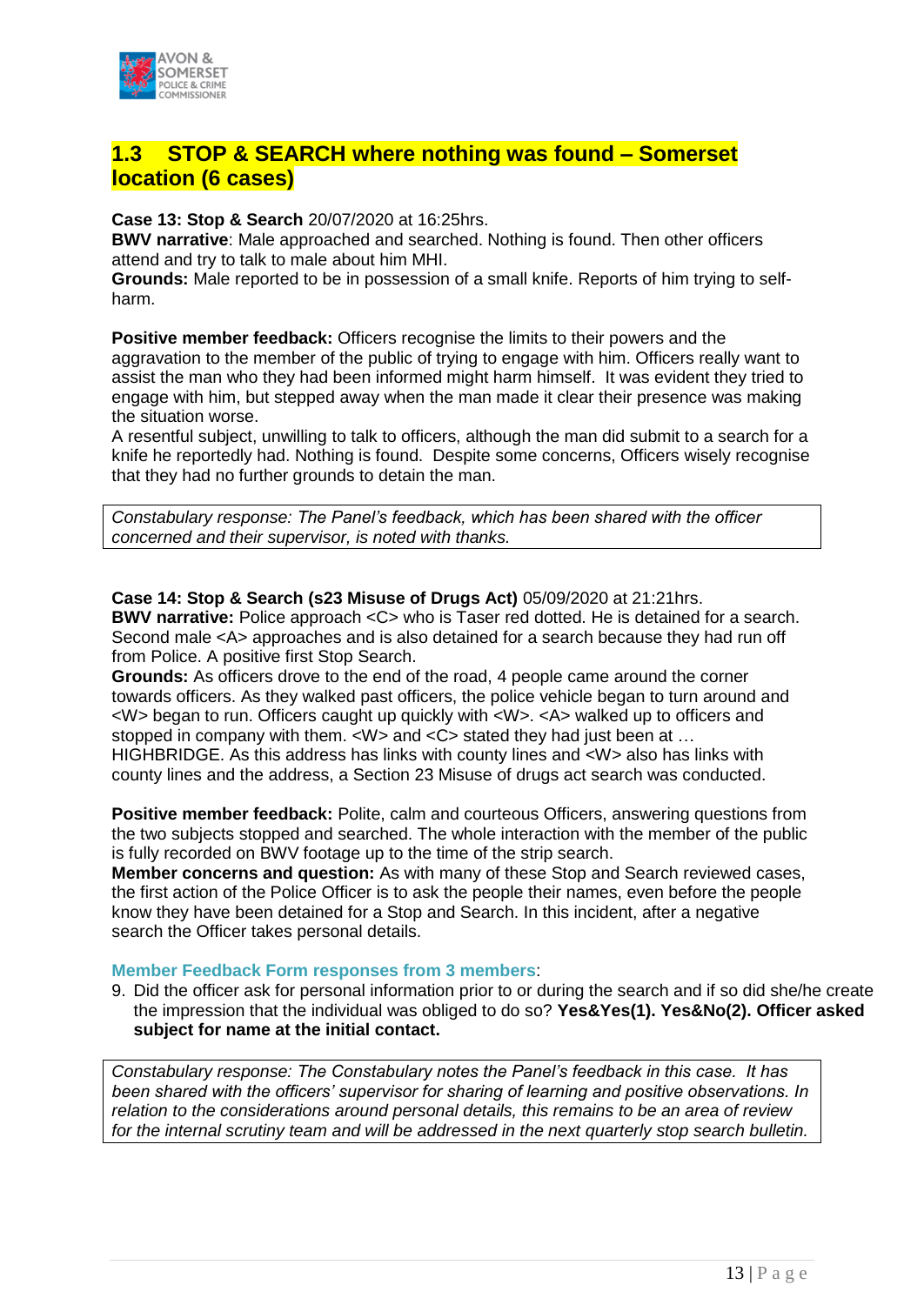

#### **Case 15: Stop & Search** 08/09/20 at 21:10hrs.

**BWV narrative:** Vehicle stopped after seen acting suspiciously. From Midlands. Stopped a month ago and found cannabis inside it. Search of male driver is negative. Then search car and female occupant. Female is found in possession of a cannabis joint and dealt with by way of Drugs Education Program (DEP).

**Grounds**: Vehicle linked to drug supply. Cannabis located in the vehicle less than 1 month ago. Vehicle completed suspicious journey, from West Midlands, staying for only a few minutes before leaving again.

**Positive member feedback:** Officers are polite and respectful and the detained persons are compliant. The Officer gives careful consideration to whether or not a search is necessary. Drugs were recently found in the same vehicle, driven from West Midlands.

#### **Member question:**

Are there adequate grounds? This car was stopped a month ago and cannabis was found.

#### **Member Feedback Form responses from 3 members**:

- 2. Did the Police make correct decisions throughout this episode? **Unsure (1), Yes (2).**
- 5. Does the Police behaviour need further review? **Unsure (1), No (2).**
- 8. Was there reasonable Grounds to suspect the object would be found? **Unsure(1), Yes(2).**
- 9. Did the officer ask for personal information prior to or during the search and if so did she/he create the impression that the individual was obliged to do so? **Yes&No(1). No(1). Vehicle search (1).**

*Constabulary response: The Constabulary notes the Panel's feedback, which has been shared with the officer's supervisor to discuss with the officer, with thanks.*

#### **Case 16: Stop & Search (PACE section 1)** 06/07/2020 at 22:21hrs.

**BWV narrative:** Female detained and searched for knife after report to Police. **Grounds:** At 22:48hrs we received a call from a member of the public stating they can hear a female in the field behind FRIARS WAY screaming, stating she did not want to be brought down to BURNHAM. It states she was talking about drugs and money. The log states that the male is running after her and said 'I WILL GENUINELY STAB YOU'. The Male then ran after her and the informant could see he had a flash light. On attendance we had passed a male with a phone that was lit up, At this point a male approached and starting talking and alleging that the female had a knife and threatened him with it. The male is WHITE, <K> and was spoken to by 2 Officers, A Section 1 of PACE Stop Search was performed on <W> and <K> as there had been mention of a knife.

**Positive member feedback:** Officer and courteous. It is good natured incident. **Member concern:** BWV is turned on late so the grounds for the search are not entirely clear.

#### **Member Feedback Form responses from 3 members**:

- 2. Did the Police make correct decisions throughout this episode? **Not known (1), Yes (2).**
- 6. Is the whole interaction recorded on the BWV? **Not the start (2), Yes (1).**
- 7. Are the 'GOWISELY' items provided? **Partly as the initial engagement is not on the BWV (2), Yes (1).**
- 8. Were there reasonable Grounds to suspect the object would be found? **Not known(2), Yes(1)**
- **9.** Did the officer ask for personal information prior to or during the search and if so did she/he create the impression that the individual was obliged to do so? **Yes & No (1), No (2).**

*Constabulary response: The Constabulary notes the Panel's feedback in this case, with thanks.*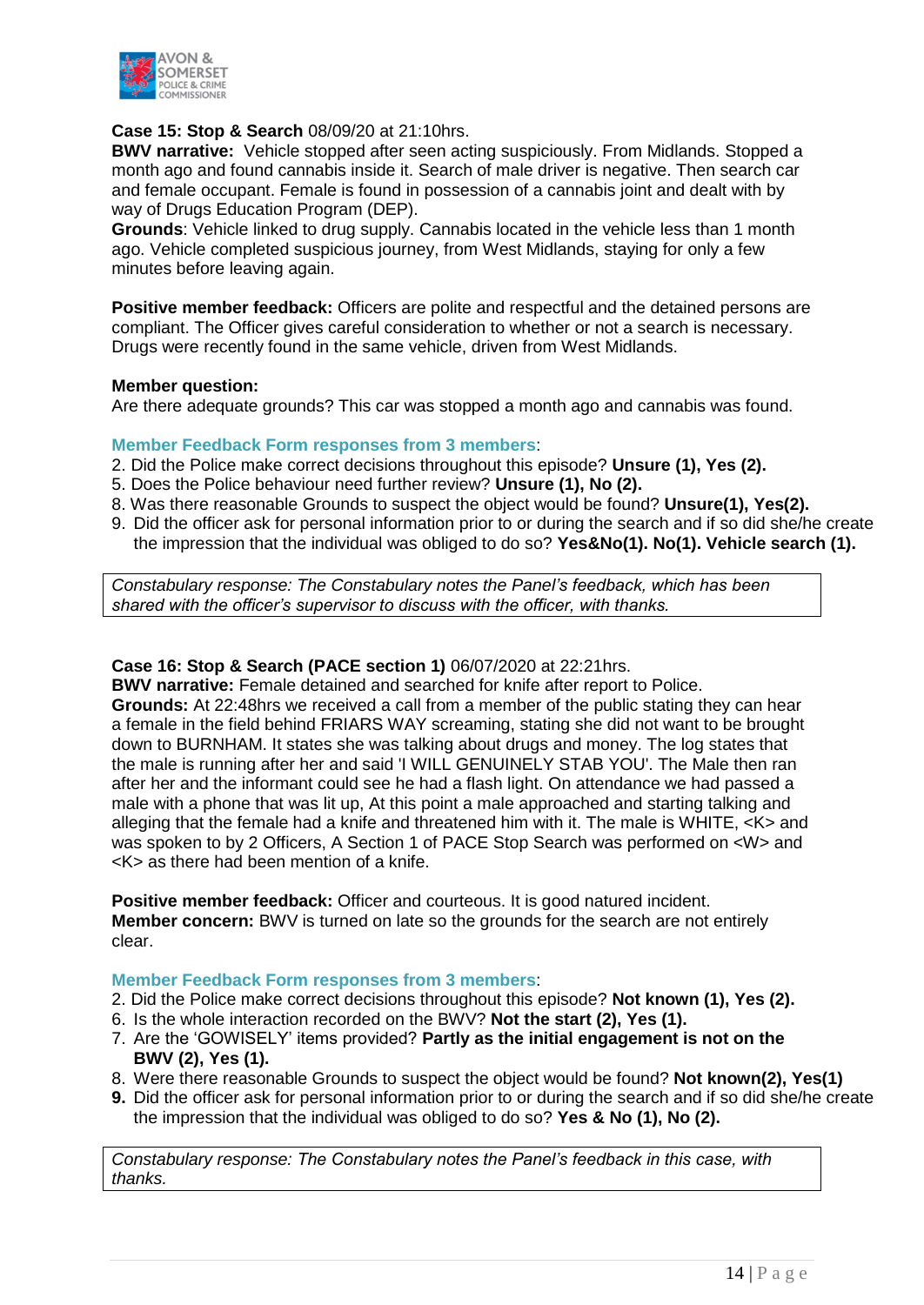

#### **Case 17: Stop & Search** 23/07/2020

**BWV narrative:** Police see male throw something over fence when he sees them. **Grounds**: Suspect walked past officers smoking material that smelt of cannabis. The smell was not likely attributable to anyone else. The suspect then threw the cigarette end over an inaccessible fence.

**Positive member feedback:** Well controlled. A nice Officer with an amiable attitude. GOWISELY items are fully explained.

#### **Member concerns and question:**

1. Members felt the Officer gave the impression that the man *had to* give his name. His ID (bank card) is taken from his wallet at this time.

2. The only ground stated at the outset is a smell of cannabis. Is this enough grounds? 3. After a negative search the Officers ask for personal information from the man, to do a PNC check. Is there any justification for this?

**Operational learning point:** For most Stop and Search case, Officers are asking for personal details (name/ID). Training is required on the subject of personal information requests at a Stop and Search.

#### **Member Feedback Form responses from 2 members**:

2. Did the Police make correct decisions throughout this episode? **Unsure (1), Yes (1).** 

5. Does the behaviour need further investigation? **Unsure (1), No (1).**

7. Are the 'GOWISELY' items provided? **Yes, very well and fully.** 

8. Were there reasonable Grounds to suspect the object would be found? **Don't know(1), Yes(1)** 9. Did the officer ask for personal information prior to or during the search and if so did she/he create the impression that the individual was obliged to do so? **Yes & Yes (2).**

*Constabulary response: The Panel's feedback in this case is noted - thank you. The Constabulary has recently refreshed the direction that smell of cannabis alone is insufficient to provide grounds for search.*

*In this case there is an additional element of the cigarette actually being seen to be smoked at the time of the stop. The smoking cigarette producing the smell, as opposed to as it generally being in the air, combined with the person's actions in throwing it over an inaccessible fence could be considered additional elements to the smell alone in providing grounds for search.*

*The point raised regarding personal details remains to be an area of review for the internal scrutiny team and will be visited in the Summer 2021 stop search quarterly bulletin.*

#### **Case 18: Stop & Search** 02/08/2020 at 01:02

**Grounds:** Police were flagged down by Door staff indicating a male was in possession of a bag of white powder.

**Positive member feedback:** Relaxed and straightforward Stop Search. The GOWISELY items are fully stated. ID is found in the person's wallet but no impression is given by the Officer that it is required, nor is it used for a PNC check once located.

#### **Member Feedback Form responses from 2 members**:

9. Did the officer ask for personal information prior to or during the search and if so did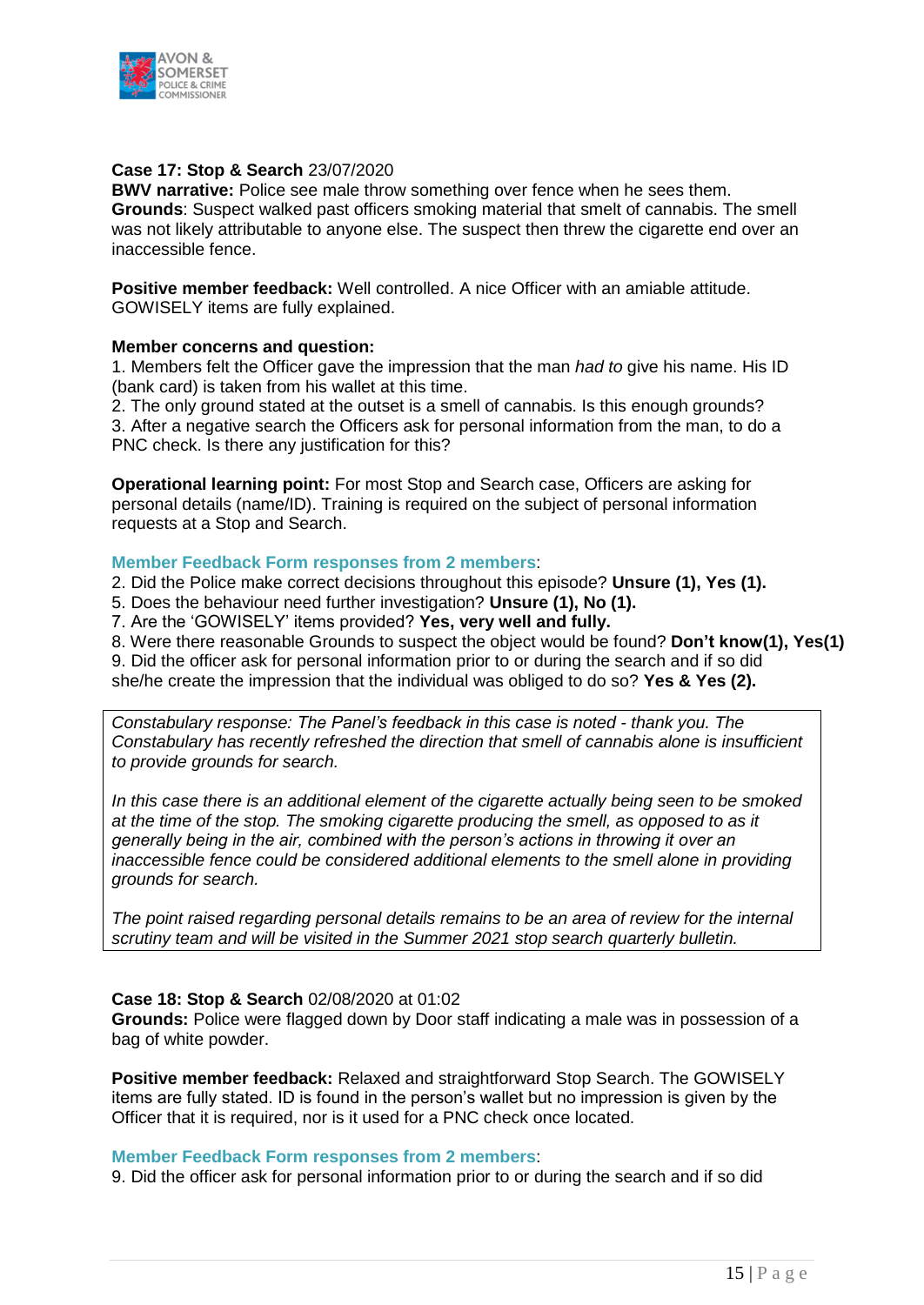

she/he create the impression that the individual was obliged to do so? **Yes&Yes (1), No (1).**

*Constabulary response: The Constabulary notes the Panel's feedback in this case.*

# **1.4 STOP & SEARCH - No reasonable Grounds (4 cases)**

**Case 19: Stop & Search (s23 Misuse of Drugs Act)** 10/07/2020 at 23:57hrs. **BWV narrative:** Search of person and vehicle. Detainee fails drug wipe test and found cocaine in his sample. Arrested for drug driving, S32 PACE search completed. **Grounds:**

Vehicle was stopped in suspicious circumstances, these being that the vehicle was notified off road and the driver stated that he did not have a licence there was also a strong smell of cannabis from the person. Driver behaviour was quite erratic when questioned on the smell.

**Note:** Police officer's coat covers BWV camera so cannot see search.

**Positive member feedback:** GOWISELY items fully explained. Excellent. Amiable too.

#### **Operational policing questions:**

1. Why don't all Police vehicles carry drug testing kits?

2. The only stated ground for the Section 23 Misuse of Drugs Act search is the smell of cannabis. This isn't sufficient?

- 3. Although the search is questionable under s23, is it justified after an arrest?
- 4. Reminder to Officers to ensure BWV lens does not get covered by clothing/outer garments.

*Constabulary response: The Panel's feedback in this case is noted, with thanks. The Panel's observations have been passed to the officer's supervisor for review and sharing of learning.* 

*In relation to the questions raised – drug testing kits aren't routinely put in Police vehicles, they are often issued to officers directly. Cost implications and training requirements mean that they are mainly held by Roads Policing Unit officers, who support Patrol colleagues with requests when required at the roadside.*

*The smell of cannabis alone is insufficient to provide grounds for search – this has recently been refreshed within the Constabulary to ensure all officers are aware. The powers used for search after arrest are different to stop search so it is not possible to compare the two.*

#### **Case 20: Stop & Search** 12/07/2020 at 21:18hrs.

**Grounds**: Intel regarding drug dealing on car. Car stopped and occupants searched.

#### *This BWV case has already been reviewed by the Panel (10/12/2020 meeting report, case 12).*

#### **Case 21: Stop & Search** 14/07/2020 at 00:04hrs.

**BWV narrative:** Male and female searched. Male arrested for possession of a lock knife. **Grounds:** Vehicle sighted and followed. Drove in a loop and then out of town in a suspicious manner. Vehicle stopped and driver and occupants spoken to. Given area, time of night and behaviour, detained.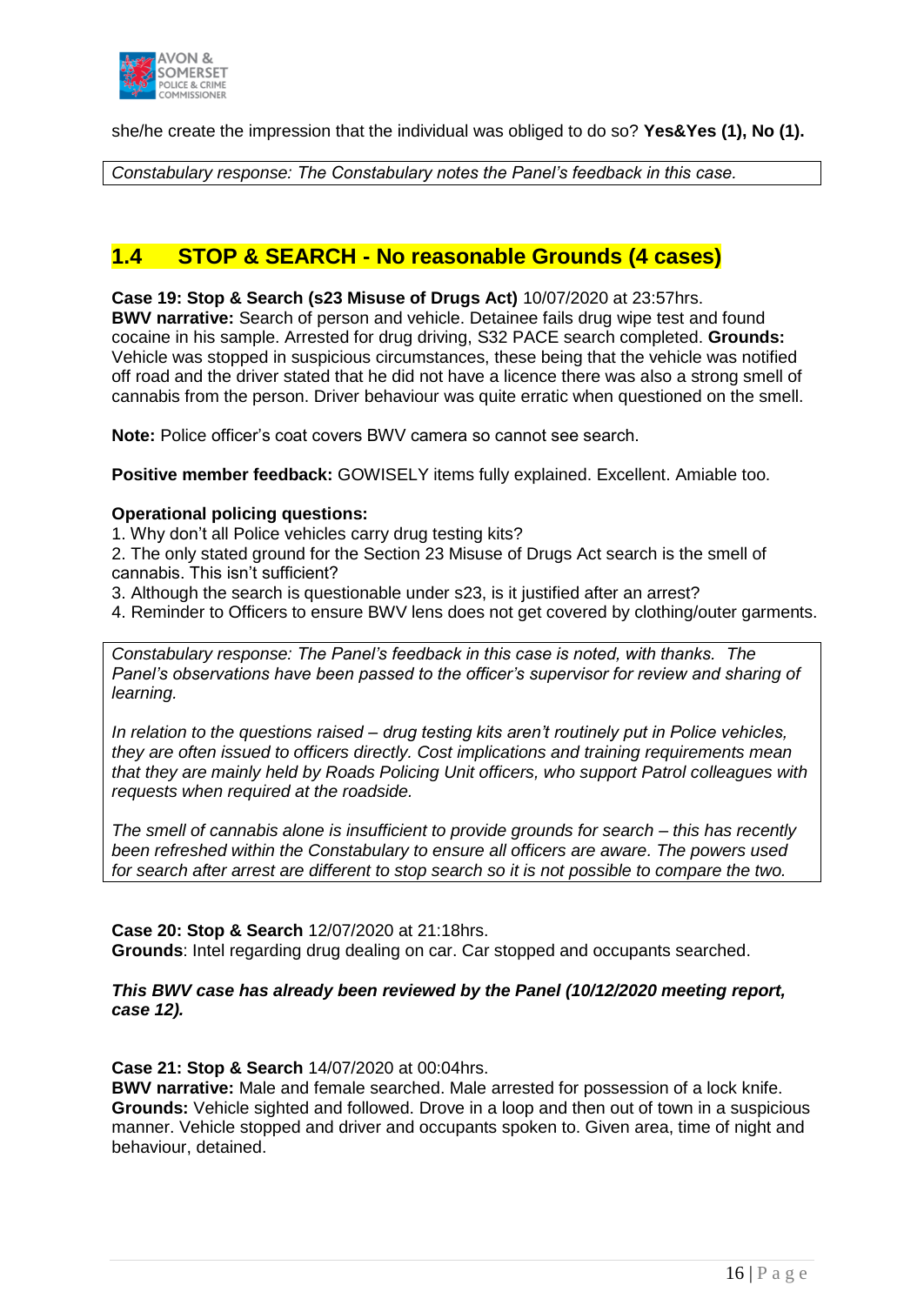

#### **Positive member feedback:**

Good attitude throughout, conducted in a nice manner but the Officer who is amiable and clear.

#### **Member concerns and question:**

1. The BWV ends early and it seems it was switched off for a private conversation with the Sergeant?

2. The female is told to stop because the vehicle's lights are out. The male is told it's because of the manner of driving. Does that justify a Section 23 of the Misuse of Drugs Act search?

#### **Member Feedback Form responses from 2 members**:

6. Is the whole interaction recorded on the BWV? **No (1), Yes (1).**

7. Are the 'GOWISELY' items provided? **No (1), Yes (1).** 

8. Were there reasonable Grounds to suspect the object would be found? **Don't know (2).**

9. Did the officer ask for personal information prior to or during the search and if so did she/he create the impression that the individual was obliged to do so? **Yes & Yes (2).**

*Constabulary response: The Panel's observations in this case are noted, with thanks. The feedback has been shared with the officer's supervisor for review and onward sharing with the officer concerned, including considerations around the connection between driving behaviour and suspicion of drug possession – making clear the link in the officer's mind that led to grounds being formed.*

#### **Case 22: Stop & Search** 13/07/20 at 02:46hrs.

**BWV narrative:** Male detained matching description of male carrying knife seen by CCTV. Stopped and searched. **Grounds**: You match the description of a male reported carrying a bladed article

**Positive member feedback:** An amiable interaction.

#### **Member concerns and question:**

After this negative search, the female officer told the male officer, who seemed uncertain of what to do, to take the male's personal details and put them through the Police National Computer (PNC). Why was there a PNC check?

#### **Member Feedback Form responses from 2 members**:

2. Did the Police make correct decisions throughout this episode? **Unsure (1), Yes (1).** 

5. Does the behaviour need further investigation? **Unsure (1), No (1).**

6. Is the whole interaction with the member of the public fully recorded on BWV? **No, omits the start and end (1), Yes (1).**

9. Did the officer ask for personal information prior to or during the search and if so did she/he create the impression that the individual was obliged to do so? **Yes & Yes (2).**

*Constabulary response: The Constabulary thanks the Panel for its feedback in this case. In relation to the matter regarding personal details and checking them against the Police National Computer – this is a common practice in general policing, not just limited to stop and search. The internal scrutiny team are including the request for personal details in their review work, to ensure that people are aware that they are under no obligation to provide the information, although it does not prohibit the request being made by the officers if done in the correct way.*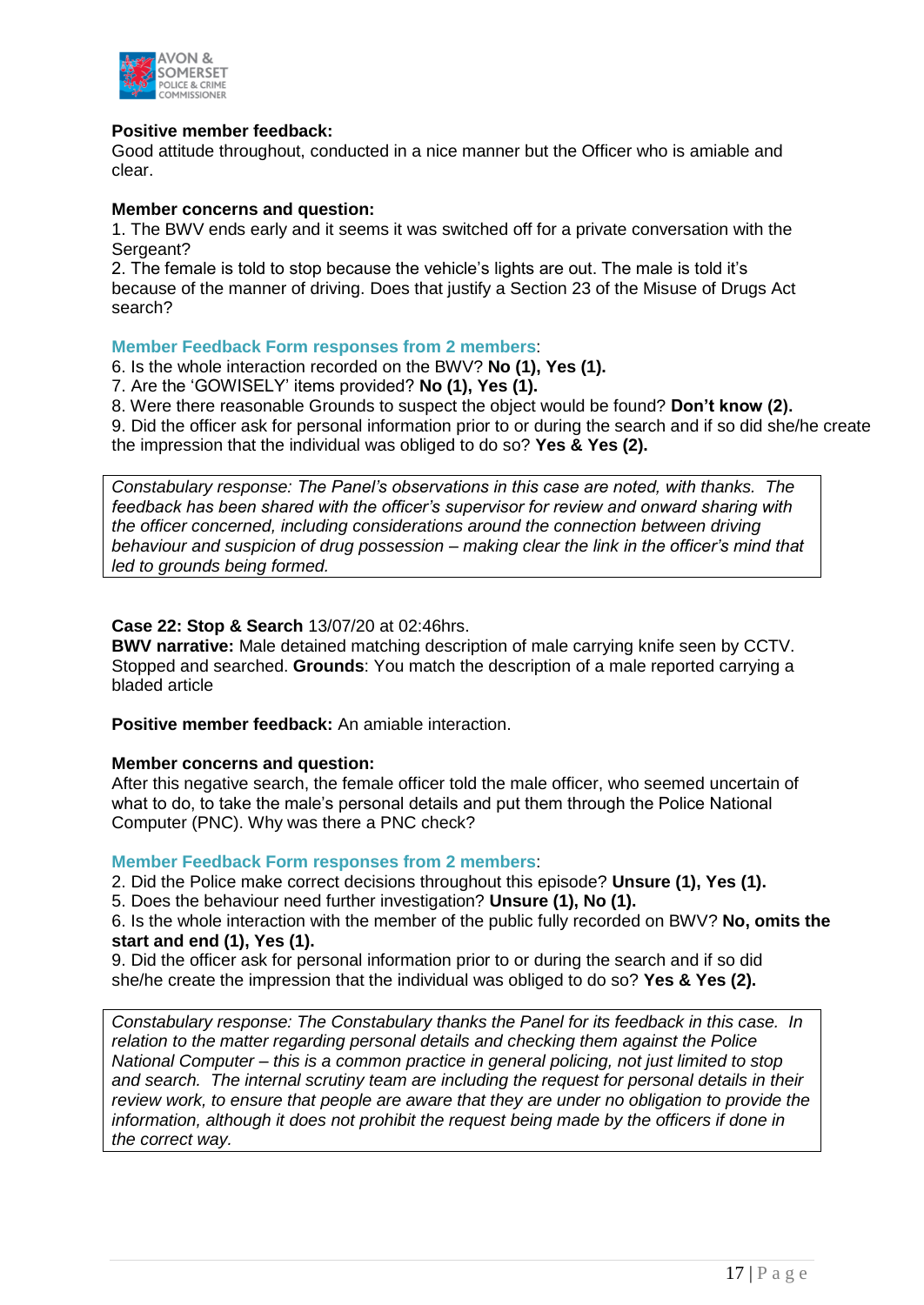

# **1.5 STOP & SEARCH - Different items found from search reason (2 cases)**

**Case 23: Stop & Search** 25/07/20 at 21:47

**BWV narrative:** Officers detain 3 youths based on fact they match description of suspect in robbery nearby, SS is from start to 08:00 minutes then one is arrested at 21:45 mins. **Grounds:** Matching the description of a robbery that occurred on Doncaster road.

**Positive member feedback:** A clear explanation throughout and although a negative outcome, there is an arrest for robbery because of other information. An amiable encounter.

**Member concerns and question:** After a negative search the Officer asks for the male's personal details and makes a PNC check. Why?

**Member Feedback Form responses from 2 members**:

2. Did the Police make correct decisions throughout this episode? **Unsure (1), Yes (1).** 

5. Does the behaviour need further investigation? **Unsure (1), No (1).**

9. Did the officer ask for personal information prior to or during the search? If yes, did she/he create the impression that the individual was obliged to do so? **Yes & Yes (1), No (1).**

*Constabulary response: The Constabulary notes the Panel's feedback in this case, with thanks. In relation to the matter regarding personal details and checking them against the Police National Computer – this is a common practice in general policing, not just limited to stop and search. The internal scrutiny team are including the request for personal details in their review work, to ensure that people are aware that they are under no obligation to provide the information, although it does not prohibit the request being made by the officers if done in the correct way.*

#### **Case 24: Stop & Search** 27/07/20 at 12:45hrs.

**BWV narrative**: Male detained SS under S1 PACE after male driving suspiciously, no BWV of actual person SS but GOWISELY is partially captured on BWV, the BWV is of vehicle search. At 08:54 mins find drugs in car.

**Grounds:** Officers have been driving down Two Mile Hill Road when a male driving the other direction has caught their attention. Officers have turned around and at this point the male has abandoned the vehicle he was driving upon seeing Police turn and has fled into a near by shop in an attempt avaid Police. He was trying to hide from Police and had acted suspiciously so was detained under Section 1 PACE.

#### **Positive member feedback:**

Very well handled considering the communications issues, including offering the Drugs Education Program.

**Member concern:** No BWV footage has been provided of the Stop and Search of the male.

#### **Member Feedback Form responses from 2 members**:

6. Is the whole interaction recorded on the BWV? **No (1), Yes (1).**

7. Are the 'GOWISELY' items provided? **Not fully (1), Not known (1).** See concern above**.** 9. Did the officer ask for personal information prior to or during the search and if so did s/he create the impression that the individual was obliged to do so? **Not known (1), Not until the drugs arrest (1).**

*Constabulary response: The Panel's feedback, which has been shared with the officer concerned, is noted by the Constabulary with thanks.*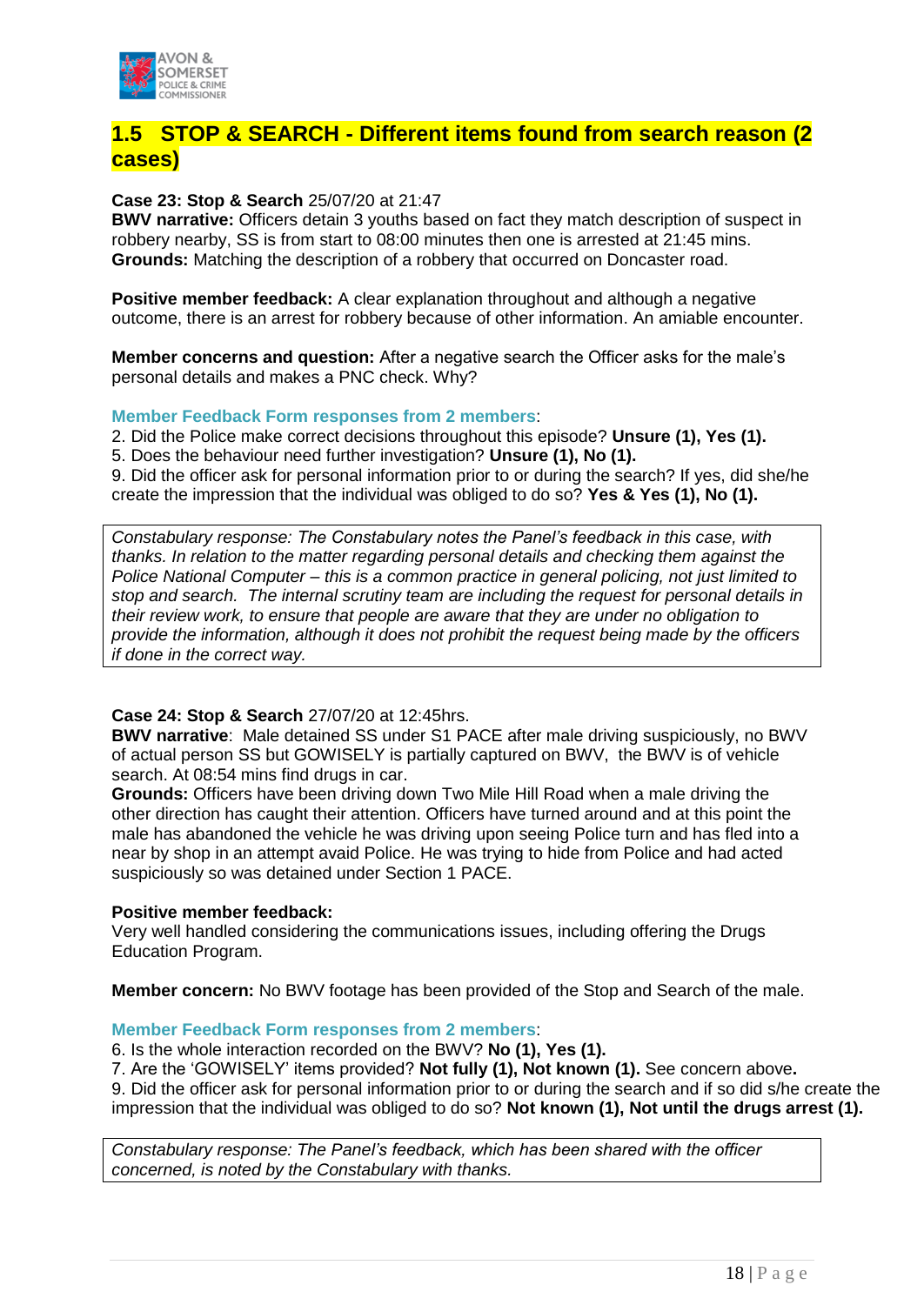

# **1.6 Stop & Search related Complaints – 6 Cases**

#### **Case 25: Stop & Search** 28/10/2020 00:44

**Complaint allegation:** Complainant dissatisfied that she was stopped in her vehicle and threatened with arrest by officers following Intel received that she had made someone scared for their life

**BWV narrative:** Two persons stopped in vehicle during Op COBB (Badger Cull Operation) detained no search then released.

#### *Note: Duplicate case.*

*This has already been reviewed by the Panel (10/12/2020 meeting report, case 58). The Officer failed to answer the female's questions of what was the power to stop and ask for personal details, which suggests if he had a power he would have answered.*

#### **Case 26: Stop & Search** 05/11/2020 17:50 Weston-super-Mare

**BWV narrative**: Male seen driving in dangerous way stopped, male left car before police able to detain them, male spoken to detained and then searched under S.25 MDA person and vehicle searched. Negative Stop Search: The complainant alleges that the officers ignored Covid distancing guidelines. They did not respect his simple request to maintain social distancing and initially did not wear face masks. When they did put on face masks they did not wear them correctly

#### **Positive member feedback:** None.

**Member concerns:** A Panel member thinks the male officer's attitude is very poor throughout this case. He was at times bordering on being aggressive and threatening. It's really surprising to see this handled as poorly as it is. It is understandable that Officers at times need to be assertive, but the Panel member feels this went way beyond being acceptable.

A second Panel member comments: From the beginning of the BWV the male Officer is confrontational, belligerent and shouting. The male subject was at times irritating but this does not explain or excuse the Officer's manner and using expressions such as "Don't film me". The Officer's attitude is disgusting, "Gob off", "Oh shut up" and "I will smash the window". When searching the car the male Officer picks up an ID card that the male subject is a Contractor for a Water Company and finds a letter from a Technology Company. The Officer declares both items are a find of enormous interest but the relevance to the Search Grounds for a section 23 (the summary states s25?) drugs search is questionable. The people are acting "suspiciously" and the passenger walked away from the car and was not stopped.

#### **Individual learning suggestion:**

The Panel suggests that some de-escalation or personal communications training is required by the male Officer. At times the female officer mirrors this behaviour too, but in no way as aggressively.

#### **Note: This case was highlighted for all members to view together during the Panel meeting.** Additional feedback is below:

- The male Officer is very threatening and authoritarian. The female Officer is better but should be less abrupt.
- Language such as "Stop being an idiot" is not appropriate from a Police Officer.
- Why was the other person allowed to walk away?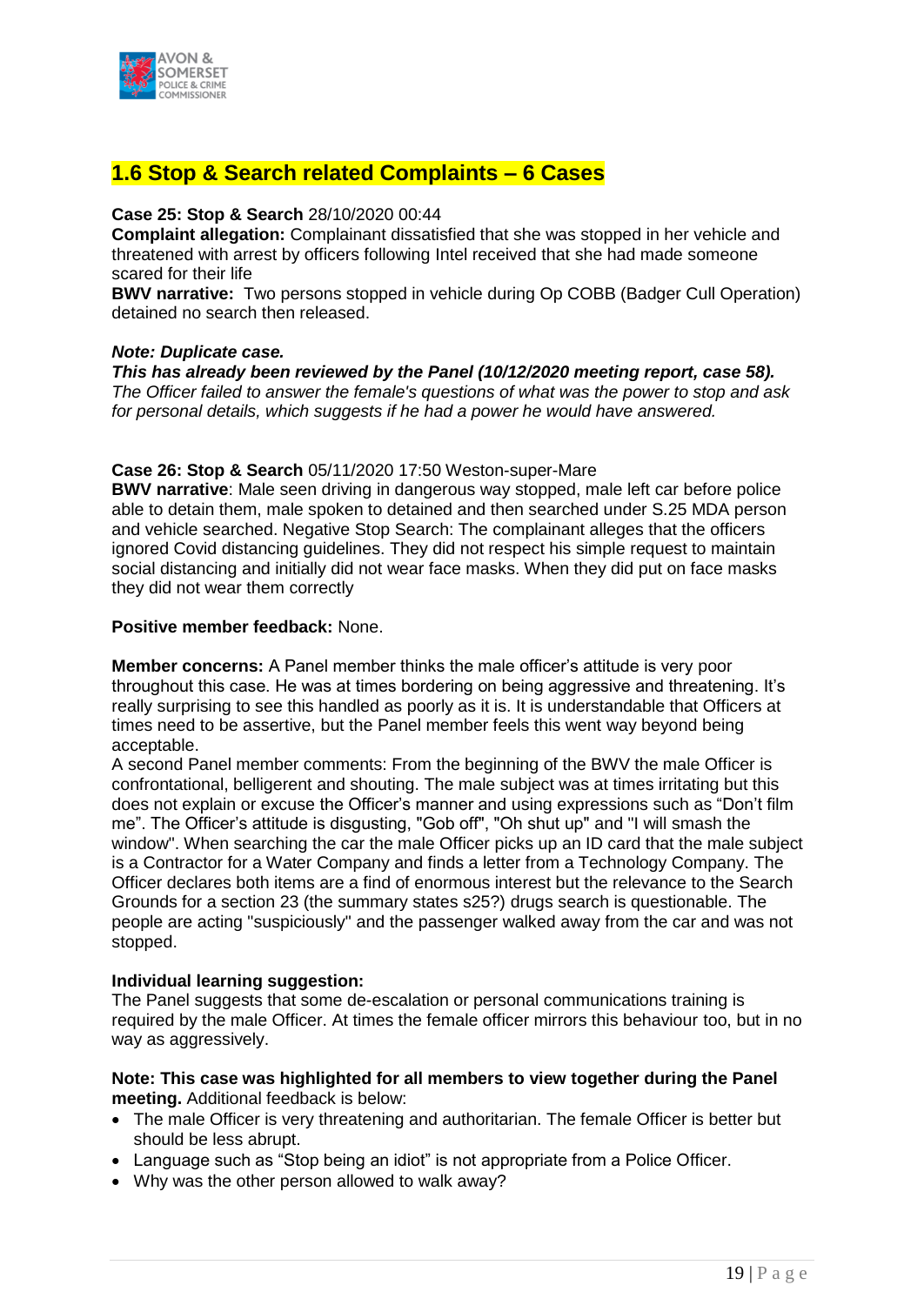

- It is not justified grounds for a Stop and Search?
- This is a specific case of concern and contrasts with other really positive, complimentary cases.
- "Suspected drugs"? Was that the Stop and Search grounds?
- What was the outcome of the complaint?

*Constabulary response During the Panel meeting: An unprofessional and officious Officer, horrifying and embarrassed to view the BWV. This is the opposite of what's expected from an Officer's behaviour. There is no power to stop the person walking away from the car. This feel like the Officers didn't like the man's attitude. This is the worst case viewed by the Scrutiny Panel. The "suspected drugs" was the Officer's words only, not the Stop Search Grounds. A missed opportunity for engagement. "Ah ha. You HAVE got a mask!" The worst BWV viewed. There is nothing about the drug search until late into the incident. The letter is of no relevance.* 

*See Action 4.* 

**Professional Standards Department response** *(PSD):* This matter was dealt with locally and it was determined that the service provided was unacceptable. The officer has been spoken with and accepts that he became excessively agitated. He has received words of advice and an entry has been placed in his Individual Performance Review. Stop searches undertaken by him in the future will be subject to local dip sampling for review. An apology has been issued to the complainant.

**Stop Search Lead Officer:** *An unprofessional and officious Officer, horrifying and embarrassed to view the BWV. This is the opposite of what's expected from an Officer's behaviour. There is no power to stop the person walking away from the car. This feels like the Officers didn't like the man's attitude. This is the worst case viewed by the Scrutiny Panel. The "suspected drugs" was the Officer's words only, not the Stop Search Grounds. A missed opportunity for engagement. "Ah ha. You HAVE got a mask!" The worst BWV viewed. There is nothing about the drug search until late into the incident. The letter is of no relevance.* 

*See Action 4.* 

#### **Case 27: Stop & Search** 12/11/2020 19:02 Weston-super-Mare

**Complainant's allegation**: I was stopped while walking to my door from seeing McDonalds was closed across the road. Officer was impolite, aggressive and unreasonable. Had Taser drawn when I first saw her. I believe her attitude was due to my olive complexion and the very flimsy description of a man in grey joggers with a knife, walking from grand pier, which I had not walked from. Female officer searched me after man officer had searched me in front of 2 other man officers, without receiving or asking for permission. I suffer from depression, which has been made worst by this as well as leaving me feeling violated, embarrassed and angry.

**BWV narrative:** male detained and searched.

**Positive member feedback:** Good GOWISELY and the female Officer readily accepted the refusal to provide personal information. Interestingly the Officer was able to provide a Stop Search receipt without the person's details.

#### **Member concerns and question:**

Unless things were particularly aggressive prior to the BWV start, the Officer's reaction all seems a bit over the top, especially the drawing of the Taser. The man seems fully compliant and only becomes agitated in response to the female Officer's actions and attitude. Also, the Panel member found her disrespectful conversation with the male officer after the event (at the end of the BWV), regarding the male subject.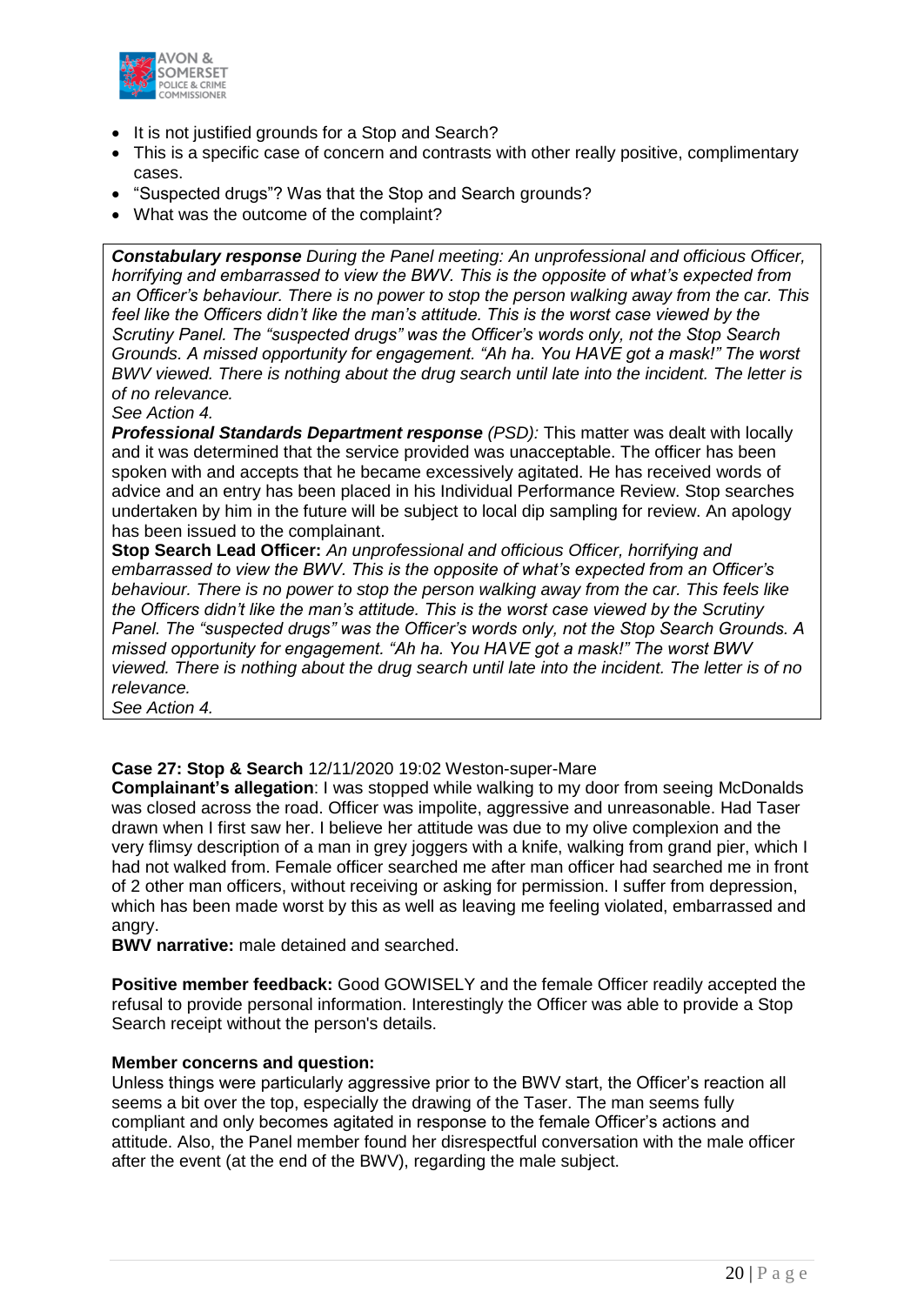

The BWV started late. If there was footage from the beginning it may have explained why the Taser is drawn and the second Officer drew his baton.

The Panel member appreciates the possibility of a knife makes the Officer cautious and the male suspect is mouthy. The handcuffs are explained by the search for a knife. However, was the use of Taser appropriate?

#### **Note: This case was highlighted for all members to view together during the Panel meeting.** Additional feedback is below:

• The female Officer, mentoring, helpfully said to the other officer "We're only looking for a knife and in this vicinity".

#### **Operational learning points:**

- 1. Reflect: Was the level of aggression really necessary?
- 2. Personal information is not necessary to complete a Stop & Search receipt.

#### **Member Feedback Responses from members:**

- 1. If force was used, was it appropriate? **Unsure (2)**
- 2. Did the Police make correct decisions throughout this episode? **Unsure (2)**
- 3. Was the Police behaviour free from any stereotyping or assumptions? **Unsure (1), Yes (1)**
- 4. Was the incident free from demonstrable discriminatory behaviour? **Yes (2)**
- 5. Does the Police behaviour need further review? **Unsure (2)**
- 6. Is the whole interaction recorded on the BWV? **No (2)**
- 7. Are the 'GOWISELY' items provided? **Yes (2)**
- 8. Were there reasonable Grounds the object would be found? **Don't know (1), Yes (1).**
- 9. Did the officer ask for personal information prior to or during the search and if so did she/he create the impression that the individual was obliged to do so? **Yes but the refusal is readily accepted.**

*Constabulary response during the Panel meeting: The Officer is being tutored and the tutor is mindful of the new Officer's safety.* 

*The Member feedback responses [see above from 2 members] give differing views. No issue about the Taser due to the suspicion of a knife. Well dealt with, with a rationale at the outset. The female Officer's body language is good. She is tutoring, giving instructions and guidance and doesn't belittle the new Officer. She is a proactive Officer. There is deescalation by the female Officer, saying "My lovely" and "The Gentleman" and with distance, the Officer puts the Taser away. Handcuffing a person is a two-handed task.* 

*PSD response:* A complaint investigation established that service was acceptable, no request to review this decision has been received. There were sufficient grounds to stop and search the complainant, the Taser was only drawn initially as a presence given the possibility of a knife, it was only raised for a very short period when the complainant put his hands in his pockets, thus raising concerns, it was lowered again quickly.

*Stop Search Lead: The Officer is being tutored and the tutor is mindful of the new Officer's safety.* 

*The Member feedback responses [see above from 2 members] give differing views. No issue about the Taser due to the suspicion of a knife. Well dealt with, with a rationale at the outset. The female Officer's body language is good. She is tutoring, giving instructions and guidance and doesn't belittle the new Officer. She is a proactive Officer. There is deescalation by the female Officer, saying "My lovely" and "The Gentleman" and with distance, the Officer puts the Taser away. Handcuffing a person is a two-handed task.* 

#### **Case 28: Stop & Search**

**Complaint**: My front room sofa was ripped all down and round the sides on the search which has resulted in my young daughter who is only 2 years old to slip her leg down the side of the sofa and get scratched (to bleed) by the nails and ripped parts, causing a long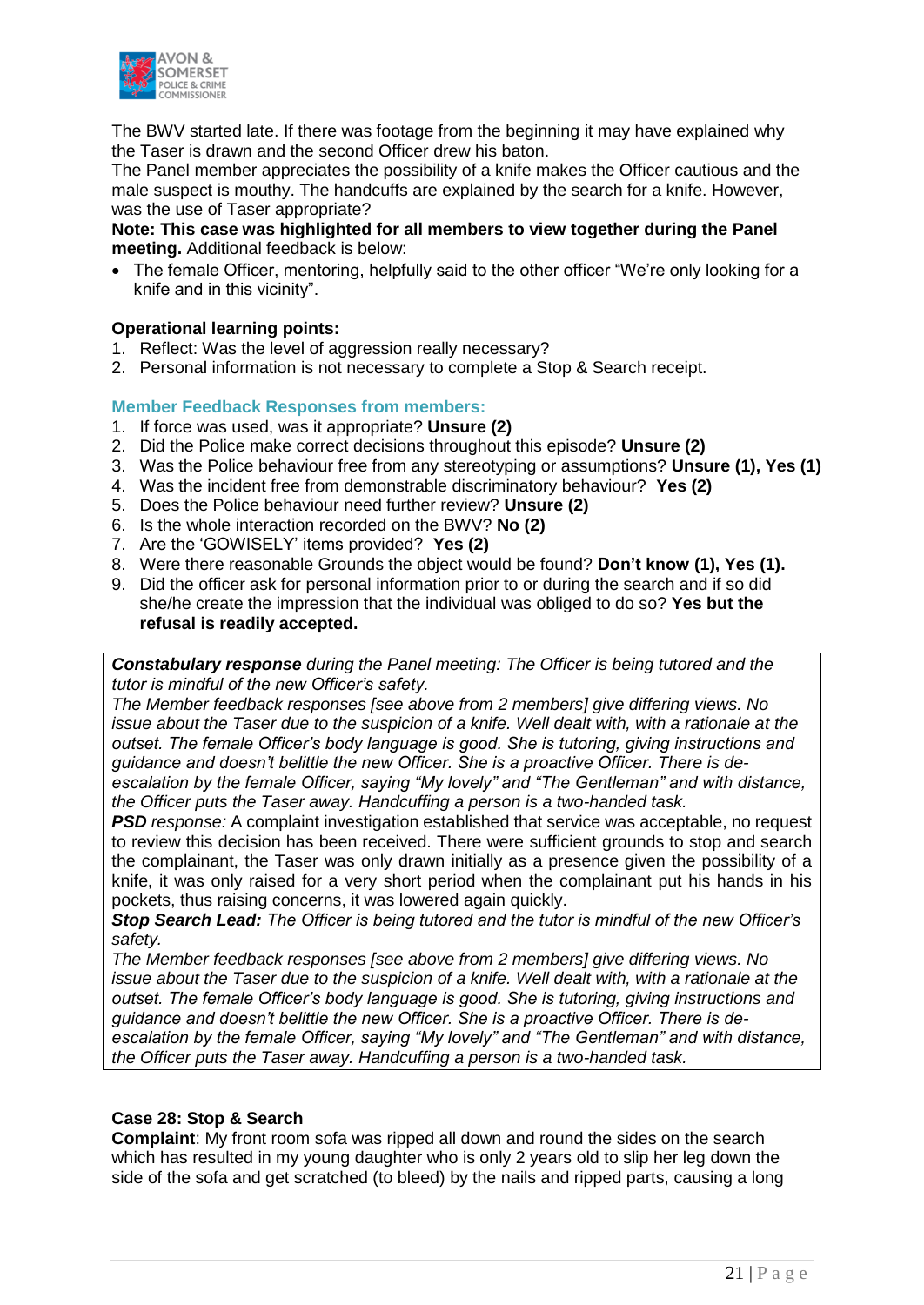

stretch mark on her leg. She also had trauma from the way the officers aggressively entered my property when she was in her highchair and was screaming and shouting in her face. No regards to her safety whatsoever even though they were prompted by my neighbour before entry that a young child is in the house.

**BWV**: there is none of search.

#### *No BWV is available so the Panel cannot evaluate or comment appropriately on this case.*

#### *Constabulary response*

**PSD:** This was a pre-planned firearms operation involving Authorised Firearms Officers. It's unfortunate that a female and child was present. Officers were searching for a firearm so a balance has to be made when deciding tactics between the safety of the public and officers and the rights of the occupant(s).

The decision was made not to execute the search until a reasonable hour of the morning (10am) to ensure that children would be at school, people would be at work and the occupants of the house were likely to be awake and dressed. The service was deemed acceptable. No request to review this conclusion has been received**.**

**Stop Search Lead:** *On review it does not appear that this occurrence number relates to a stop search – it relates to the execution of a firearms warrant and the subsequent search of the property following the arrest of a male from the address in question.*

#### **Case 29: Stop & Search** 25/11/2020 12:01

Complainant alleges officer did not take seriously his concerns that the stop and search was racially motivated and inappropriately asked 'are you talking about Black Lives Matters'. **BWV narrative:** Male acting suspiciously, smell of drugs searched, negative result.

#### *Duplicate case:*

*This case has already been reviewed by the Panel (9/3/2021 meeting report, case 31).* 

#### **Case 30: Stop & Search** 18/01/2021 13:48

Complainant alleges that the Officer was 'really aggressive and angry'**. BWV narrative**: Vehicle pulled out in front of Police car causing it to stop. Vehicle pulled over and reported for careless driving. Driver was not searched, just detained.

#### **Positive member feedback:** None.

#### **Member concerns:**

Car stopped at 13:48:57hrs. First words spoken by the Officer are "What is your name". The Driver queries why. At 13:49:28hrs. the Officer says he will be reported for Driving Without Due Care And Attention and cautions him. The Officer's speech and demeanour is of someone agitated. The car had driven out in front of the marked police car. The Officer is rather assertive when dealing with the man and his attitude reflected that of the office talking to him. This could have been handled better.

**Questions:** Why didn't the Officer at the outset engage with the Driver about his driving in a patient, steady way, to give him the opportunity to explain himself?

#### **Member Feedback Responses from members:**

- 1. If force was used, was it appropriate? **N/A (2)**
- 2. Did the Police make correct decisions throughout this episode? **Unsure (1), Yes (1)**
- 3. Was the Police behaviour free from any stereotyping or assumptions? **Unsure (1), Yes (1)**
- 4. Was the incident free from demonstrable discriminatory behaviour? **Unsure (1), Yes (1)**
- 5. Does the Police behaviour need further review? **Unsure (1), No (1).**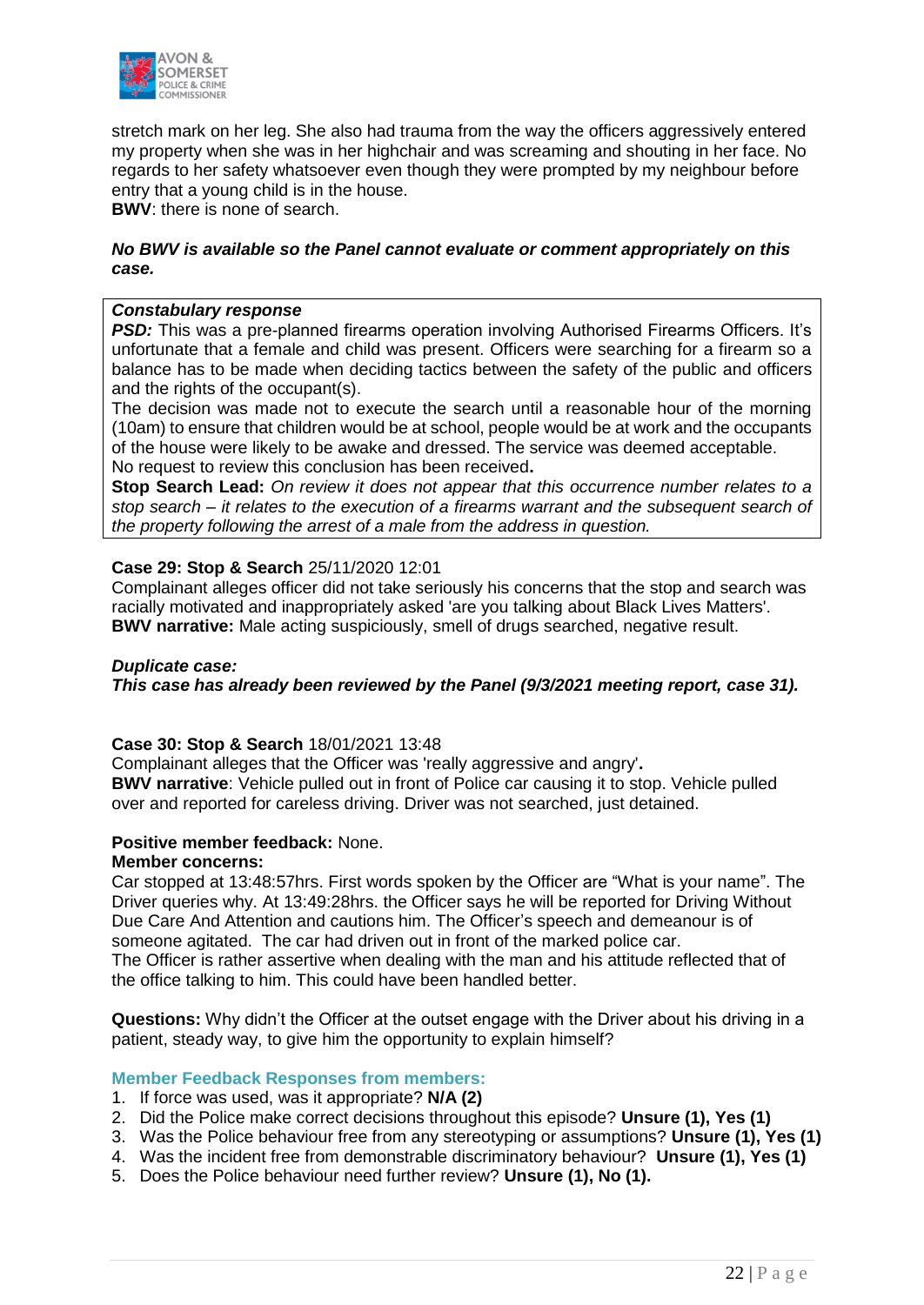

#### *Constabulary response*

**PSD:** The officer has explained that as a matter of course he always asks for a driver's name to check it matches with details of the insured person(s). It is accepted in the report that this could be seen as more formal rather than a more relaxed approach. However it is also clear that the complainant was evasive and obstructive.

It was concluded that service was acceptable. No request to review has been received. **Stop Search Lead:** *On review it does not appear that this was a stop search and relates to driving offences only. Any learning identified during the complaint process will be fed back to the officer in the normal way.*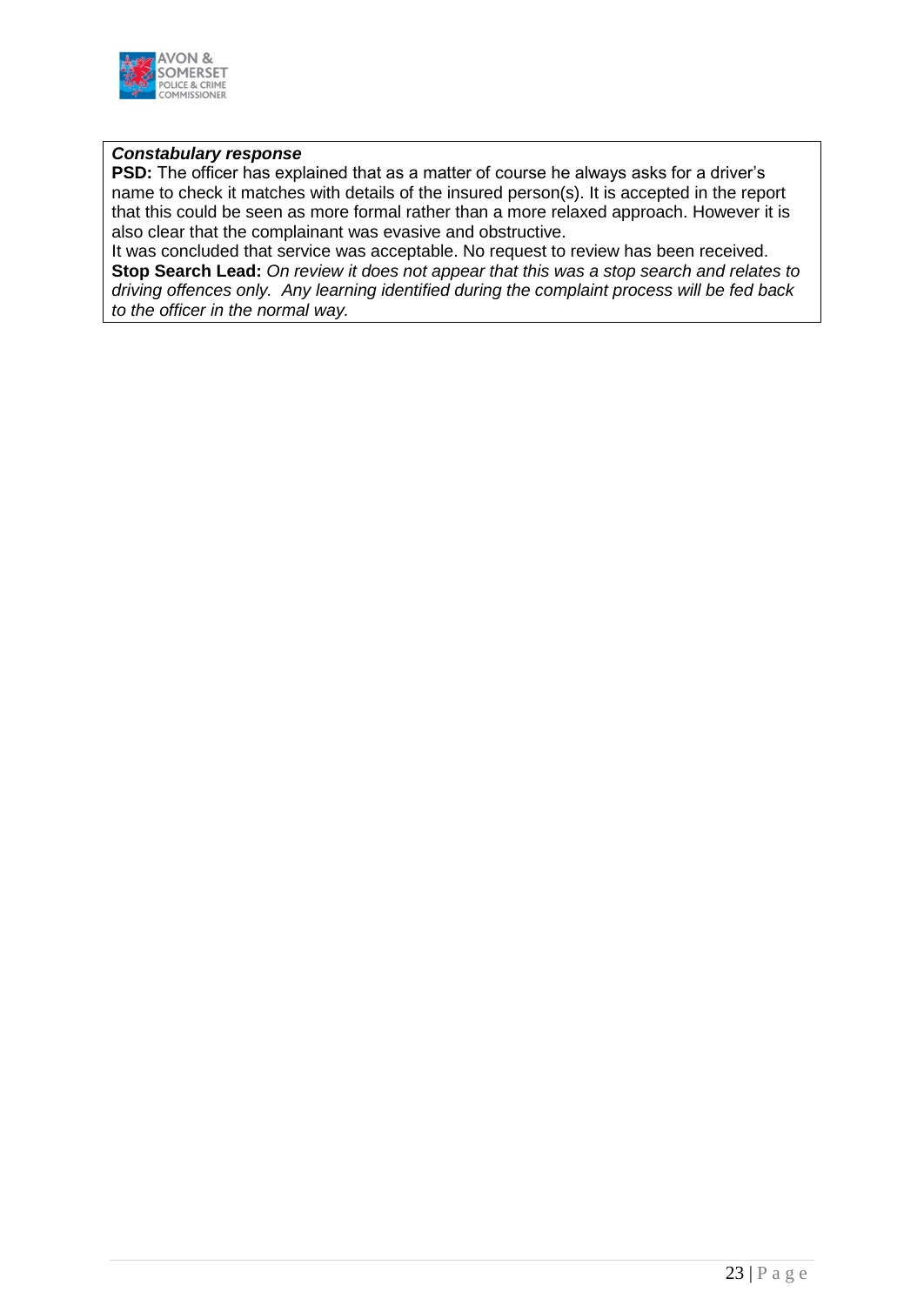

# **2. Taser deployment (19 cases selected for review)**

**Member Feedback Form 5 questions,** as below, all have positive answers unless stated in the case summary:

- 1. If force was used, was it appropriate?
- 2. Did the Police make correct decisions throughout this episode?
- 3. Was the Police behaviour free from any stereotyping or assumptions?
- 4. Was the incident free from demonstrable discriminatory behaviour?
- 5. Does the behaviour need further investigation?
- 6. Is the whole interaction with the member of the public fully recorded on BWV?

### **2.1 Taser related Complaints – 6 cases**

#### **Case 31: Taser** 18/12/2020 22:52

**Complaint allegation:** Complainant (B) alleges officers used unnecessary and excessive force; 'pushed and threatened with a Taser and affected by pepper sprayed used at the scene' (M) alleges officers used unnecessary and excessive force; (C) who lives in the hostel was heavily pushed. He was stood near the flat talking to the officer asking the police to let (R) into the flat. He was pushed in the stomach/chest area. 2 officers walked out brandishing Tasers and threatened to use them. (A) had also been pepper sprayed and had an allergic reaction and they had to call an ambulance as he had an allergic reaction…' **BWV narrative:** Officers attend to arrest male suspect who is agitated wants to see his girlfriend does not listen to officers. Resists arrest and handcuffs. PAVA is used and then threatened with TASER to stop resisting. Footage captures incident outside address with other people arrested for assaulting officers.

Positive member feedback: Officers are patient for some time before using force to effect the arrest.

**Member concerns:** A Panel member states that it is impossible to answer complaints from this one BWV but wonders if the availability of a van might have helped. Another member feels that the deployment of PAVA spray is a bit pre-emptive. The male subject is becoming more compliant and possibly de-escalation techniques could have been further pursued prior to the PAVA deployment. Initially the Officer at the front door has his Taser loosely held in his hand ready to be used if necessary, it seemed that the situation at the time did not warrant the drawing and holding of the Taser in readiness. It seems that Taser drawing and deployment in advance has become far more the norm than it used to be.

**Operational learning point:** More de-escalation techniques could have been used prior to the spraying of PAVA. Was it predetermined that the PAVA would be used? Rather than reactively drawing the spray, the Officer appears to be prepared in advance, with the spray already in hand well before the situation escalated.

#### **Member Feedback response**:

2. Did the Police make correct decisions throughout this episode? **Unsure (2).**

#### *Constabulary response*

*PSD:* This was a chaotic and hostile situation whereby four officers were assaulted and following review the force used was deemed appropriate.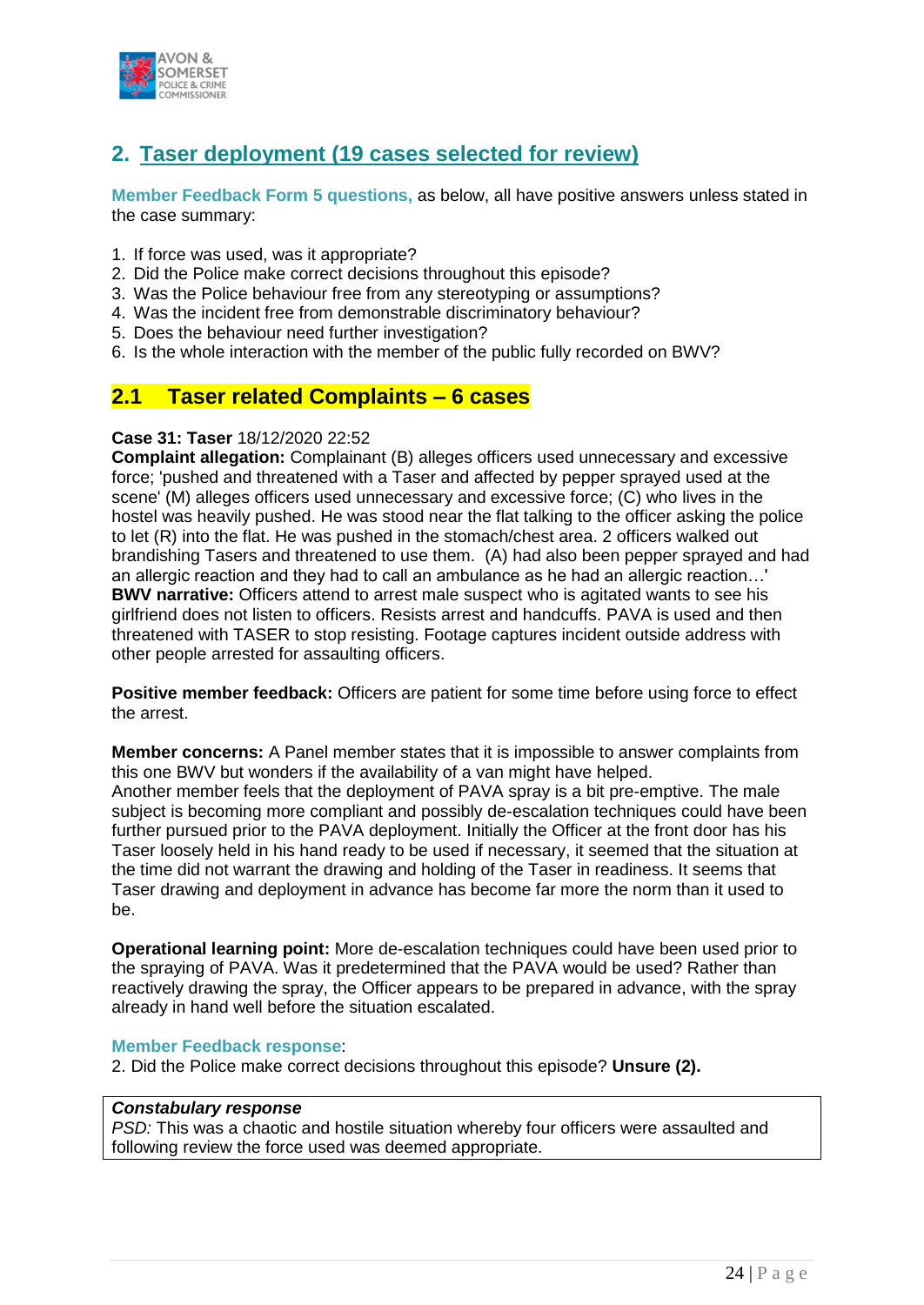

The display of Taser and deployment of PAVA were directed towards a crowd which were hostile and encroaching on the officers on the floor trying to deal with the female and would not move back when informed to. For their own safety and protection the officers used PAVA into the crowd to gain compliance.

It is unfortunate that all persons sprayed felt the effects of the PAVA, however they were all offered aftercare advice, but instead of listening and taking it they abused the officers more. The conclusion was that service was deemed acceptable.

No request to review has been received.

Taser Lead Instructor (TLI): The use of Taser was an appropriate Tactical Option for the Threat and Risk presented to officers.

#### **Case 32: Taser** 12/11/2020 at 19:03 hours.

**Complaint allegation:** Complainant alleges that officer discriminated against him on the basis of his ethnicity; "Officer was impolite, aggressive and unreasonable. Had Taser drawn when I first saw her. I believe her attitude was due to my olive complexion".

**BWV narrative:** Officers see male matching description of suspect seen in town carrying a knife. Stop Search completed with TASER drawn.

#### *This case 32 is a repeat of the Stop and Search case 27 above.*

*Constabulary response not required.*

#### **Case 33: Taser** 12/09/2020 at 23:16hrs.

**Complaint allegation:** Complainant alleges use of force as her boyfriend was knocked out by officers and Taser deployed which has now given him epilepsy.

**BWV narrative**: Officer arrives female detained on floor who has assaulted someone, another male on floor with clear head injury and looking unsteady on feet officer asks him to sit on wall whilst he deals with very aggressive woman. Man is told not to move and stay there. Female handcuffed uses abusive language, whilst officer requests back up and secures female other male starts to walk off refuses to stop officer draws TASER at 2:50 mins into footage male continues to walk away TASER fired at 3 minutes into footage.

#### **Positive member feedback:**

Given the Officer was on his own with more than one suspect to deal with, his use of Taser, and of public assistance, along with an off-duty Special, was justified. Regarding the complaint, the male who was Tasered did not lose consciousness as alleged. The Officer handled the situation generally very effectively and efficiently, with nice attitude throughout.

A member of the public restrained the female and the Officer took special care to ensure that restraint was only at the minimum necessary. The Officer is unfazed by getting to grips with a somewhat chaotic situation. Having secured the female, the Officer wants to ensure the male is also under control. The male walks away at slow speed and the Officer asks him to stop ,then draws his Taser and tells him he will Taser him if he doesn't stop, then fires the Taser.

#### **Operational policing points:**

Although backup arrived quickly, this case highlights the risks of single crewing. Panel members also query the deployment of Taser. It is understand that the Officer is solo but Taser deployment seems unnecessary because the person was not aggressive or violent in any way, yes he was walking away but the Panel member feels other avenues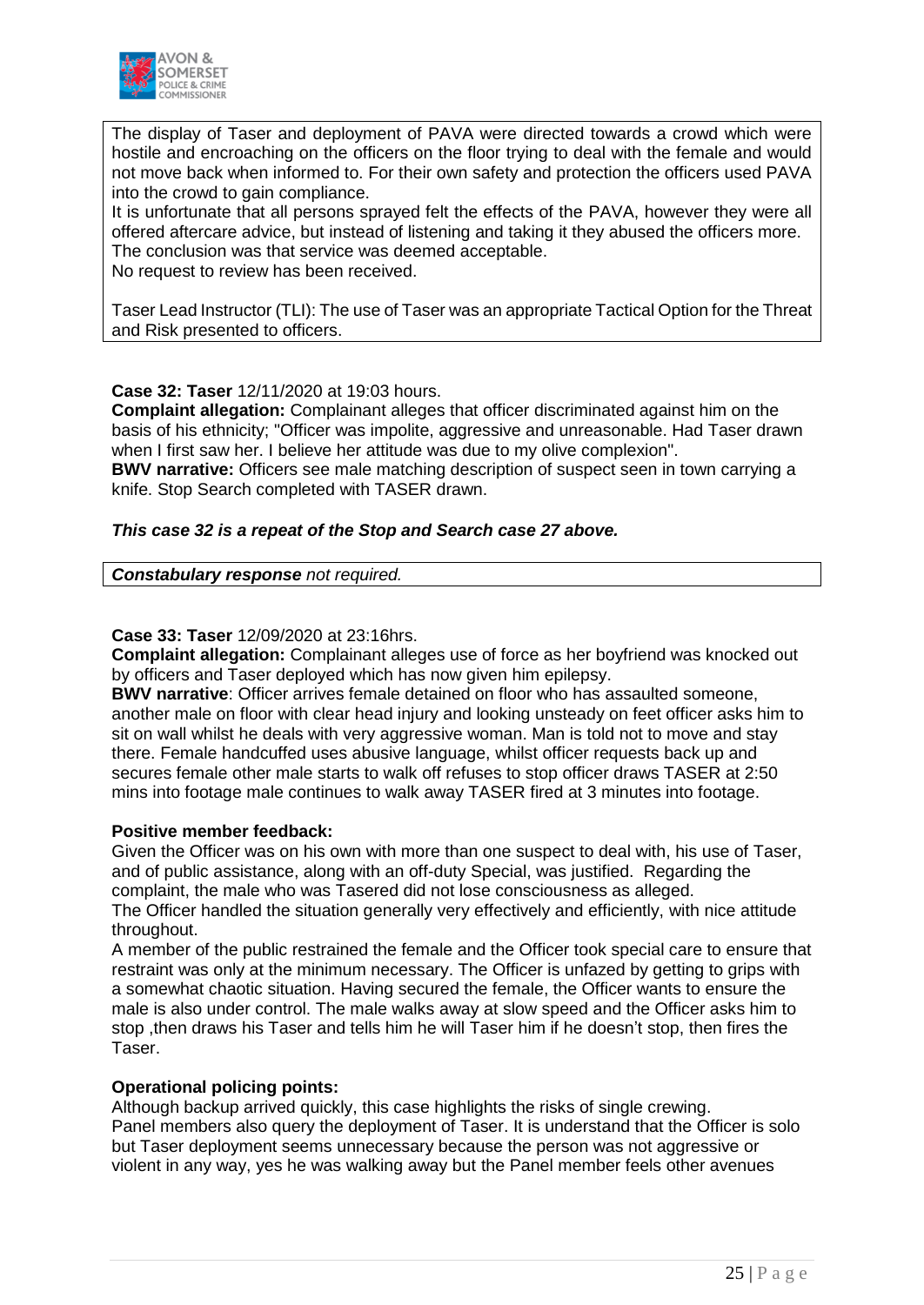

could have been explored to prevent him leaving rather than just going straight to the Taser. Once again the Taser seems to have become the default choice when the situation is not going as planned. It seems to this Panel member that the Taser was deployed as it was the easiest way to stop the man and not necessarily the most appropriate method in this case. **Questions:**

- 1. What is the Taser Trainer's opinion on whether discharging was necessary?
- 2. Should the Officer have got in front of the man and red dotted him before handcuffing?

#### **Member Feedback responses from 3 members**:

- 1. If force was used, was it appropriate? **No (1), Unsure (1), Yes (1).**
- 2. Did the Police make correct decisions throughout this episode? **No (1), Unsure (1), Yes (1).**
- 5. Does the behaviour need further investigation? **Unsure (1), No (2).**

#### **Constabulary response** PSD:

In respect of question 1 above the Taser trainer will never be able to give an opinion on a decision to discharge a Taser, the justification for this is for an officer to account for and will be assessed based on whether there was a honest held belief by the officer and their belief is reasonable.

The officer concerned was trying to make an arrest in difficult circumstances. The subject was uncooperative and had clearly decided he did not want to be detained. The officer had no support available and no handcuffs, these having been used on another party as she was arrested. The officer decided he needed to use force to effect the subject's arrest given his lack of cooperation and possible escape.

Following review, service was deemed acceptable, a review of this decision was requested and was undertaken by the PCC's office and it was not upheld.

2<sup>nd</sup> person's (TLI's) response: Concur with above response, it is the officer's responsibility to evidence their NDM [National Decision-Making Model] at the time of the incident. There are so many variables within an incident and personal threat assessments meaning that no two officers will have exactly the same NDM even when faced with the same incident.

In relation to question 2 again it is the officer's NDM to evidence. If they made a Threat Assessment of a potential risk to theirs or other's safety then drawing Taser and aiming / red dotting may be a reasonable and effective use of force to reduce that Threat or Risk.

#### **Case 34: Taser** 29/09/2020 at 14:43hrs.

**Complaint allegation:** Complainant alleges that the officer has assaulted her granddaughter, pulling her hair and pointing their Taser at her.

**BWV narrative:** Officers have attended victim address seen damage caused and shown video footage of suspects. One suspect arrested and officer then comes across suspect mother. Officer explains arrest and fact TASER drawn and why there is no actual footage of that arrest of TASER drawn just explanation to mother.

#### **Positive member feedback:**

Not enough information for one Panel member to comment.

Another member commented that it would be helpful to explain to the daughter what was going on but the negative side is understood.

A third member considered it to be good initiative by the Officer to explain to the mother, 'mother-to-mother', which filled in some gaps for the Officer and may have contributed to deescalating the situation. The Officer admits to holding on to the daughter during the arrest and explains why this is necessary.

A fourth member highlights that the Officer communicated well with the daughter. The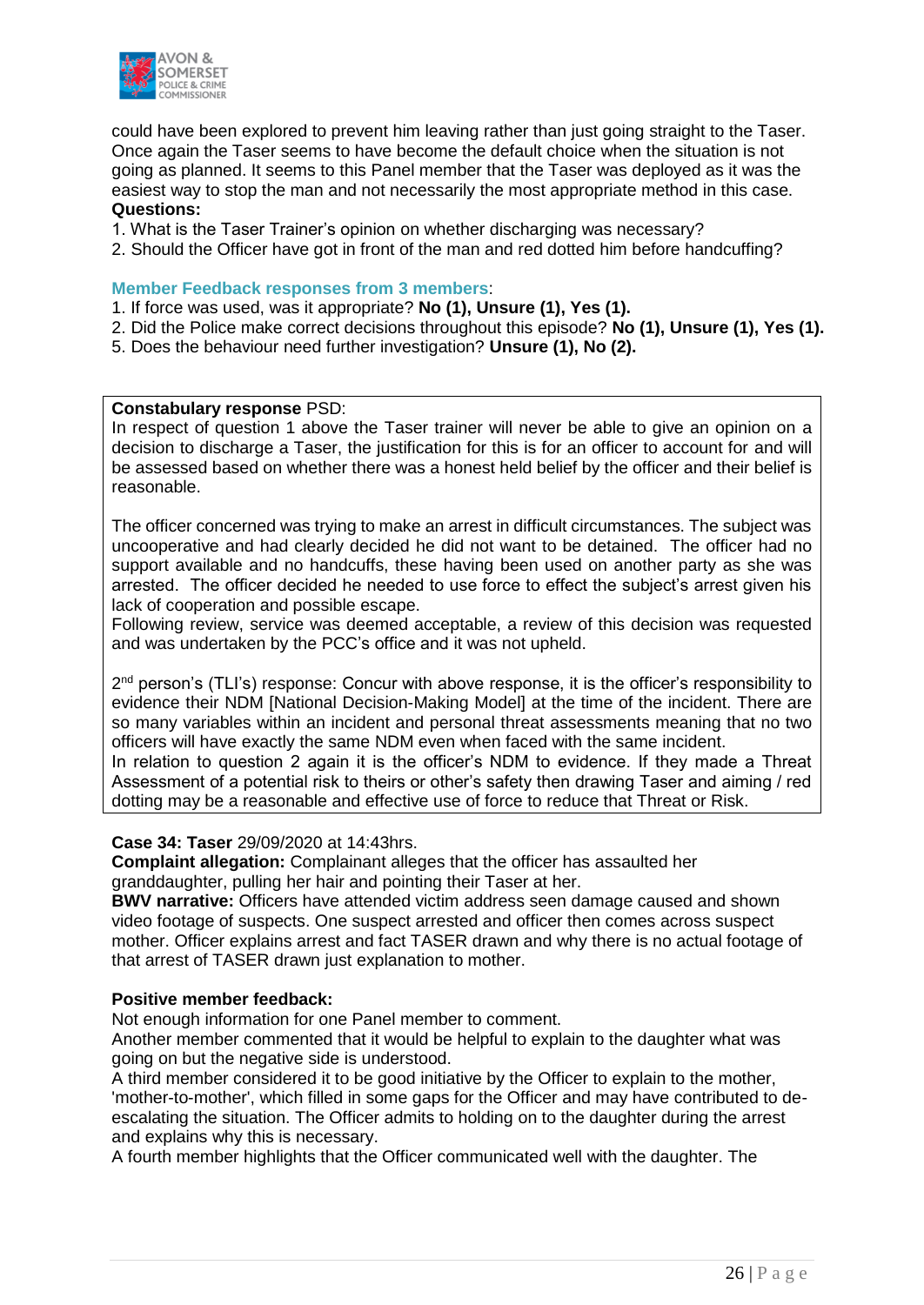

mother is arrested with her child. The mother is returned home and there may be mental ill health.

#### **Member concerns and questions:**

1. There is no explanation why the Officer did not switch on BWV earlier as this would have made the review easier.

2. WHY is there no BWV of the Taser deployment and the arrest?

3. It is unclear to members how this BWV supports the complaint analysis because the officer is not heard explain why there is no BWV of the arrest and drawn Taser event.

#### **Operational policing point:**

- Another example of risks of single crewing. Had there been two Officers the Officer may not have needed to Red Dot the suspect.
- It should be compulsory to turn on the BWV before attending premises.

#### **Member Feedback from 4 members:**

- 1. If force was used, was it appropriate? **Unsure (2), N/A (2)**
- 2. Did the Police make correct decisions throughout this episode? **Unsure (3), Yes (1)**
- 3. Was the Police behaviour free from any stereotyping or assumptions? **Unsure (2), Yes (2)**
- 4. Was the incident free from demonstrable discriminatory behaviour? **Unsure (2), Yes (2)**
- 5. Does the behaviour need further investigation? **Unsure (2), No (2)**
- 6. Is the whole interaction with the people fully recorded on BWV? **Unsure (1), No (3)**

#### *Constabulary response*

**PSD**: BWC can be kept on for the duration of the shift due to battery life, it is therefore down to each officer to decide when to turn it on. Force guidance is issued in this regard but invariably some matters aren't captured, sometimes as matters escalate in a way that cannot be readily predicted.

BWC footage of the interaction, including the drawing of the Taser, is commented upon in the complaint investigation report.

This was a fast moving incident and Taser was drawn given mention of a baseball bat. Following investigation service was deemed acceptable, no request to review this decision has been received.

#### **Case 35: Taser** 09/11/2020 00:42

**Complaint allegation: Taser:** The complainant alleges excess forced was used on him which resulted in him receiving a broken shoulder. 'They used pepper spray, a brick in the door jam and Tasered me'.

**BWV narrative:** Officers attend address call made from male inside informs Police suspect has assaulted his mother grabbing her by throat so he called police. At 24 minutes TASER drawn and fired male arrested.

#### **Complimentary member feedback:**

The use of Taser was justified because the suspect had a previous conviction for violent disorder and the mental health issues could present erratic behaviour. The overall use of force was minimal as once Tasered and restrained, the suspect calmed down.

Incredibly patient Police Officers who do not react to the male's abuse and threats. The Officers worked up a strategy to reduce risk to all and avoid a standoff.

Good background search on the male, waited patiently, removed mum and other male for safety reasons, waited for assistance of someone who knew the male who had mental health issues.

Taser use is entirely appropriate. Officers are caring of the man after the Taser use and continued the strategy of calming him.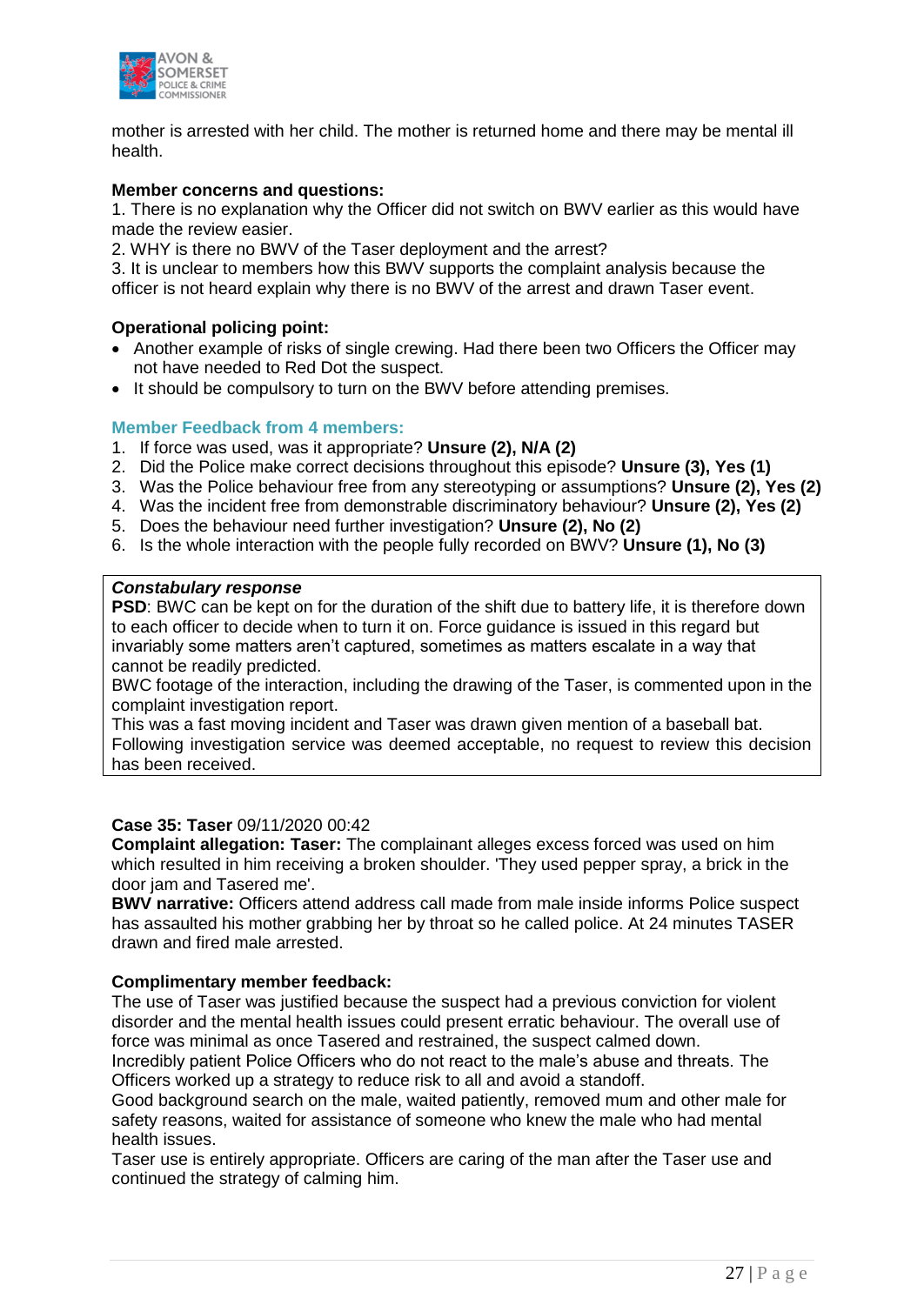

It's good to hear the decision/thought processes voiced on the BWV, also discussing taking the 2 other people from the home to avoid hostage situations, evaluating the suspect's decline in mental health compared to his previous episodes.

#### **Member concerns:** None.

#### **Operational policing points:**

Considering the level of abuse and threats aimed at Officers, the situation was dealt with very well.

An excellent example of planning, needing and executing minimum use of force to achieve an arrest as risk-free as possible.

*Constabulary response PSD: Positive feedback is noted. TLI: A good example of a working NDM with commentary on BWV.*

#### **Case 36: Taser** 09/01/2021 08:58

**Complaint allegation:** Complainant alleges officers used unnecessary force on arrest; attended the address to arrest her and <complainant's name> for a series of offences, but threatened to Taser him if he did not comply whilst he was sat on the bed naked. They also laughed at him and attempted to provoke him.

**BWV narrative:** Officers attend address to effect an arrest of two people in address. They enter arrest female suspect, male suspect is in bed they enter bedroom. TASER is not drawn at any point, male is handcuffed and arrested, female officers look away whilst he puts pants on.

#### **Positive member feedback:**

The arrest of the male suspect is made without use of Taser or any use of force. The Officer keeps a good demeanour and tone of voice throughout, preventing any escalation of the situation.

An efficient arrest of 2 people, which was the aim of the visit.

No threat of Taser or laughing, as alleged by the complainant.

#### **Member concerns:**

- The issue of the man being naked and the need to put on his pants might have been better handled by a male officer watching him whilst the female officers looked away. However he is large and muscular and not under control in a confined space so Officers are right to be cautious.
- Despite case background narrative provided to the Panel, not all the female officers looked away when the arrested male was putting on his pants - this seems unnecessarily insensitive.
- Excessive for a suspicion of theft. No dignity given to suspects; female stressed at being put in cell without her taking her medication first; didn't hear any reassurance from officer.

**Question:** Are officers allowed to enter the property without permission, as part of the warrant for arrest?

#### **Member Feedback from 5 members:**

- 1. If force was used, was it appropriate? **No (1), Yes (3), N/A (1)**
- 2. Did the Police make correct decisions throughout this episode? **Unsure (1), Yes (4)**
- 3. Was the Police behaviour free from any stereotyping or assumptions? **Unsure (1), Yes (4)**
- 4. Was the incident free from demonstrable discriminatory behaviour? **Unsure (1), Yes (4)**
- 5. Does the behaviour need further investigation? **Yes (1), No (4)**
- 6. Is the whole interaction with the people fully recorded on BWV? **Yes (5) but ends before leaving the premises.**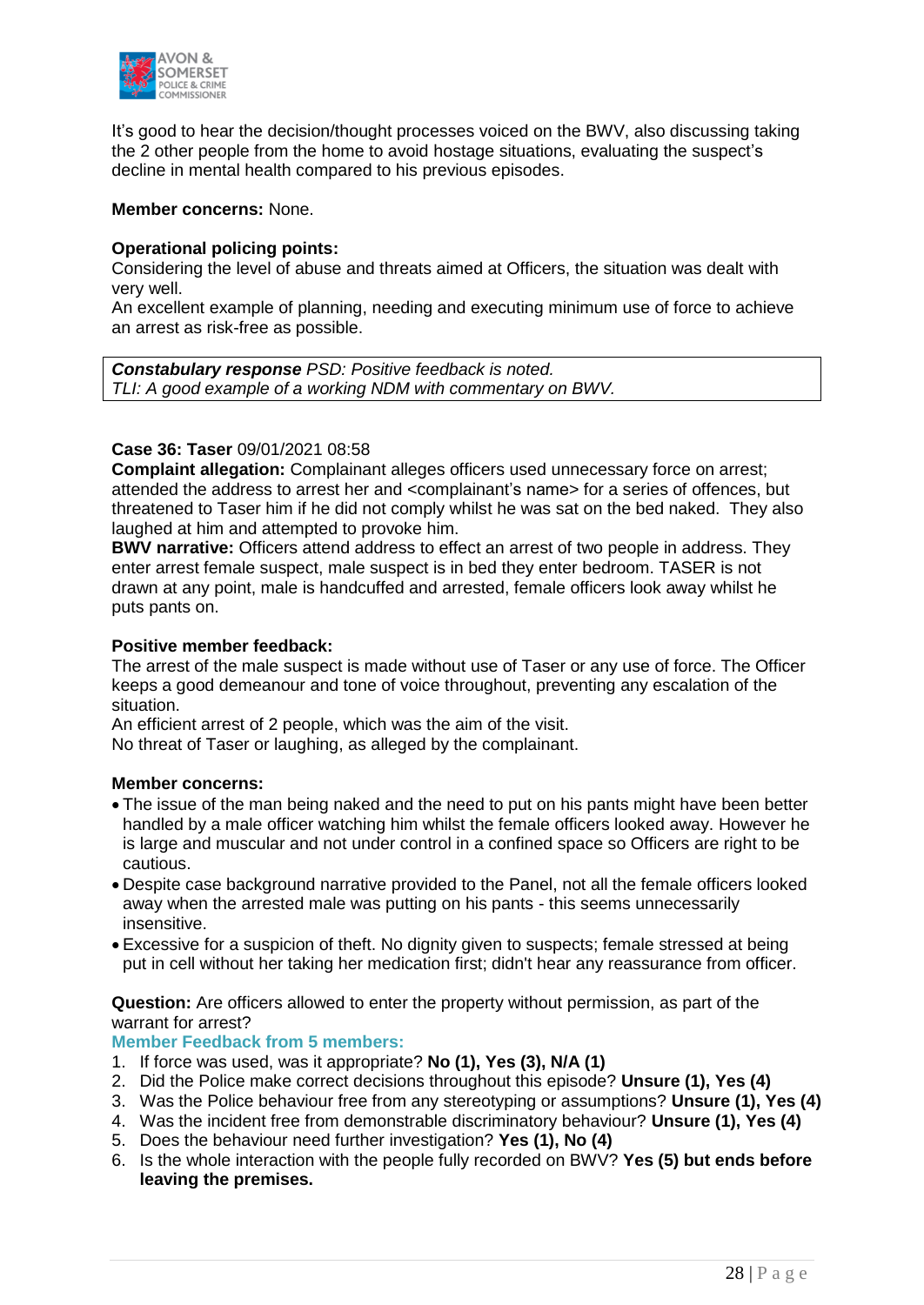

#### *Constabulary response*

**PSD**: Officers are entitled to enter an address to effect an arrest under the provisions of Section 17 of the Police and Criminal Evidence Act 1984 (PACE). A complaint in respect of alleged excess force and attempting to provoke this person was made and it was deemed after investigation that service was acceptable. In reality the subject was extreme in his abuse towards officers and threatened to spit in the faces of officers. No request to review the decision that the service was acceptable has been received.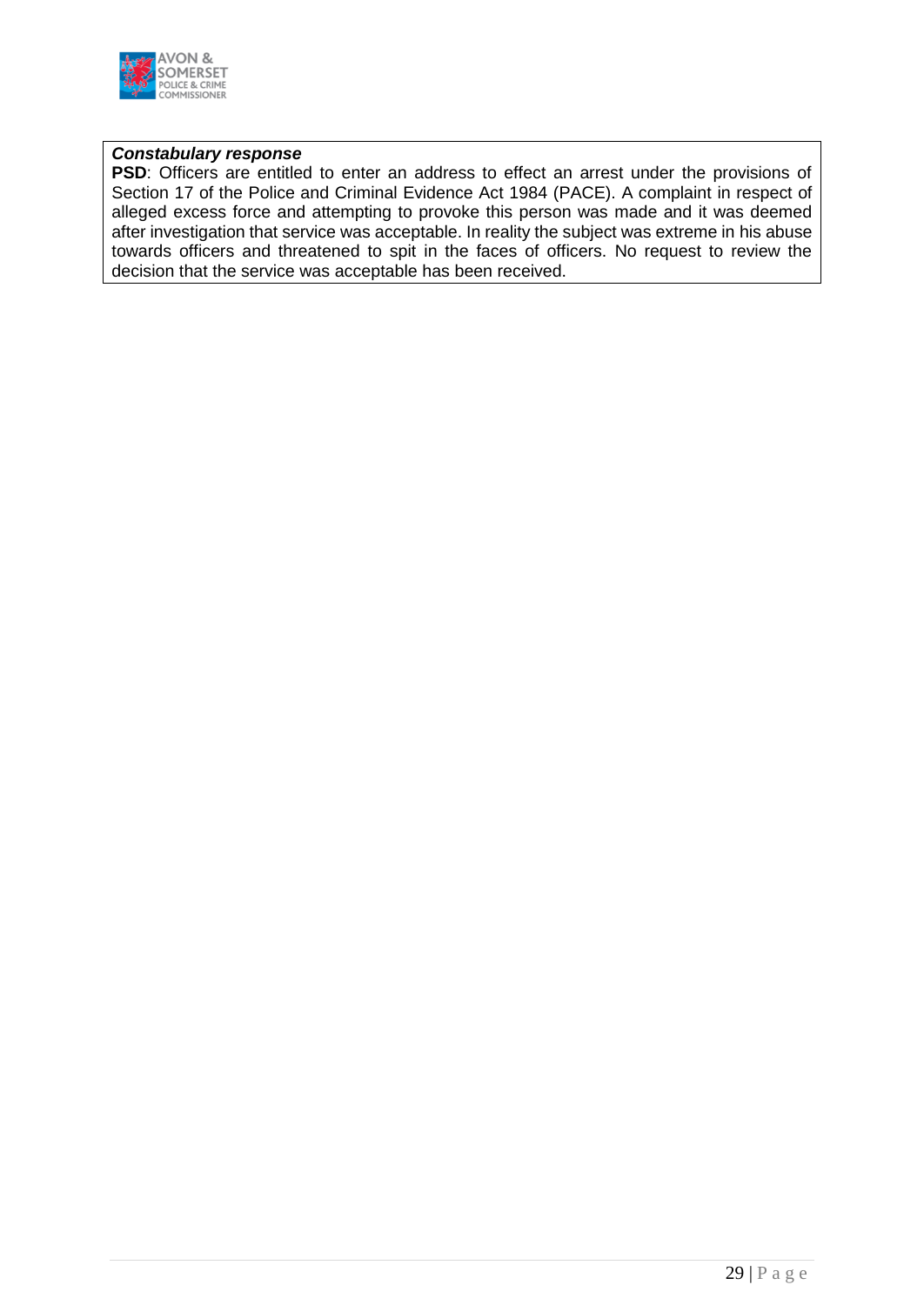

# **2.2 Taser Cases – incidents in 2021 (6 cases)**

#### **Case 37: Taser fired** 25/02/2021 at 00:59hrs.

#### **Background summary:** Not provided.

**BWV narrative**: Officer seen a male run up alleyway by some garages police officer followed located male escorted him out he kept putting his hands in waistband he then pulled away ran off officer chased him drew TASER he threw bin at officer and threatened to stab her. Officer single crewed, TASER fired twice ineffective male ran off down another lane officer lost him to sight.

#### **Positive feedback:**

The Officer handles this situation well considering the risk presented and the threat made. A very brave Officer on her own, trying to detain a male. Notwithstanding his threats and actions she still pursued him.

#### **No concerns.**

#### **Operational question and point**:

1. Did the Taser fire properly but simply miss the target?

2. Although backup arrived quickly, this is yet another case highlighting the risks of single crewing.

#### *Constabulary response: TLI*

*I echo the above comments this is an incredibly brave act of not giving up despite threats of violence, being solo crewed and following a person into a narrow lane. In response to your above question, yes the Taser does fire correctly however is very difficult to deploy against a moving target. We do train scenarios where the subject is moving dynamically for the very reason displayed in this incident. When Taser is ineffective what do you do then? You use the NDM to arrive at a different Tactical Option, in this case Taser is holstered the moment it is no use and PAVA is then selected along with a secondary torch. Sounds simple but as we have discussed on the previous panel some officers struggle to let go of Taser once it no longer becomes the appropriate option. This is now covered in training with the use of training PAVA and Batons within Taser Scenarios and Taser is taken away as an option during the scenario to see how officers react.*

#### **Case 38: Taser fired** 21/12/2021 22:30hrs.

#### **Background summary:** Not provided.

**BWV narrative**: Officers attend address where two people are unresponsive on attendance one male who is pretending to be unresponsive starts to become verbally aggressive to officers shouting and swearing at them at 13 minutes into the footage the male stands up aggressively moves towards officer who is pushed back and warned he goes to do it again TASER drawn and fired. Male arrested.

#### **Positive feedback:**

The male suspect is aggressive and agitated, the use of Taser and restraints is justified. It appears to be very short notice firing of the Taser. Good use of and application of the Spit guard.

A good decision not to ask the medic to check him over in van but leave it to Custody.

#### *Constabulary response: TLI: Effective Taser deployment to prevent assault on officers.*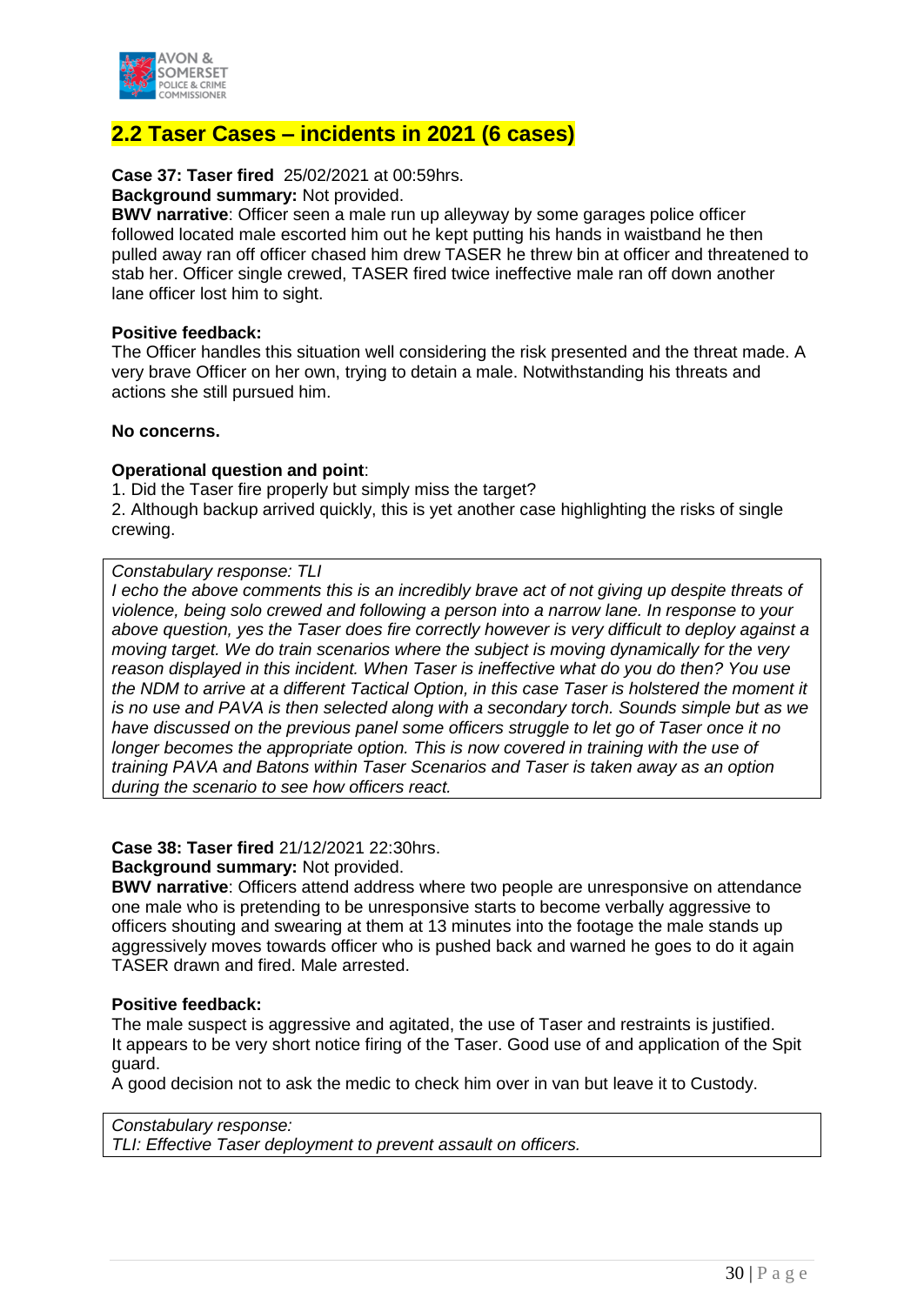

# **Case 39: Taser fired** 01/11/2021 02:04hrs.

**Background summary:** Not provided

**BWV narrative:** Officers attended address concern on arrival male party aggressive has blood on his shirt female party very upset, male tells officers he called police, concerned about female stating she needed help. Officers tried to engage with male to find out what had happened he was not telling them and very up and down. Eventually female party goes with other officers outside property female officer remains with male. Eventually another officer returns and states an allegation had been made by female party of an assault strangulation by male until she was unconscious. Male arrested immediately resists officers PAVA is deployed officers still unable to handcuff press emergency button request more officers, PAVA used again as male still resisting all are affected. Back up unit arrive with TASER. Male still resisting and TASER fired.

#### **Positive feedback:**

The Panel member comments that the male suspect is agitated, controlling and unpredictable and the female victim is terrified of him. Use of force is justified, although very poorly executed.

Officers did all they could to subdue the man but in the confined space, his strength and with one arm free this proved difficult. Needed Taser to subdue the man.

#### **Member concerns**:

This is in an issue of training, both in the use of restraint in confined spaces, and use of force. This situation took too many Officers too long to bring under control. The poor use of PAVA spray left all involved vulnerable to attack had the suspect broken free. Also, when Taser was deployed it was without warning.

#### **Questions:**

1. It appeared that one of the 2 discharges of PAVA affected 1 or 2 Officers? 2. With hindsight would it have been done differently and was the Officer's rather hectoring tone the most appropriate?

*Constabulary response: TLI: There are PST training issues within this incident in relation to the most appropriate Tactical Option in a confined space with a subject who is determined and stronger than officers attempting to detain. In relation to the Taser deployment, at that moment it was an appropriate use of force option because of what had failed before. There are more than one deployment of Taser as officers are reacting to the difference in noise and subjects behaviour. The first deployments are not achieving incapacitation because there is no circuit as it needs two probes attached. That is the slight drop in tone of the pulses that can be heard, so another cartridge is fired, the subject then shows no behaviours expected for incapacitation of the muscles then the final deployment achieves incapacitation and you can see those behaviours displayed of involuntary muscle contractions by the subject.*

#### **Case 40: Taser fired** 08/03/2021 23:36hrs.

#### **Background summary:** Not provided.

**BWV narrative:** Officer are in a pursuit with a vehicle failing to stop and driving dangerously at high speeds in North Bristol. Eventually car drives onto grassed area crashes with tree male decamp from vehicle short foot chase male TASERED twice then arrested.

#### **Positive feedback:**

Justified use of Taser. Safely secured an arrest by using Taser. Thoughtful Officer caring for the man after he was handcuffed.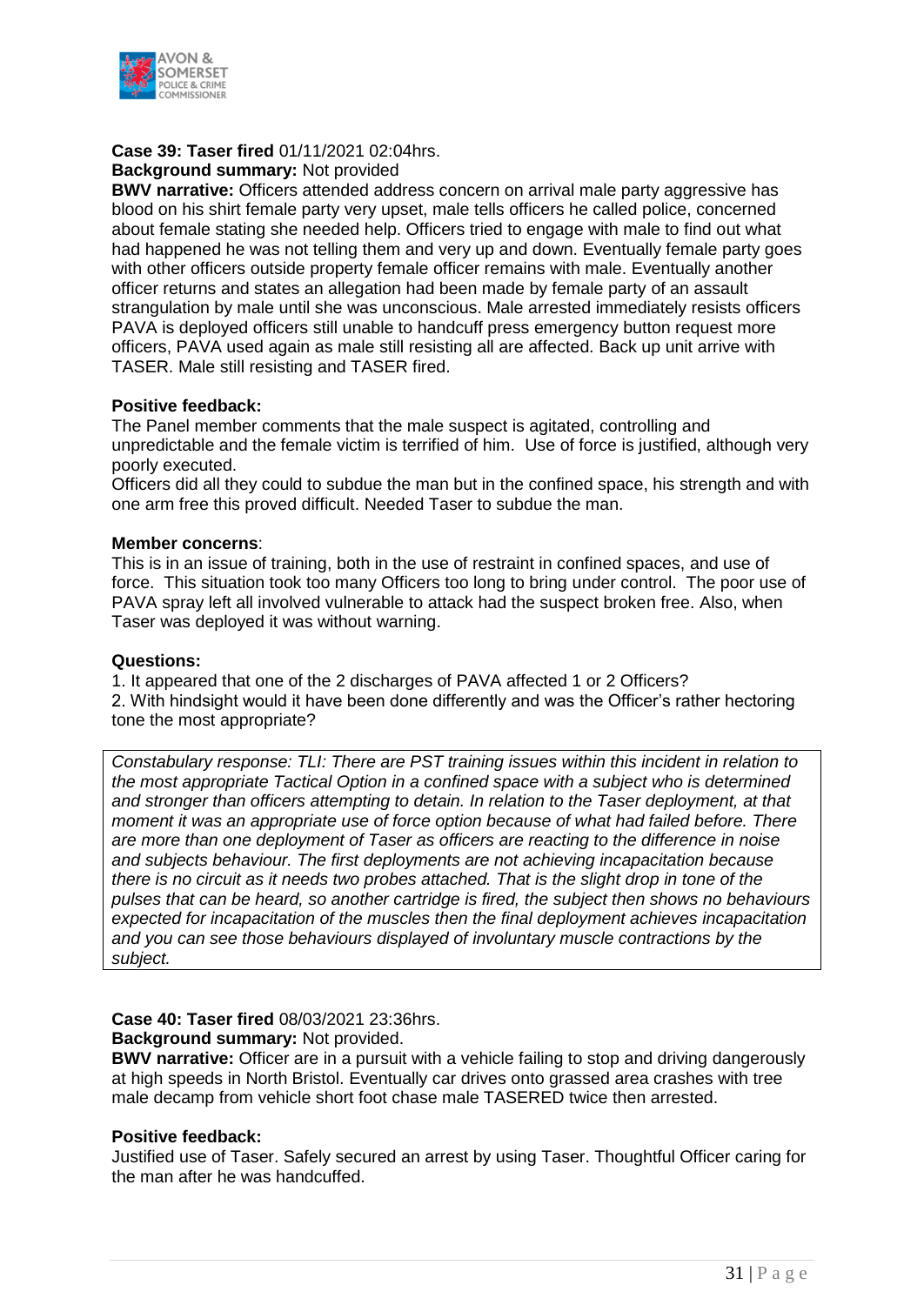

#### **Question**:

1. Were there 7 Taser discharges and if so how did that work without endangering an Officer?

2. Should there have been Stop Search GOWISELY items stated before the search is carried out prior to transfer to the Police van?

*Constabulary response: TLI: in response to question 1 above: There are two officers that have deployed Taser twice, so 4 cartridges used each of those have a 5 second cycle which sounds like more on BWV. Only one cartridge is effective in causing incapacitation most likely due to the padded jacket worn by the subject. This item of clothing would stop any Taser barb getting close enough to the skin to create the circuit between the two probes. It is very difficult to get two probes connected on a running target but adding a padded jacket on the top half of any target increases the chances of an ineffective deployment. There is a risk in deploying Taser in this situation with colleagues either in close proximity or in the back drop of your target, however this is covered within Taser training and the officers involved in this incident are Firearms Officers who extensively train to avoid what is termed as 'Blue on Blue' i.e. other officers within your line of aim. This same terminology is used within Taser training to maintain consistency if officers are to progress onto the Firearms Department.*

**Case 41: Taser fired** 21/12/2020 19:06hrs. **Background summary:** Not provided **BWV narrative:** Arrest of male suspect, TASER fired

#### **Positive feedback:**

Taser is fired but misses. The suspect runs off but is detained and arrested by other Officers.

**Member themed concern**: Once again the Taser seems to be deployed as a first choice. In the past a chase may have been given first or a build up to Taser deployment. However, now it seems it's easier just to deploy the Taser even though no aggression or violence has taken place and things have not kicked off, just a guy running away which in the past was solved with a good old fashioned bit of coppering, ie giving chase!

#### **Member Feedback from 3 members:**

- 1. If force was used, was it appropriate? **Unsure (1), Yes (1), N/A (1)**
- 2. Did the Police make correct decisions throughout this episode? **Unsure (1), Yes (2).**

*Constabulary response: TLI: I believe this was covered in my previous presentation on the distances offered by each item of PPE and Taser. Consideration must be given to the risk a foot chase places on the subject and officers. Either environmental risks such as, does the chase end up in a busy road, confined space, at height in order to escape etc., there are also physiological risks of a person having elevated heart rate, fight/flight/freeze response dumping adrenalin possibly leading to ABD or positional asphyxia concerns once detained.*

**Case 42: Taser fired** 14/11/2020 00:12hrs. Bradley Stoke. **LIVE COMPLAINT.** Narrative removed until complaint is completed.

*See Action 3 above. The Panel will be updated on the complaint completion outcome.*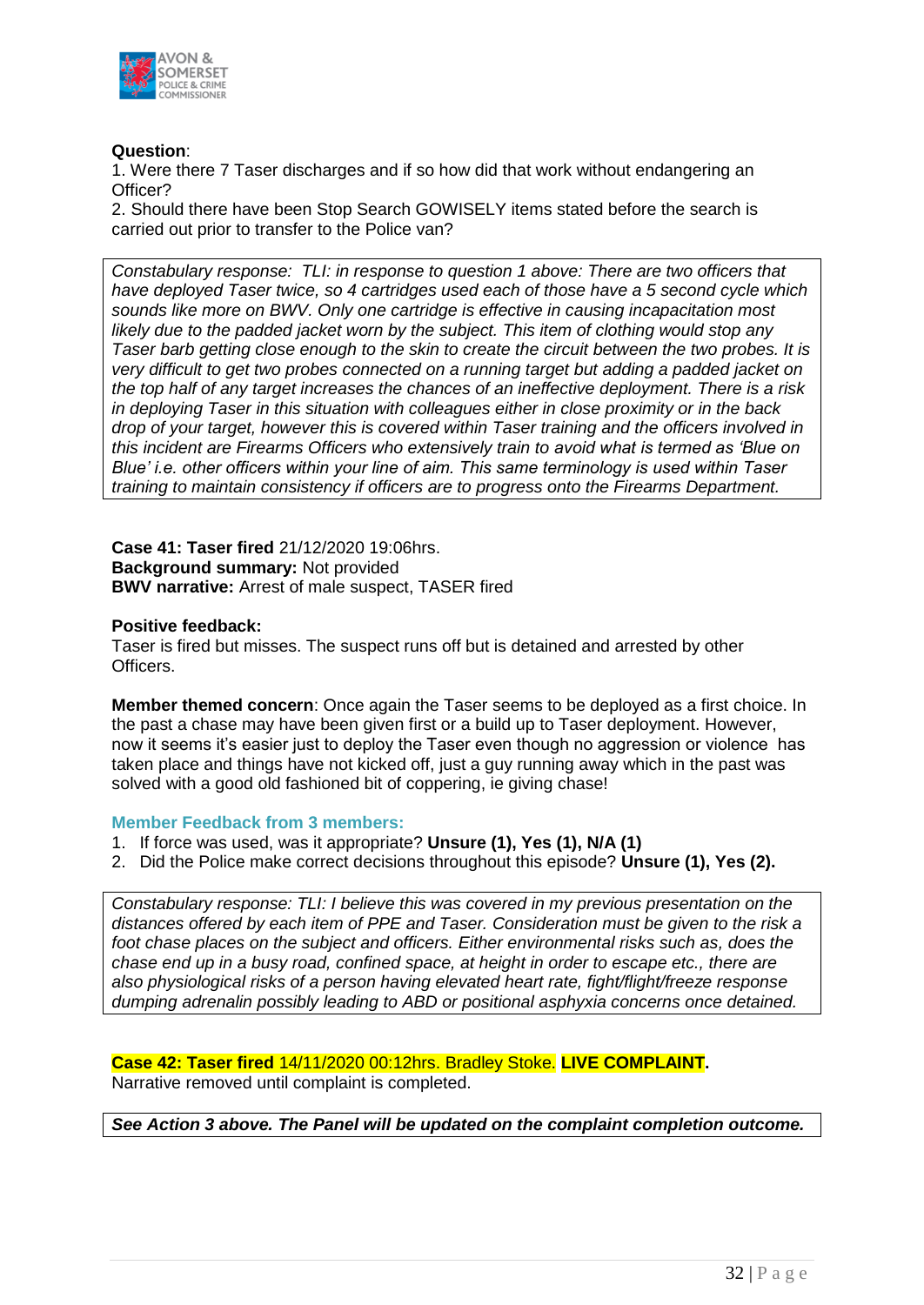

# **2.2 TASER deployment 2021 - Somerset area. Black or minority ethnicity subjects (5 cases)**

#### **Case 43: Taser** 06/03/2021

**Background summary:** Male was approached by officer due to suspicious behaviour. Male pulled away from officer before threatening to stab the officer. Officer draws Taser following initial foot-chase. Male makes off from officers. Taser discharged, however it is ineffective. Discharged twice.

#### **This case (6/3/2021?) is a duplicate of Case 37: Taser fired, dated 25/02/2021 at 00:59hrs**.

*Constabulary response: TLI: as per my response for case 37*

#### **Case 44: Taser** 09/01/2021

**Background summary:** Report of a male in the street smashing up a vehicle with an item in his hand believed to be a crowbar. Male named and police advised he had gone to a nearby address.

**BWV Narrative -** Officers attend the address to arrest the male. Taser authorised due to male being in possession of a crowbar.

#### **Positive feedback**

A potential volatile situation handled well. Excellent instructions from one Officer to gain control and handcuff a large muscular male who had earlier wielded a crowbar. Officers are patient in explaining what is happening, albeit he doesn't understand or chooses not to. In the Police van he starts to self- harm and when the male officer engages with him, speaking quietly and in calm tones, the male seems to respond well.

**Operational Policing Question**: When someone self-harms in a Police vehicle, what are the options?

*Constabulary response: TLI: in response to the above question I will answer this as a police officer and PST and 1st Aid Trainer, there may be others would like to add comments from our force.* 

*The first action should be stop the vehicle and to prevent them causing any further harm to themselves, carry out an initial 1st Aid Primary Survey and treat any injuries dealing with any wounds bleeding. Then depending on the injury consider calling ambulance to your location, take person to A&E in your custody or continue to custody centre and inform the custody sergeant of any injuries, how they were caused and any treatment administered by officers. All should be captured on BWV, either continuing footage from arrest if officer has any concerns of self-harm once in police custody, OR reactivate BWV once self-harm becomes a concern.*

#### **Case 45: Taser** 25/11/2020

**Background summary:** Officers attended address following reports from residents that they had been threatened by another resident with a hammer.

**BWV Narrative -** Officers attend address to speak to residents. At around 14:30 minutes, officers attended address to arrest the male. Male resists and arrest takes place.

#### **Positive feedback**

The use of force is appropriate because the report to the Police is of a hammer being used.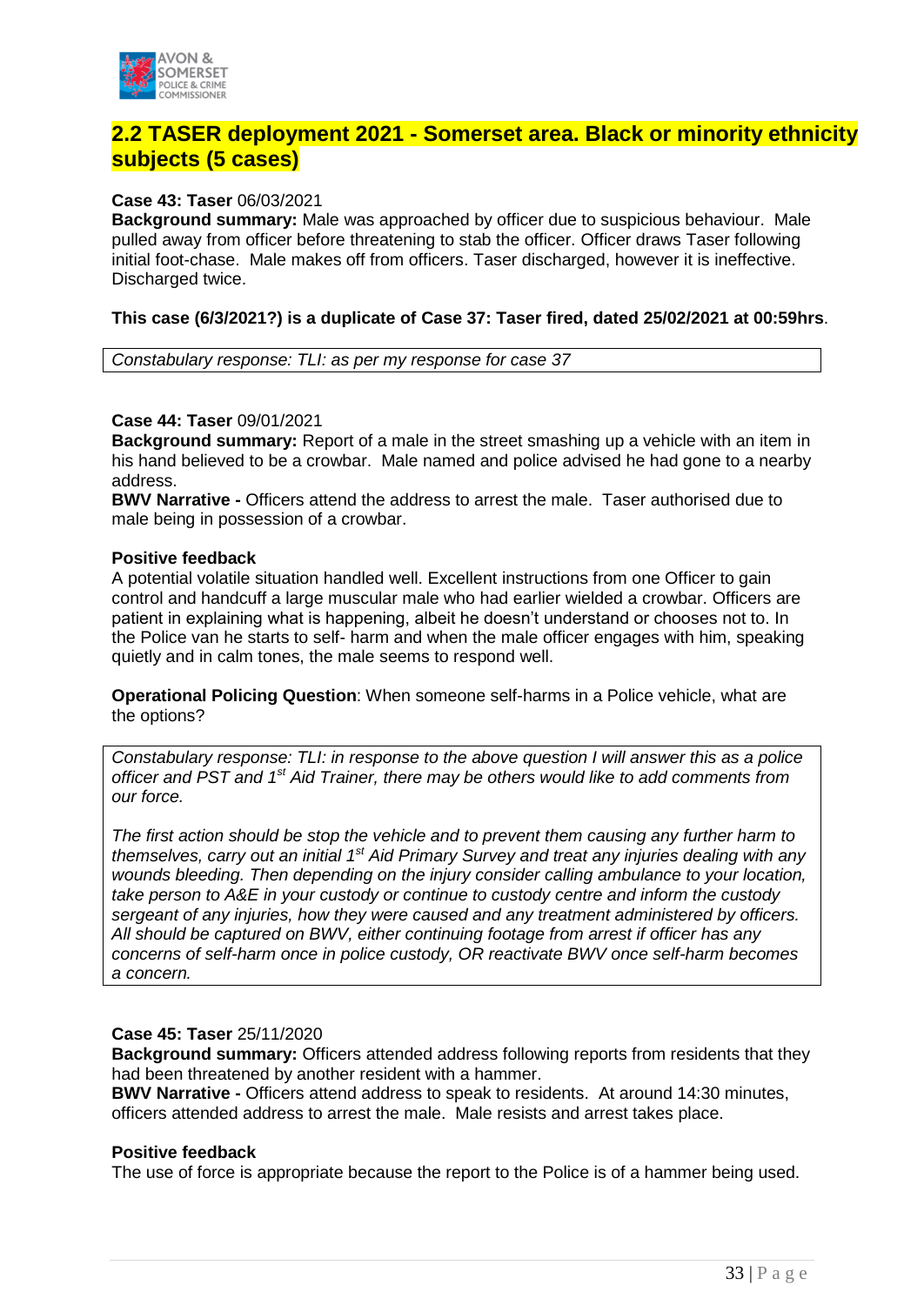

The arrest is made without injury to anyone.

**Query:** The Officer says there are no Covid-19 bubbles in response to the person saying his companion was part of his bubble.

#### *Constabulary response:*

#### **Case 46: Taser** 23/11/2020

**Background summary:** Report of male trying to start fights with females walking past in the street. Officers stop searched male to search for weapon.

**BWV Narrative -** Officers already stopped male when BWV starts. Male arrested.

From the available video, this appears a standard arrest without incident. However, there is no BWV at the start of the Stop and Search so the BWV needs to be switched on earlier.

#### **Member Feedback from 3 members:**

1. If force was used, was it appropriate? **N/A(1), Yes(1), BWV starts after Stop Search (1)** 6. Is the whole interaction with the member of the public fully recorded on BWV? **No (3)**

*Constabulary response:* 

#### **Case 47: Taser** 19/03/2021

**Background summary:** Report of males breaking into an address. Males located and stop search completed.

**BWV Narrative -** Officers already stopped male when BWV starts.

#### **Positive feedback**

Officers remained patient even though 17yr old had attitude. Officer explained purpose of interaction with boys; adjusted handcuffs to accommodate for suspect bad shoulder; 2nd suspect taken back home safely.

#### **Concerns and queries**:

- Why did the Officer feel it necessary to ask, and then count how much money was in the younger suspects possession, when this did not relate to the original call logged?
- No BWV of first interaction. It starts from the youth in handcuffs and about to be searched. There appears to be no justification for detaining him but Officers are keen to ensure he returns to Minehead. Could they offer him transport?
- Why is there mention of County Lines (it led the suspect to get angry)?
- The Officer language: "shut up before I drag you" is not appropriate. It's not a good image for police.

#### **Member Feedback from 3 members:**

- 1. If force was used, was it appropriate? **Unsure (2), N/A (1)**
- 2. Did the Police make correct decisions throughout this episode? **Unsure (1), Yes (2)**
- 3. Was the Police behaviour free from stereotyping or assumptions? **Unsure(1), No(1), Yes(1)**
- 4. Was the incident free from demonstrable discriminatory behaviour? **Unsure (2), Yes (1)**
- 5. Does the behaviour need further investigation? **Unsure (2), No (1)**
- 6. Is the interaction with the member of the public fully recorded on BWV? **No (2), Yes (1)**

8. Was there reasonable Grounds to suspect the object would be found? **No(1), Don't know(1), Yes(1)**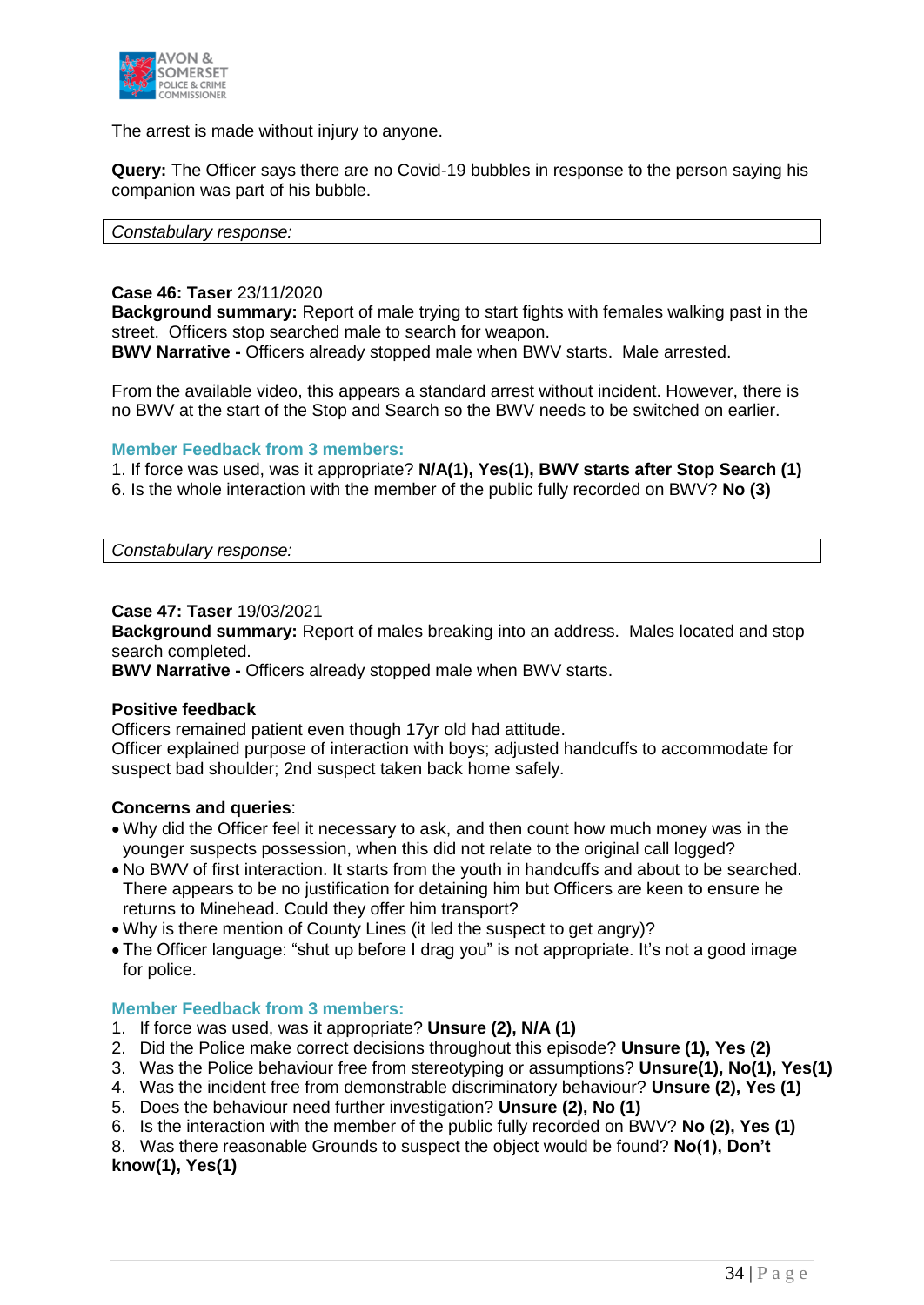

9. Did the officer ask for personal information prior to or during the search and if so did she/he create the impression that the individual was obliged to do so? **No (1), Yes & Yes (2)**

#### *Constabulary response:*

# **2.2 TASER deployment 2021 - Somerset area and White subjects (2 cases)**

#### **Case 48: Taser** 22/03/2021

**Background summary:** Report of a male assaulting and threatening members of staff at location. Male arrested by officers.

**BWV Narrative -** Officers attend location and speak to staff. Upon arresting the male. At 8:31 hours, Taser deployed.

#### **Positive feedback**

A very difficult case to view due to the suspect's condition but Taser use is justified given the likelihood of the male striking out, which he did, but no Taser warning is heard on the BWV. Officers establish the background from the male's carers, the detail of the allegations, evidence available and whether he would be allowed to continue residence. Then the Officers agree a plan how to arrest the man who is big and when he reacts badly he is safely brought under control with the Taser use. Subsequently there is careful and thoughtful care of the man.

**Question**: Did the Officer give a warning "Taser, Taser", or is this no longer required?

*Constabulary response: TLI: Please see the below extract taken from the College of Policing's Authorised Professional Practice in relation to oral warnings. In this incident giving any oral warning of Taser would have delayed time allowing the subject to further assault officers and possibly effect an escape.*

#### ORAL AND VISUAL WARNING TO THE SUBJECT

Where circumstances permit, officers should provide the subject with a clear warning of their intention to use a CED.

They should give sufficient time for the warning to be heeded, unless to do so would unduly place any person at risk, or would be clearly inappropriate or pointless in the circumstances of the incident.

#### **Case 49: Taser red dot** 20/03/2021

**Background summary:** Report of female threatening to harm herself. In possession of razor blades. Officers attend and detain her for Section 136 MHA. **BMV Narrative -** Officers attend and ask female to put down blades. Red dot is shown at the start of the footage.

#### **Positive feedback**

Officers are ensuring the female is safe and apply temporary dressings to the wounds. The Officers cope well with her volatility too. The female officer who knows her also engages with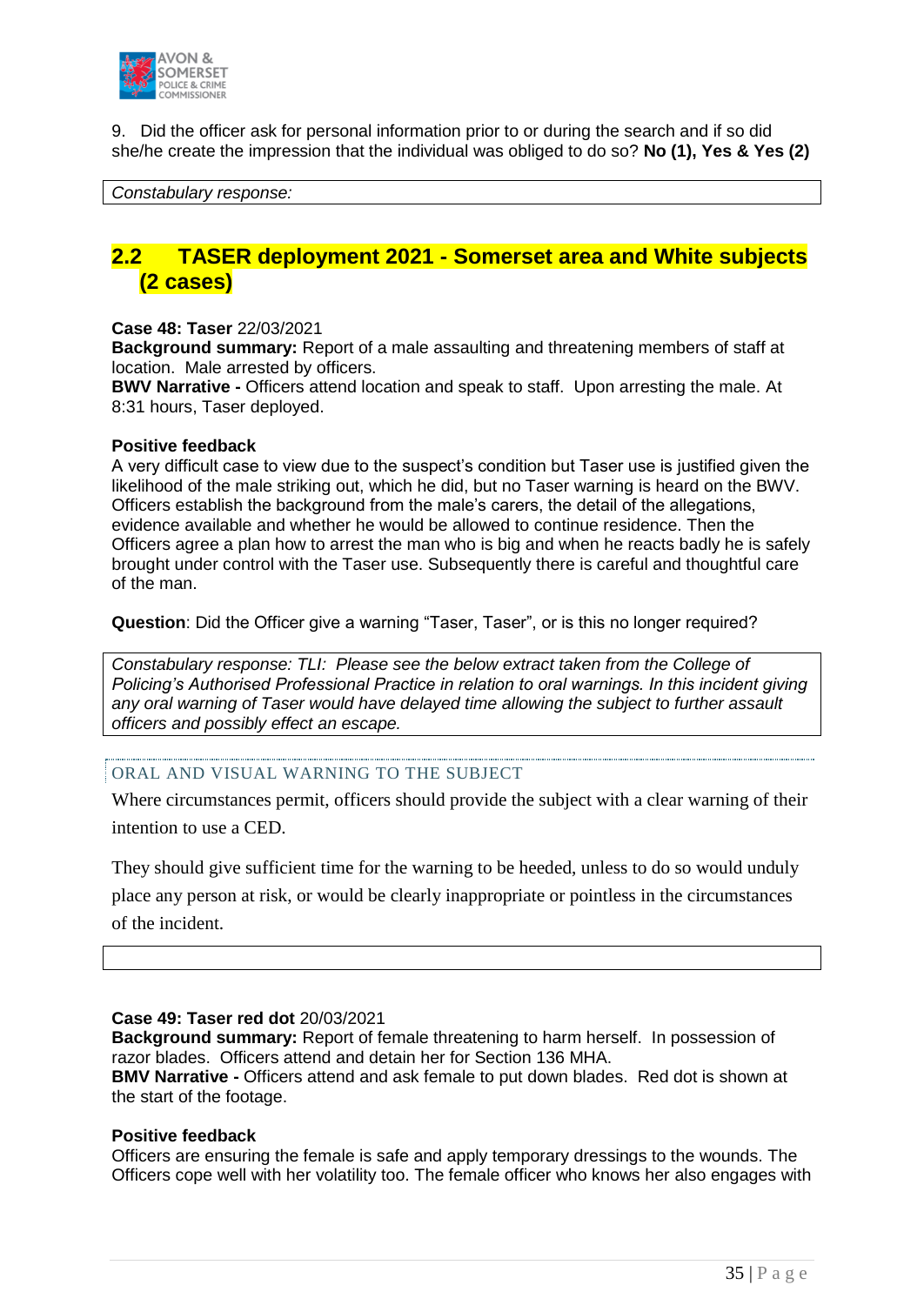

her. Handcuffed (with a Taser warning) are for the female's own and officers' safety. The female is allowed to roll a cigarette (for comfort) and the Officer talks calmly to the woman whilst waiting for ambulance.

**However:** The male officer gets louder in response to the female, but perhaps that is needed at times.

The female Officer describes the female as 'getting volatile' at one point but the Panel member sees no sign of this. The male officer gets aggressive and begins to shout at the thought of any blood getting on him.

*Constabulary response:*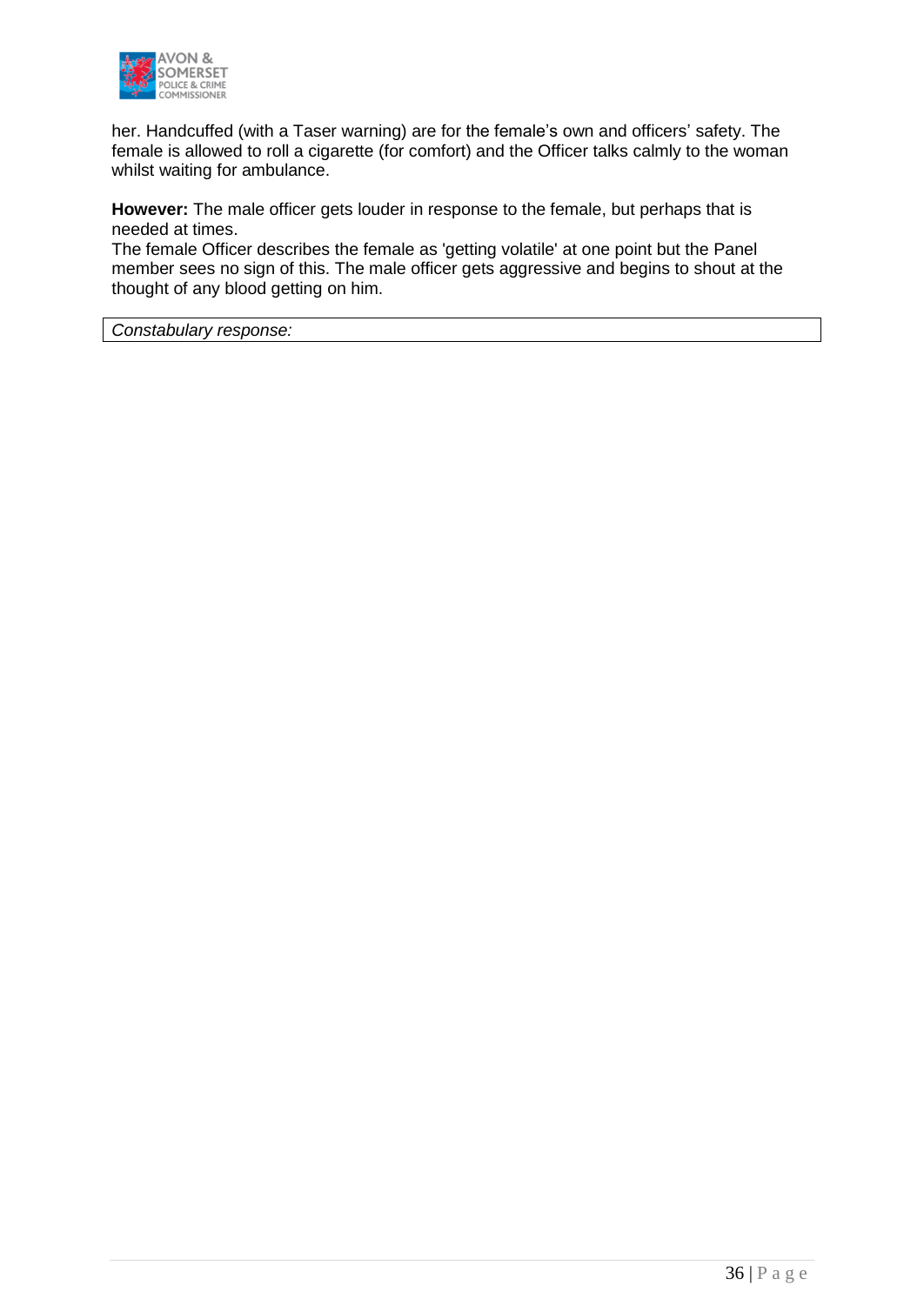

# **Appendix 2**

**Stop and Search monthly data and BWV camera switched on figures (to 31/3/2021)**

| <b>Stop and Search Month/Year</b> | <b>Stop &amp; Search count</b> | <b>BWV recorded %</b> |
|-----------------------------------|--------------------------------|-----------------------|
| <b>Nov 2018</b>                   | 419                            | 81.4%                 |
| Dec 2018                          | 508                            | 80.5%                 |
| Jan 2019                          | 498                            | 82.1%                 |
| Feb 2019                          | 517                            | 83.9%                 |
| Mar 2019                          | 571                            | 82.5%                 |
| Apr 2019                          | 618                            | 88.0%                 |
| May 2019                          | 706                            | 82.4%                 |
| Jun 2019                          | 662                            | 86.0%                 |
| <b>Jul 2019</b>                   | 586                            | 82.4%                 |
| Aug 2019                          | 680                            | 84.6%                 |
| Sep 2019                          | 622                            | 83.1%                 |
| Oct 2019                          | 705                            | 83.1%                 |
| Nov 2019                          | 726                            | 81.4%                 |
| Dec 2019                          | 626                            | 82.3%                 |
| Jan 2020                          | 627                            | 86.6%                 |
| Feb 2020                          | 711                            | 81.3%                 |
| Mar 2020                          | 702                            | 90.7%                 |
| Apr 2020                          | 968                            | 94.2%                 |
| May 2020                          | 1172                           | 90.4%                 |
| <b>June 2020</b>                  | 899                            | 93.1%                 |
| <b>July 2020</b>                  | 893                            | 92.3%                 |
| August 2020                       | 613                            | 92.7%                 |
| September 2020                    | 697                            | 94.1%                 |
| October 2020                      | 807                            | 94.4%                 |
| November 2020                     | 886                            | 93.6%                 |
| December 2020                     | 622                            | 95.0%                 |
| January 2021                      | 779                            | 95.4%                 |
| February 2021                     | 816                            | 96.4%                 |
| March 2021                        | 766                            | 94.4%                 |

#### **Stop and Search graph of monthly BWV camera switched on percentages (to 30 March 2021)**

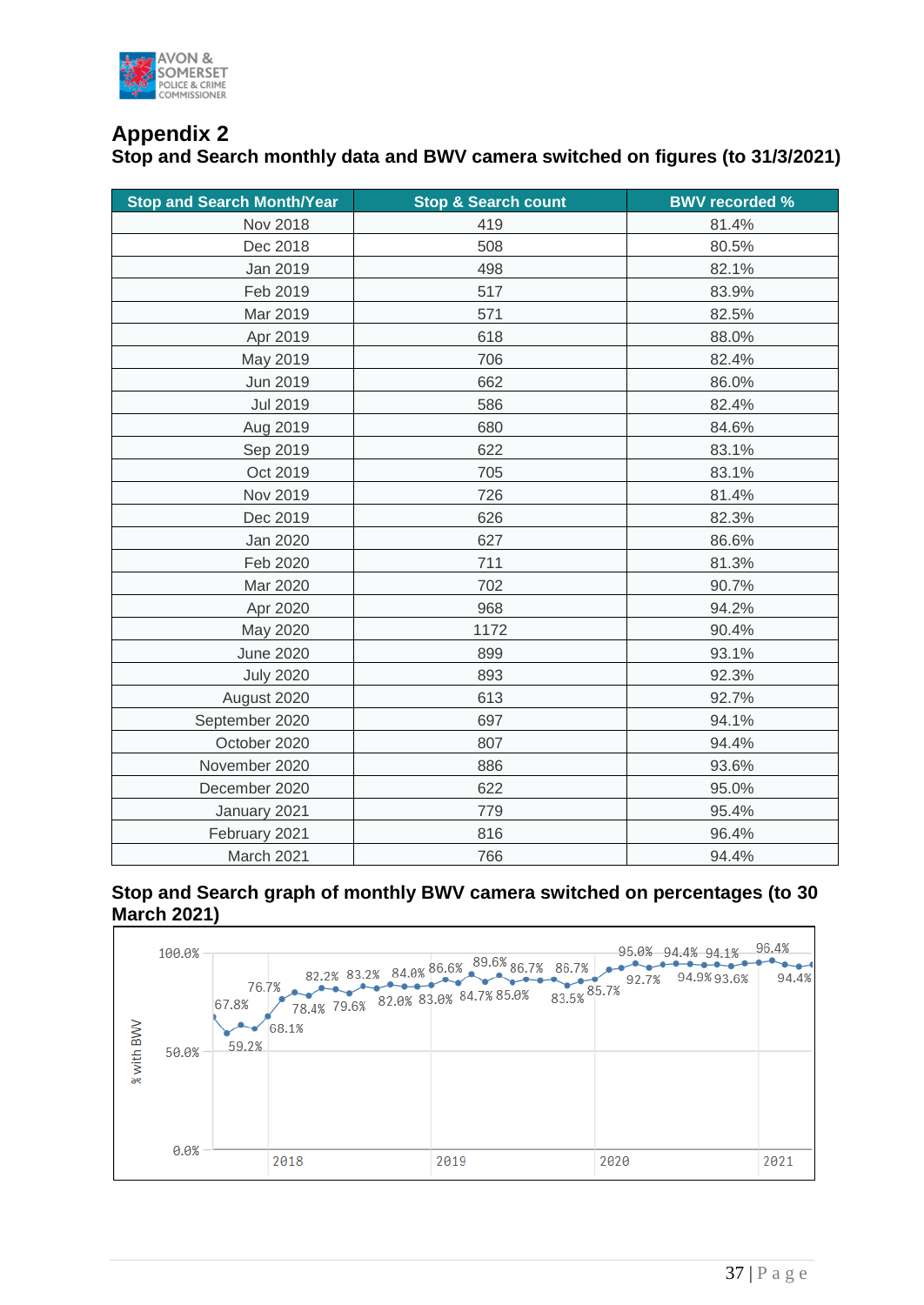# **Appendix 3**

**Taser used (out of holster and either aimed, red-dot, arc, drive-stun or fired) and BWV to 31/3/2021:**

| Year | <b>Month</b> | <b>Taser</b><br>used /<br>deployed | <b>BWV</b> (recorded in<br>Log or Use of<br><b>Force Form)</b> | % with<br><b>BWV</b> |
|------|--------------|------------------------------------|----------------------------------------------------------------|----------------------|
| 2019 | March        | 13                                 | 12                                                             | 92.3%                |
| 2019 | April        | 49                                 | 44                                                             | 89.8%                |
| 2019 | May          | 75                                 | 66                                                             | 88.0%                |
| 2019 | June         | 81                                 | 72                                                             | 88.9%                |
| 2019 | July         | 76                                 | 64                                                             | 84.2%                |
| 2019 | August       | 92                                 | 80                                                             | 87.0%                |
| 2019 | September    | 68                                 | 53                                                             | 77.9%                |
| 2019 | October      | 66                                 | 58                                                             | 87.9%                |
| 2019 | November     | 87                                 | 67                                                             | 77.0%                |
| 2019 | December     | 112                                | 91                                                             | 81.3%                |
| 2020 | January      | 85                                 | 71                                                             | 83.5%                |
| 2020 | February     | 92                                 | 72                                                             | 78.3%                |
| 2020 | March        | 114                                | 94                                                             | 82.5%                |
| 2020 | April        | 98                                 | 81                                                             | 82.7%                |
| 2020 | May          | 134                                | 110                                                            | 82.1%                |
| 2020 | June         | 108                                | 86                                                             | 79.6%                |
| 2020 | July         | 100                                | 90                                                             | 90.0%                |
| 2020 | August       | 108                                | 90                                                             | 83.3%                |
| 2020 | September    | 116                                | Database change                                                | No data              |
| 2020 | October      | 95                                 | 84                                                             | 88%                  |
| 2020 | November     | 97                                 | 87                                                             | 90%                  |
| 2020 | December     | 95                                 | 89                                                             | 94%                  |
| 2021 | January      | 115                                | 104                                                            | 90.4%                |
| 2021 | February     | 112                                | 101                                                            | 90.2%                |
| 2021 | March        | 113                                | 107                                                            | 94.7%                |